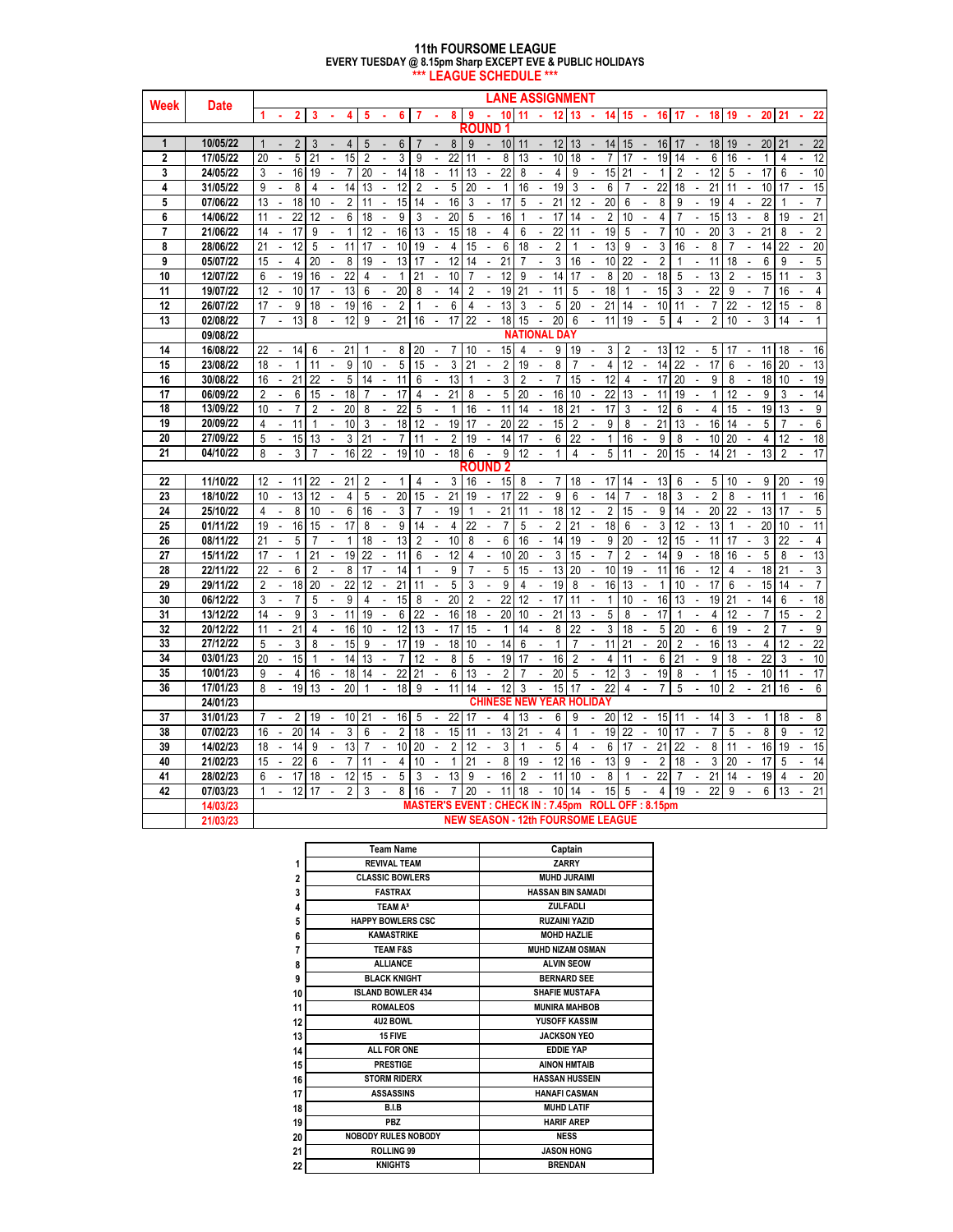|                | <b>WEEK1</b>               |                     |                       | <b>OVERALL TEAM STANDING</b> |                       |                     |                 | 10-May-22      |                   |
|----------------|----------------------------|---------------------|-----------------------|------------------------------|-----------------------|---------------------|-----------------|----------------|-------------------|
|                |                            | <b>Current</b>      | <b>Current</b>        | WEEK <sub>1</sub>            | <b>Previous</b>       | <b>Previous</b>     | <b>Points</b>   |                | WEEK <sub>1</sub> |
| Pos            | <b>Team Name</b>           | <b>Total Points</b> | <b>Total Pinfalls</b> | w/h'dcp                      | <b>Total Pinfalls</b> | <b>Total Points</b> | Won             | Won            | Lost              |
| $\mathbf{1}$   | <b>REVIVAL TEAM</b>        | 10                  | 2191                  | 2191                         |                       |                     | 10 <sup>°</sup> | 10             | 10                |
| $\mathbf{2}$   | <b>CLASSIC BOWLERS</b>     | 10                  | 2179                  | 2179                         |                       |                     | 10              | 10             | 10                |
| 3              | <b>FASTRAX</b>             | 17                  | 2292                  | 2292                         |                       |                     | 17              | 17             | 3                 |
| 4              | <b>TEAM A<sup>3</sup></b>  | 3                   | 1932                  | 1932                         |                       |                     | 3               | 3              | 17                |
| 5              | <b>HAPPY BOWLERS CSC</b>   | 3.5                 | 1884                  | 1884                         |                       |                     | 3.5             | 3.5            | 16.5              |
| 6              | <b>KAMASTRIKE</b>          | 16.5                | 2102                  | 2102                         |                       |                     | 16.5            | 16.5           | 3.5               |
| $\overline{7}$ | <b>TEAM F&amp;S</b>        | 5.5                 | 2115                  | 2115                         |                       |                     | 5.5             | 5.5            | 14.5              |
| 8              | <b>ALLIANCE</b>            | 14.5                | 2357                  | 2357                         |                       |                     | 14.5            | 14.5           | 5.5               |
| 9              | <b>BLACK KNIGHT</b>        | $\bf{8}$            | 2135                  | 2135                         |                       |                     | 8               | 8              | 12                |
| 10             | <b>ISLAND BOWLER 434</b>   | 12                  | 2211                  | 2211                         |                       |                     | 12              | 12             | 8                 |
| 11             | <b>ROMALEOS</b>            | 5.5                 | 2022                  | 2022                         |                       |                     | 5.5             | 5.5            | 14.5              |
| 12             | 4U2 BOWL                   | 14.5                | 2247                  | 2247                         |                       |                     | 14.5            | 14.5           | 5.5               |
| 13             | 15 FIVE                    | 18                  | 2523                  | 2523                         |                       |                     | 18              | 18             | $\overline{2}$    |
| 14             | <b>ALL FOR ONE</b>         | $\mathbf{2}$        | 1941                  | 1941                         |                       |                     | $\overline{2}$  | $\overline{2}$ | 18                |
| 15             | <b>PRESTIGE</b>            | 9                   | 1928                  | 1928                         |                       |                     | 9               | 9              | 11                |
| 16             | <b>STORM RIDERX</b>        | 11                  | 1909                  | 1909                         |                       |                     | 11              | 11             | 9                 |
| 17             | <b>ASSASSINS</b>           | 4                   | 1904                  | 1904                         |                       |                     | $\overline{4}$  | $\overline{4}$ | 16                |
| 18             | B.I.B                      | 16                  | 2205                  | 2205                         |                       |                     | 16              | 16             | $\overline{4}$    |
| 19             | <b>PBZ</b>                 | 10                  | 2163                  | 2163                         |                       |                     | 10 <sup>°</sup> | 10             | 10                |
| 20             | <b>NOBODY RULES NOBODY</b> | 10                  | 2151                  | 2151                         |                       |                     | 10              | 10             | 10                |
| 21             | <b>ROLLING 99</b>          | 14                  | 2226                  | 2226                         |                       |                     | 14              | 14             | 6                 |
| 22             | <b>KNIGHTS</b>             | 6                   | 2006                  | 2006                         |                       |                     | 6               | 6              | 14                |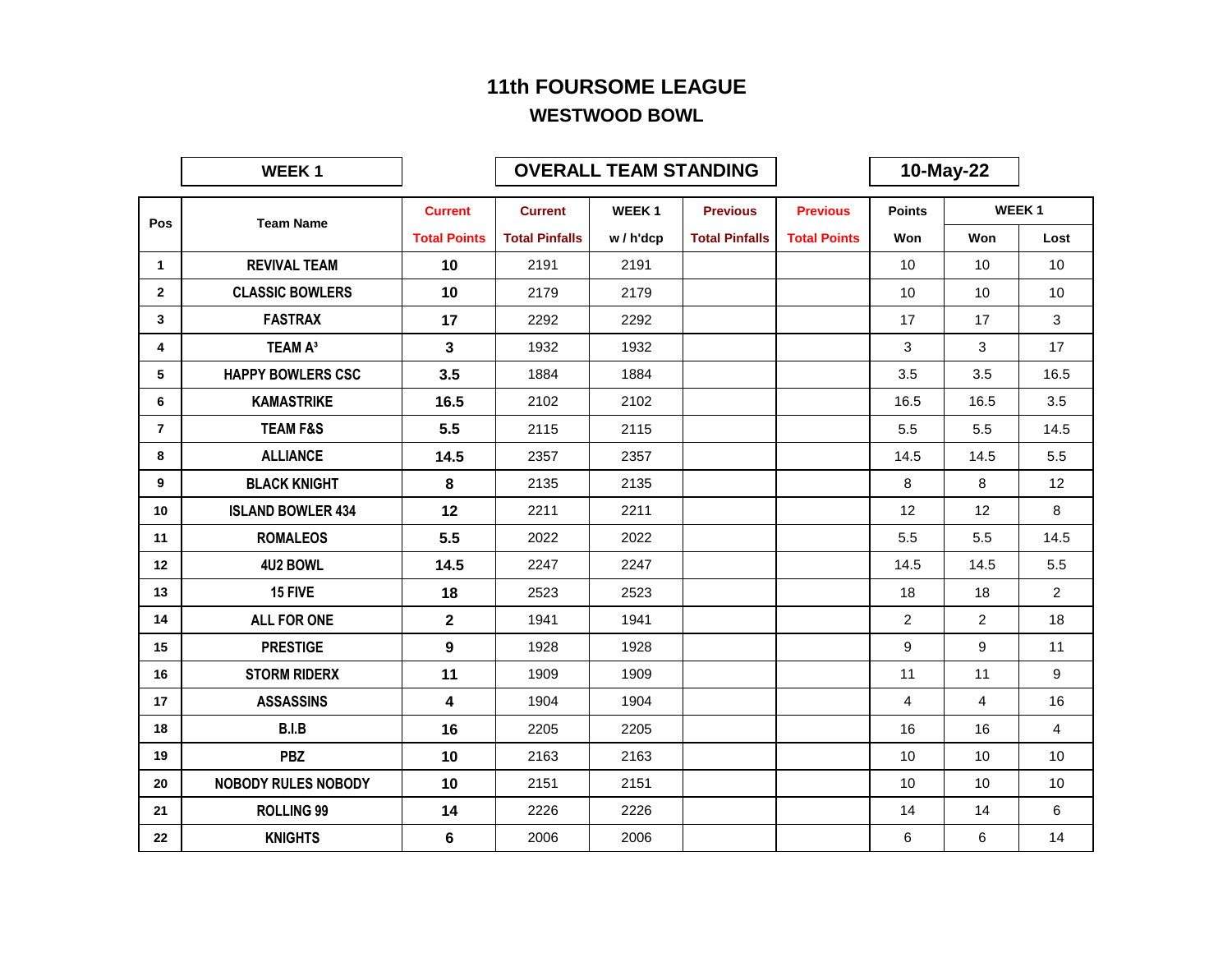|                | <b>REVIVAL TEAM #1</b>          |                 |             |                       |                       |                |              |                 |                       |                 |                       |                 |                       |              |                       |                         |
|----------------|---------------------------------|-----------------|-------------|-----------------------|-----------------------|----------------|--------------|-----------------|-----------------------|-----------------|-----------------------|-----------------|-----------------------|--------------|-----------------------|-------------------------|
| Lane No        | Bowler's Name                   | <b>SEX</b>      | H'cap       | G <sub>1</sub>        | G <sub>2</sub>        | G <sub>3</sub> | Total        | H'cap G1        | Point                 | H'cap G2        | Point                 | H'cap G3        | Point                 | Total        | Point                 | <b>Total Point</b>      |
|                | ZARRY                           | M               | $\mathbf 0$ | 214                   | 185                   | 171            | 570          | 214             | 1                     | 185             | $\mathbf{1}$          | 171             | $\mathbf{1}$          | 570          | $\mathbf{1}$          | 4                       |
|                | <b>MAMES</b>                    | M               | 0           | 183                   | 140                   | 176            | 499          | 183             | $\pmb{0}$             | 140             | $\pmb{0}$             | 176             | $\mathbf 0$           | 499          | $\mathsf 0$           | $\mathsf 0$             |
| 3              | <b>ELFE</b>                     | M               | 0           | 168                   | 212                   | 180            | 560          | 168             | 0                     | 212             | $\mathbf{1}$          | 180             | $\mathbf{1}$          | 560          | $\mathbf{1}$          | 3                       |
|                | SANI                            | M               | $\mathbf 0$ | 157                   | 205                   | 200            | 562          | 157             | $\mathsf 0$           | 205             | $\mathbf 0$           | 200             | $\mathbf{1}$          | 562          | $\mathsf 0$           | $\mathbf{1}$            |
|                | Scratch Total                   |                 |             | 722                   | 742                   | 727            | 2191         |                 |                       |                 |                       |                 |                       |              |                       |                         |
|                | Handicap                        |                 |             | $\mathsf 0$           | $\mathbf 0$           | $\mathsf 0$    | $\mathsf 0$  |                 |                       |                 |                       |                 |                       |              |                       |                         |
|                | Total                           |                 |             | 722                   | 742                   | 727            | 2191         | 722             | $\mathbf 0$           | 742             | $\mathbf 0$           | 727             | $\mathbf{1}$          | 2191         | $\mathbf{1}$          | 10                      |
|                |                                 |                 |             |                       |                       |                |              |                 |                       |                 |                       |                 |                       |              |                       |                         |
|                | Point Won                       | 10              |             |                       |                       |                |              |                 |                       |                 |                       |                 |                       |              |                       |                         |
|                | <b>Point Lost</b>               | 10              |             |                       |                       |                |              |                 |                       |                 |                       |                 |                       |              |                       |                         |
|                |                                 |                 |             |                       |                       |                |              |                 |                       |                 |                       |                 |                       |              |                       |                         |
|                | <b>CLASSIC BOWLERS #2</b>       |                 |             |                       |                       |                |              |                 |                       |                 |                       |                 |                       |              |                       |                         |
|                |                                 |                 |             |                       |                       |                |              |                 |                       |                 |                       |                 |                       |              |                       |                         |
| Lane No        | Bowler's Name                   | <b>SEX</b>      | H'cap       | G <sub>1</sub>        | G <sub>2</sub>        | G <sub>3</sub> | Total        | H'cap G1        | Point                 | H'cap G2        | Point                 | H'cap G3        | Point                 | Total        | Point                 | <b>Total Point</b>      |
|                | <b>DESMOND</b>                  | M               | 0           | 156                   | 167                   | 154            | 477          | 156             | $\mathsf 0$           | 167             | $\mathbf 0$           | 154             | $\mathsf 0$           | 477          | $\mathbf 0$           | 0                       |
| $\overline{4}$ | AFF                             | M               | 0           | 197                   | 216                   | 177            | 590          | 197             | $\mathbf{1}$          | 216             | $\mathbf{1}$          | 177             | $\mathbf{1}$          | 590          | $\mathbf{1}$          | $\overline{4}$          |
|                | <b>NICHOLAS</b>                 | M               | 0           | 185                   | 169                   | 164            | 518          | 185             | $\mathbf{1}$          | 169             | $\pmb{0}$             | 164             | $\mathsf 0$           | 518          | $\mathbf 0$           | $\mathbf{1}$            |
|                | YU XUAN                         | M               | 0           | 191                   | 212                   | 191            | 594          | 191             | $\mathbf{1}$          | 212             | $\mathbf{1}$          | 191             | $\mathbf 0$           | 594          | $\mathbf 1$           | 3                       |
|                | Scratch Total                   |                 |             | 729                   | 764                   | 686            | 2179         |                 |                       |                 |                       |                 |                       |              |                       |                         |
|                | Handicap                        |                 |             | $\mathsf 0$           | $\pmb{0}$             | $\mathbf 0$    | $\mathsf 0$  |                 |                       |                 |                       |                 |                       |              |                       |                         |
|                | Total                           |                 |             | 729                   | 764                   | 686            | 2179         | 729             | $\mathbf{1}$          | 764             | $\mathbf{1}$          | 686             | $\mathsf 0$           | 2179         | $\pmb{0}$             | 10                      |
|                |                                 |                 |             |                       |                       |                |              |                 |                       |                 |                       |                 |                       |              |                       |                         |
|                | Point Won                       | 10              |             |                       |                       |                |              |                 |                       |                 |                       |                 |                       |              |                       |                         |
|                | <b>Point Lost</b>               | 10              |             |                       |                       |                |              |                 |                       |                 |                       |                 |                       |              |                       |                         |
|                |                                 |                 |             |                       |                       |                |              |                 |                       |                 |                       |                 |                       |              |                       |                         |
|                |                                 |                 |             |                       |                       |                |              |                 |                       |                 |                       |                 |                       |              |                       |                         |
|                | <b>FASTRAX #3</b>               |                 |             |                       |                       |                |              |                 |                       |                 |                       |                 |                       |              |                       |                         |
|                |                                 |                 |             |                       |                       |                |              |                 |                       |                 |                       |                 |                       |              |                       |                         |
| Lane No        | Bowler's Name<br><b>NATASHA</b> | <b>SEX</b><br>F | H'cap<br>15 | G <sub>1</sub><br>152 | G <sub>2</sub><br>166 | G <sub>3</sub> | Total<br>498 | H'cap G1<br>167 | Point<br>$\mathbf{1}$ | H'cap G2<br>181 | Point<br>$\mathbf{1}$ | H'cap G3<br>195 | Point<br>$\mathbf{1}$ | Total<br>543 | Point<br>$\mathbf{1}$ | <b>Total Point</b><br>4 |
|                | <b>MASLAN</b>                   | M               | $\mathbf 0$ | 146                   | 160                   | 180<br>158     | 464          | 146             | $\mathsf 0$           | 160             | $\mathbf{1}$          | 158             | $\mathbf{1}$          | 464          | $\mathsf 0$           | $\boldsymbol{2}$        |
| 5              | <b>HAIRUL</b>                   | M               | $\mathbf 0$ | 222                   | 218                   | 248            | 688          | 222             | $\mathbf{1}$          | 218             | $\mathbf{1}$          | 248             | $\mathbf{1}$          | 688          | $\mathbf{1}$          | $\overline{4}$          |
|                | ZULKIFLI                        | M               | 0           | 214                   | 170                   | 213            | 597          | 214             | $\mathbf{1}$          | 170             | $\mathsf 0$           | 213             | $\mathbf{1}$          | 597          | $\mathbf{1}$          | 3                       |
|                | Scratch Total                   |                 |             | 734                   | 714                   | 799            | 2247         |                 |                       |                 |                       |                 |                       |              |                       |                         |
|                | Handicap                        |                 |             | 15                    | 15                    | 15             | 45           |                 |                       |                 |                       |                 |                       |              |                       |                         |
|                | Total                           |                 |             | 749                   | 729                   | 814            | 2292         | 749             | $\mathbf{1}$          | 729             | $\mathbf{1}$          | 814             | $\mathbf{1}$          | 2292         | $\mathbf{1}$          | 17                      |
|                |                                 |                 |             |                       |                       |                |              |                 |                       |                 |                       |                 |                       |              |                       |                         |
|                | <b>Point Won</b>                | 17              |             |                       |                       |                |              |                 |                       |                 |                       |                 |                       |              |                       |                         |
|                | <b>Point Lost</b>               | 3               |             |                       |                       |                |              |                 |                       |                 |                       |                 |                       |              |                       |                         |
|                |                                 |                 |             |                       |                       |                |              |                 |                       |                 |                       |                 |                       |              |                       |                         |
|                | TEAM A <sup>3</sup> #4          |                 |             |                       |                       |                |              |                 |                       |                 |                       |                 |                       |              |                       |                         |
|                |                                 |                 |             |                       |                       |                |              |                 |                       |                 |                       |                 |                       |              |                       |                         |
| Lane No        | Bowler's Name                   | <b>SEX</b>      | H'cap       | G <sub>1</sub>        | G <sub>2</sub>        | G3             | Total        | H'cap G1        |                       | Point H'cap G2  |                       | Point H'cap G3  | Point                 | Total        | Point                 | <b>Total Point</b>      |
|                |                                 |                 |             |                       |                       |                |              |                 |                       |                 |                       |                 |                       |              |                       |                         |

| Lane No | Bowler's Name   | <b>SEX</b> | H'cap | G <sub>1</sub> | G <sub>2</sub> | G <sub>3</sub>   | Total |     |             | H'cap G1 Point H'cap G2 Point H'cap G3 Point |     |          | Total | Point    | <b>Total Point</b> |
|---------|-----------------|------------|-------|----------------|----------------|------------------|-------|-----|-------------|----------------------------------------------|-----|----------|-------|----------|--------------------|
|         | <b>SCHA</b>     |            | 15    | 144            | 144            | 132 <sup>2</sup> | 420   | 159 | $\mathbf 0$ | 159                                          | 147 | $\Omega$ | 465   | 0        | 0                  |
| 6       | <b>ZULFADLI</b> | м          |       | 172            | 154            | 143              | 469   | 172 |             | 154                                          | 143 | $\Omega$ | 469   |          | $\mathfrak{p}$     |
|         | <b>ALEX</b>     | м          |       | 148            | 177            | 143              | 468   | 148 | $\mathbf 0$ | 177                                          | 143 | $\Omega$ | 468   | 0        | 0                  |
|         | <b>EVAN</b>     | М          |       | 124            | 213            | 193              | 530   | 124 | $\mathbf 0$ | 213                                          | 193 | $\Omega$ | 530   | 0        |                    |
|         | Scratch Total   |            |       | 588            | 688            | 611              | 1887  |     |             |                                              |     |          |       |          |                    |
|         | Handicap        |            |       | 15             | 15             | 15               | 45    |     |             |                                              |     |          |       |          |                    |
|         | Total           |            |       | 603            | 703            | 626              | 1932  | 603 | $\mathbf 0$ | 703                                          | 626 | 0        | 1932  | $\Omega$ |                    |
|         |                 |            |       |                |                |                  |       |     |             |                                              |     |          |       |          |                    |

| Point Won         |  |
|-------------------|--|
| <b>Point Lost</b> |  |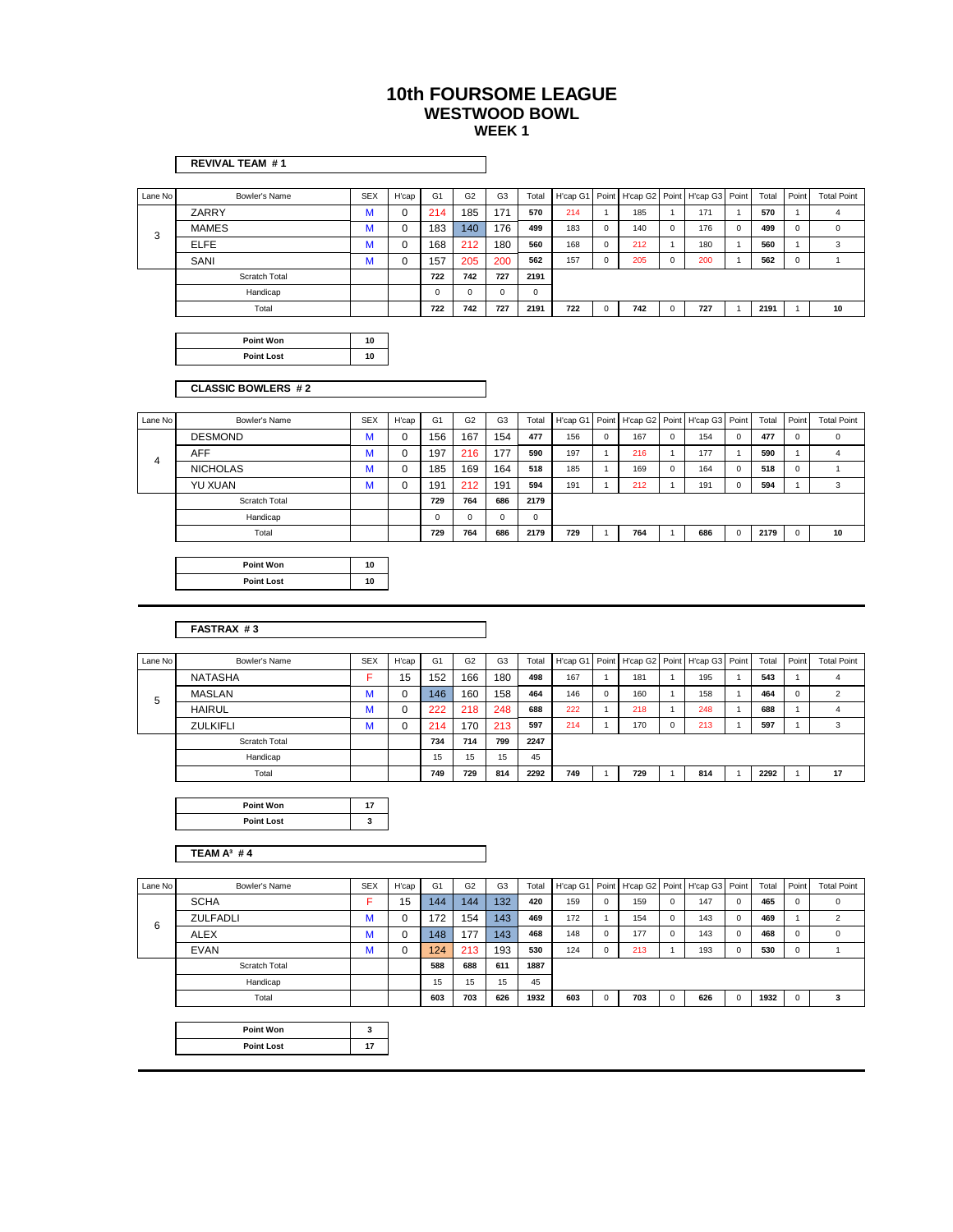#### Lane No Bowler's Name SEX H'cap G1 G2 G3 Total H'cap G1 Point H'cap G2 Point H'cap G3 Point Total Point Total Point MAGGIE F 15 131 167 147 **445** 146 0 182 1 162 0 **490** 0 1 HAZE M 0 149 148 139 **436** 149 0 148 0 139 0 **436** 0 0 JIDDY M 0 114 198 158 **470** 114 0 198 1 158 1 **470** 0 2 YOU SAY TIONG M 0 172 146 170 **488** 172 0.5 146 0 170 0 **488** 0 0.5 Scratch Total **566 659 614 1839** Handicap 15 15 15 45 Total **581 674 629 1884 581** 0 **674** 0 **629** 0 **1884** 0 **3.5 Point Won 3.5 Point Lost 16.5** Lane No Bowler's Name SEX | H'cap | G1 | G2 | G3 | Total | H'cap G1 | Point | H'cap G2 | Point | H'cap G3 | Point | Total | Point | Total Point JENNIFER F 15 181 142 181 **504** 196 1 157 0 196 1 **549** 1 3 DHAN M 0 158 197 159 **514** 158 1 197 1 159 1 **514** 1 4 JAMARI M 0 202 138 137 **477** 202 1 138 0 137 0 **477** 1 2 DEREK M 0 172 219 171 **562** 172 0.5 219 1 171 1 **562** 1 3.5 Scratch Total **713 696 648 2057** Handicap 15 15 15 15 45 Total **728 711 663 2102 728** 1 **711** 1 **663** 1 **2102** 1 **16.5 Point Won 16.5 Point Lost 3.5** Lane No **Inter Secure Sextem** Secure Cape of SEX | H'cap | G1 | G2 | G3 | Total | H'cap G1 | Point | H'cap G2 | Point | Total | Point | Total Point | Total Point Total Point Total Point BLIND 130 130 130 **390** 130 0 130 0 130 0 **390** 0 0 RAYMOND M 0 215 155 153 523 215 1 155 1 155 0 523 1 3 NIZAM M 0 213 178 181 **572** 213 0 178 0 181 0 **572** 0 0 OSMAN TIK M 0 157 226 247 **630** 157 0 226 0.5 247 1 **630** 1 2.5 Scratch Total **715 689 711 2115** Handicap **1** 0 0 0 0 0 Total **715 689 711 2115 715** 0 **689** 0 **711** 0 **2115** 0 **5.5 Point Won 5.5 Point Lost 14.5 KAMASTRIKE # 6** 8 **TEAM F&S # 7 HAPPY BOWLERS CSC # 5** 9 7

#### **ALLIANCE # 8**

| Lane No | Bowler's Name     | <b>SEX</b> | H'cap | G <sub>1</sub> | G <sub>2</sub> | G <sub>3</sub> | Total    |     |   | H'cap G1 Point   H'cap G2 Point   H'cap G3   Point |     |     | Total | Point    | <b>Total Point</b> |
|---------|-------------------|------------|-------|----------------|----------------|----------------|----------|-----|---|----------------------------------------------------|-----|-----|-------|----------|--------------------|
|         | <b>RYAN</b>       | м          | v     | 194            | 133            | 135            | 462      | 194 |   | 133                                                |     | 135 | 462   |          | 4                  |
| 10      | PEIXIANG          |            | υ     | 146            | 149            | 180            | 475      | 146 | 0 | 149                                                |     | 180 | 475   | $\Omega$ |                    |
|         | <b>IVAN</b>       | ١A<br>w    | 0     | 248            | 259            | 288            | 795      | 248 |   | 259                                                |     | 288 | 795   |          | 4                  |
|         | <b>ALVIN SEOW</b> |            | v     | 186            | 226            | 213            | 625      | 186 |   | 226                                                | 0.5 | 213 | 625   | $\Omega$ | 1.5                |
|         | Scratch Total     |            |       | 774            | 767            | 816            | 2357     |     |   |                                                    |     |     |       |          |                    |
|         | Handicap          |            |       |                | 0              | 0              | $\Omega$ |     |   |                                                    |     |     |       |          |                    |
|         | Total             |            |       | 774            | 767            | 816            | 2357     | 774 |   | 767                                                |     | 816 | 2357  |          | 14.5               |
|         |                   |            |       |                |                |                |          |     |   |                                                    |     |     |       |          |                    |

| Point Won         | 14.: |
|-------------------|------|
| <b>Point Lost</b> |      |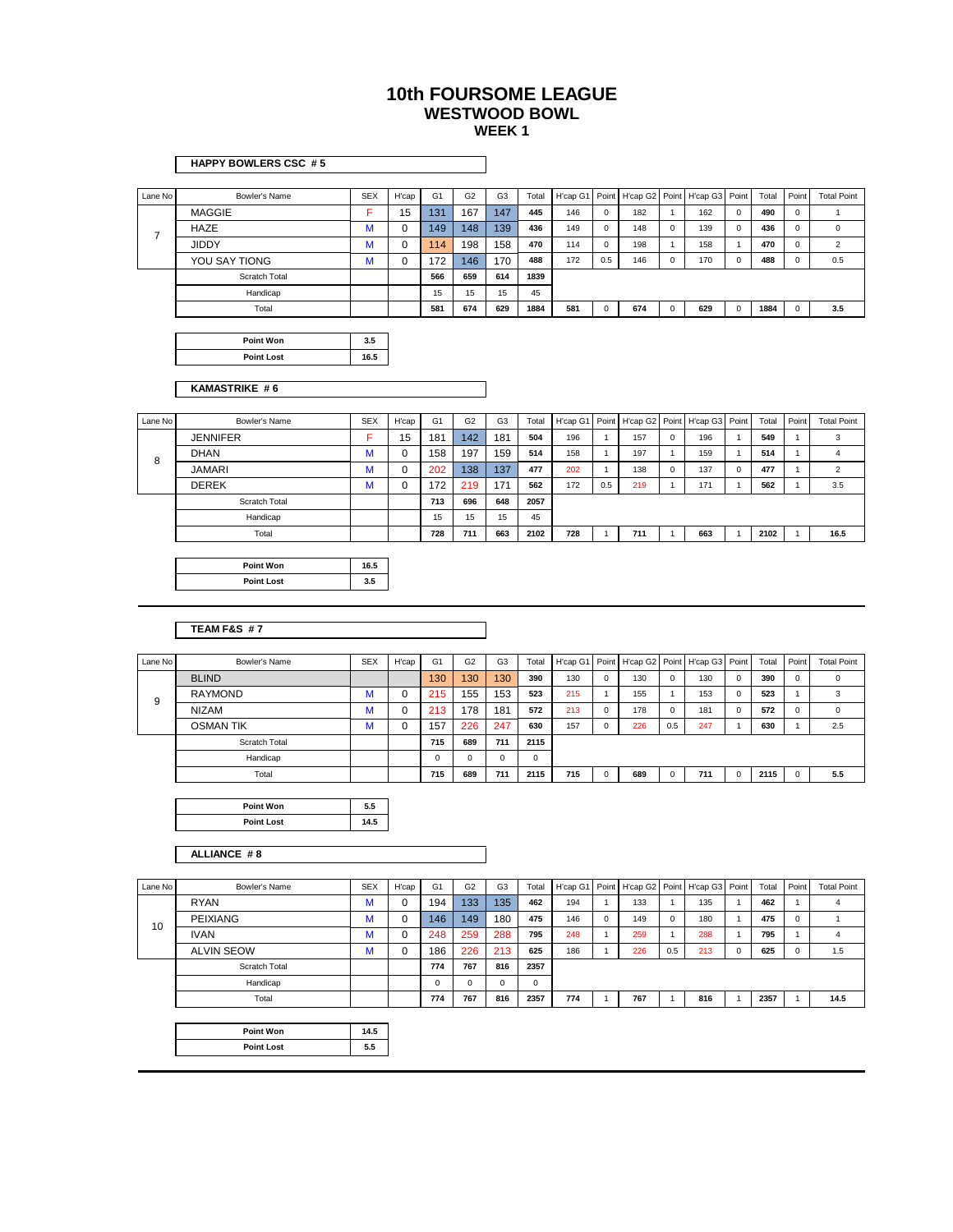|         | <b>BLACK KNIGHT #9</b> |            |             |                |                |                |       |          |              |                |                |                      |              |       |              |                     |
|---------|------------------------|------------|-------------|----------------|----------------|----------------|-------|----------|--------------|----------------|----------------|----------------------|--------------|-------|--------------|---------------------|
| Lane No | Bowler's Name          | <b>SEX</b> | H'cap       | G <sub>1</sub> | G <sub>2</sub> | G <sub>3</sub> | Total | H'cap G1 | Point        | H'cap G2       | Point          | H'cap G3             | Point        | Total | Point        | <b>Total Point</b>  |
|         | YATIM                  | M          | 0           | 126            | 164            | 158            | 448   | 126      | $\mathbf 0$  | 164            | $\overline{1}$ | 158                  | $\mathsf 0$  | 448   | $\mathbf{1}$ | $\overline{2}$      |
|         | ALEX                   | M          | 0           | 182            | 190            | 168            | 540   | 182      | $\mathbf{1}$ | 190            | $\mathbf{1}$   | 168                  | $\mathbf{1}$ | 540   | $\mathbf{1}$ | $\overline{4}$      |
| 11      | <b>LIM CHING LAM</b>   | M          | $\mathbf 0$ | 192            | 214            | 183            | 589   | 192      | $\mathbf 0$  | 214            | $\overline{1}$ | 183                  | $\mathsf 0$  | 589   | 0            | 1                   |
|         | SAM                    | M          | 0           | 189            | 191            | 178            | 558   | 189      | $\mathbf 0$  | 191            | $\mathbf 0$    | 178                  | $\mathsf 0$  | 558   | 0            | $\mathsf{O}\xspace$ |
|         | Scratch Total          |            |             | 689            | 759            | 687            | 2135  |          |              |                |                |                      |              |       |              |                     |
|         | Handicap               |            |             | $\mathbf 0$    | $\mathbf 0$    | 0              | 0     |          |              |                |                |                      |              |       |              |                     |
|         | Total                  |            |             | 689            | 759            | 687            | 2135  | 689      | 0            | 759            | $\overline{1}$ | 687                  | 0            | 2135  | $\mathsf 0$  | 8                   |
|         |                        |            |             |                |                |                |       |          |              |                |                |                      |              |       |              |                     |
|         | Point Won              | 8          |             |                |                |                |       |          |              |                |                |                      |              |       |              |                     |
|         | <b>Point Lost</b>      | 12         |             |                |                |                |       |          |              |                |                |                      |              |       |              |                     |
|         | ISLAND BOWLER 434 #10  |            |             |                |                |                |       |          |              |                |                |                      |              |       |              |                     |
| Lane No | Bowler's Name          | <b>SEX</b> | H'cap       | G1             | G <sub>2</sub> | G <sub>3</sub> | Total | H'cap G1 | Point        | H'cap G2       | Point          | H'cap G3             | Point        | Total | Point        | <b>Total Point</b>  |
|         | MUZ                    | M          | 0           | 163            | 123            | 159            | 445   | 163      | $\mathbf{1}$ | 123            | 0              | 159                  | $\mathbf{1}$ | 445   | 0            | $\overline{2}$      |
| 12      | <b>EDDIE</b>           | M          | 0           | 161            | 173            | 144            | 478   | 161      | 0            | 173            | $\mathbf 0$    | 144                  | 0            | 478   | 0            | 0                   |
|         | <b>OSMAN M</b>         | M          | $\mathbf 0$ | 200            | 203            | 223            | 626   | 200      | $\mathbf{1}$ | 203            | $\mathbf 0$    | 223                  | $\mathbf{1}$ | 626   | $\mathbf{1}$ | 3                   |
|         | <b>SHAFIE</b>          | М          | 0           | 204            | 233            | 225            | 662   | 204      | $\mathbf{1}$ | 233            | $\mathbf{1}$   | 225                  | 1            | 662   | $\mathbf{1}$ | $\overline{4}$      |
|         | Scratch Total          |            |             | 728            | 732            | 751            | 2211  |          |              |                |                |                      |              |       |              |                     |
|         | Handicap               |            |             | 0              | $\mathbf 0$    | 0              | 0     |          |              |                |                |                      |              |       |              |                     |
|         | Total                  |            |             | 728            | 732            | 751            | 2211  | 728      | $\mathbf{1}$ | 732            | $\mathbf 0$    | 751                  | $\mathbf{1}$ | 2211  | $\mathbf{1}$ | 12                  |
|         |                        |            |             |                |                |                |       |          |              |                |                |                      |              |       |              |                     |
|         | <b>Point Won</b>       | 12         |             |                |                |                |       |          |              |                |                |                      |              |       |              |                     |
|         | <b>Point Lost</b>      | 8          |             |                |                |                |       |          |              |                |                |                      |              |       |              |                     |
|         | ROMALEOS #11           |            |             |                |                |                |       |          |              |                |                |                      |              |       |              |                     |
| Lane No | Bowler's Name          | <b>SEX</b> | H'cap       | G1             | G <sub>2</sub> | G3             | Total | H'cap G1 | Point        | H'cap G2       | Point          | H'cap G3             | Point        | Total | Point        | <b>Total Point</b>  |
|         | MIZI                   | M          | 0           | 191            | 138            | 109            | 438   | 191      | 0            | 138            | 0              | 109                  | 0            | 438   | 0            | 0                   |
| 13      | <b>HAIZUL</b>          | M          | 0           | 170            | 190            | 166            | 526   | 170      | 0.5          | 190            | $\overline{1}$ | 166                  | $\mathsf 0$  | 526   | $\mathbf{1}$ | 2.5                 |
|         | DANNY WANG             | M          | 0           | 188            | 155            | 170            | 513   | 188      | 0            | 155            | $\mathbf 0$    | 170                  | 0            | 513   | 0            | 0                   |
|         | AHMAD                  | M          | 0           | 192            | 151            | 202            | 545   | 192      | $\mathbf{1}$ | 151            | $\mathbf 0$    | 202                  | $\mathbf{1}$ | 545   | 0            | $\overline{2}$      |
|         | Scratch Total          |            |             | 741            | 634            | 647            | 2022  |          |              |                |                |                      |              |       |              |                     |
|         | Handicap               |            |             | $\mathbf 0$    | $\mathbf 0$    | 0              | 0     |          |              |                |                |                      |              |       |              |                     |
|         | Total                  |            |             | 741            | 634            | 647            | 2022  | 741      | $\mathbf{1}$ | 634            | $\mathbf 0$    | 647                  | $\mathbf 0$  | 2022  | $\mathsf 0$  | 5.5                 |
|         |                        |            |             |                |                |                |       |          |              |                |                |                      |              |       |              |                     |
|         | <b>Point Won</b>       | 5.5        |             |                |                |                |       |          |              |                |                |                      |              |       |              |                     |
|         | <b>Point Lost</b>      | 14.5       |             |                |                |                |       |          |              |                |                |                      |              |       |              |                     |
|         | 4U2 BOWL #12           |            |             |                |                |                |       |          |              |                |                |                      |              |       |              |                     |
| Lane No | Bowler's Name          | <b>SEX</b> | H'cap       | G <sub>1</sub> | G <sub>2</sub> | G <sub>3</sub> | Total | H'cap G1 |              | Point H'cap G2 |                | Point H'cap G3 Point |              | Total | Point        | <b>Total Point</b>  |
|         | HAMZAH                 | M          | $\mathbf 0$ | 225            | 186            | 176            | 587   | 225      | $\mathbf{1}$ | 186            | $\overline{1}$ | 176                  | $\mathbf{1}$ | 587   | $\mathbf{1}$ | $\overline{4}$      |
|         | <b>RAHIM LION</b>      | M          | 0           | 170            | 180            | 168            | 518   | 170      | 0.5          | 180            | $\mathbf 0$    | 168                  | $\mathbf{1}$ | 518   | $\mathsf 0$  | 1.5                 |
| 14      | ERWAN                  | M          | $\mathbf 0$ | 189            | 200            | 199            | 588   | 189      | $\,$ 1 $\,$  | 200            | $\mathbf{1}$   | 199                  | $\mathbf{1}$ | 588   | $\mathbf{1}$ | $\overline{4}$      |
|         | <b>NAZ</b>             | М          | $\pmb{0}$   | 150            | 233            | 171            | 554   | 150      | 0            | 233            | $\mathbf{1}$   | 171                  | $\mathbf 0$  | 554   | $\mathbf{1}$ | $\overline{2}$      |
|         | Scratch Total          |            |             | 734            | 799            | 714            | 2247  |          |              |                |                |                      |              |       |              |                     |

Total **734 799 714 2247 734** 0 **799** 1 **714** 1 **2247** 1 **14.5**

| Point Won         | 14.5 |
|-------------------|------|
| <b>Point Lost</b> | 5.5  |

Handicap | | | 0 0 0 0 0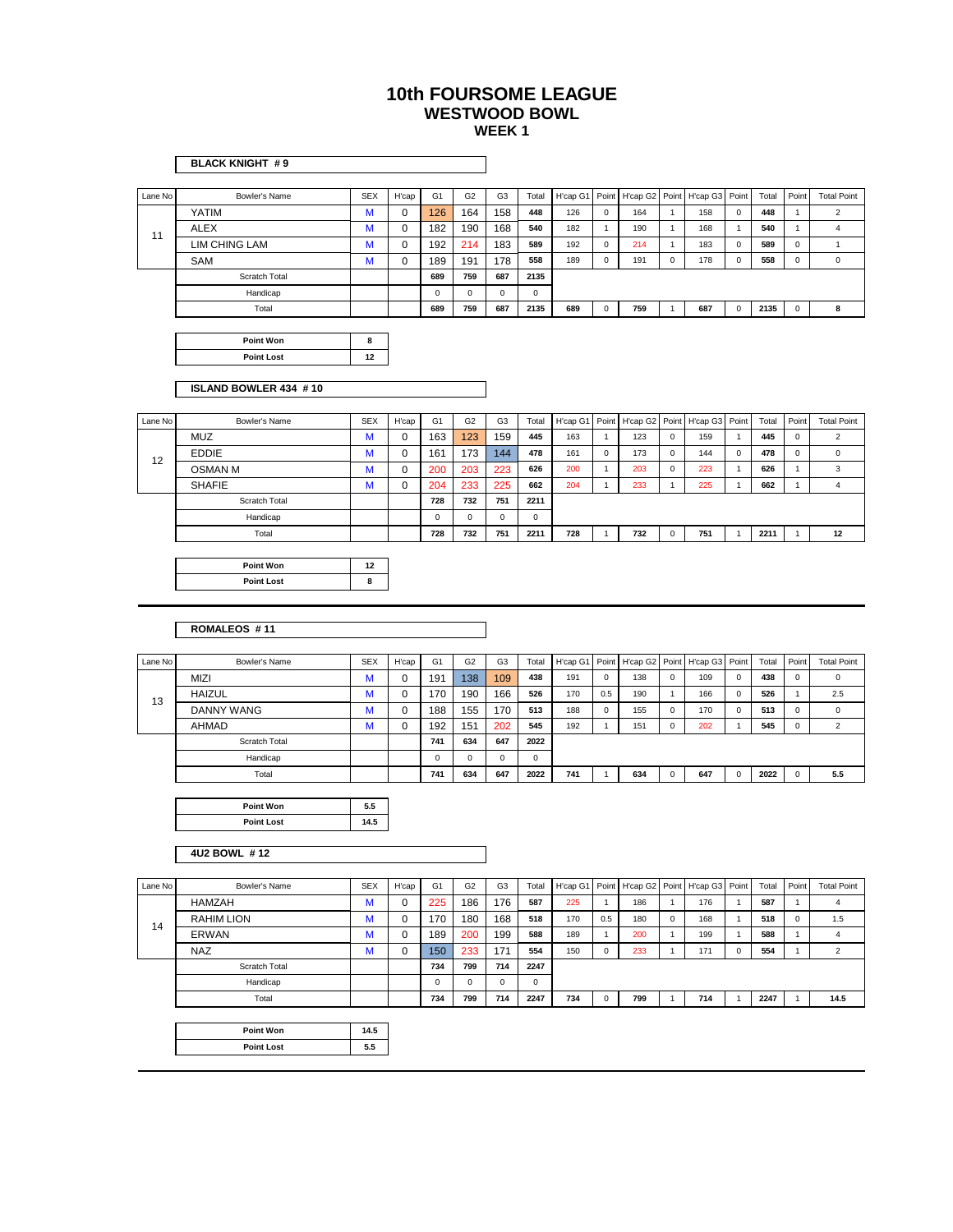|         | 15 FIVE #13          |                         |             |                |                |                |             |          |              |          |                |          |              |       |              |                         |
|---------|----------------------|-------------------------|-------------|----------------|----------------|----------------|-------------|----------|--------------|----------|----------------|----------|--------------|-------|--------------|-------------------------|
| Lane No | <b>Bowler's Name</b> | <b>SEX</b>              | H'cap       | G <sub>1</sub> | G <sub>2</sub> | G <sub>3</sub> | Total       | H'cap G1 | Point        | H'cap G2 | Point          | H'cap G3 | Point        | Total | Point        | <b>Total Point</b>      |
|         | CHUA YUN CONG        | M                       | 0           | 189            | 256            | 178            | 623         | 189      | $\mathbf{1}$ | 256      | $\mathbf{1}$   | 178      | $\mathbf 0$  | 623   | $\mathbf{1}$ | 3                       |
|         | <b>SHARMAN GOH</b>   | M                       | 0           | 168            | 214            | 193            | 575         | 168      | $\mathbf{1}$ | 214      | $\overline{1}$ | 193      | $\mathbf{1}$ | 575   | $\mathbf{1}$ | $\overline{4}$          |
| 15      | <b>ZUHAILI MAZLI</b> | M                       | $\mathbf 0$ | 231            | 210            | 216            | 657         | 231      | $\mathbf{1}$ | 210      | $\overline{1}$ | 216      | $\mathbf{1}$ | 657   | $\mathbf{1}$ | 4                       |
|         | <b>RAYMOND SOH</b>   | M                       | 0           | 234            | 227            | 207            | 668         | 234      | $\mathbf{1}$ | 227      | $\overline{1}$ | 207      | $\mathsf 0$  | 668   | 1            | 3                       |
|         | Scratch Total        |                         |             | 822            | 907            | 794            | 2523        |          |              |          |                |          |              |       |              |                         |
|         | Handicap             |                         |             | $\mathsf 0$    | $\mathsf 0$    | $\mathsf 0$    | 0           |          |              |          |                |          |              |       |              |                         |
|         | Total                |                         |             | 822            | 907            | 794            | 2523        | 822      | $\mathbf{1}$ | 907      | $\mathbf{1}$   | 794      | $\mathbf{1}$ | 2523  | $\mathbf{1}$ | 18                      |
|         |                      |                         |             |                |                |                |             |          |              |          |                |          |              |       |              |                         |
|         | <b>Point Won</b>     | 18                      |             |                |                |                |             |          |              |          |                |          |              |       |              |                         |
|         | <b>Point Lost</b>    | $\overline{\mathbf{2}}$ |             |                |                |                |             |          |              |          |                |          |              |       |              |                         |
|         |                      |                         |             |                |                |                |             |          |              |          |                |          |              |       |              |                         |
|         | ALL FOR ONE #14      |                         |             |                |                |                |             |          |              |          |                |          |              |       |              |                         |
| Lane No | Bowler's Name        | <b>SEX</b>              | H'cap       | G <sub>1</sub> | G <sub>2</sub> | G <sub>3</sub> | Total       | H'cap G1 | Point        | H'cap G2 | Point          | H'cap G3 | Point        | Total | Point        | <b>Total Point</b>      |
|         | <b>NFO</b>           | F                       | 15          | 149            | 155            | 177            | 481         | 164      | $\mathbf 0$  | 170      | $\mathbf 0$    | 192      | 1            | 526   | 0            | 1                       |
|         | <b>AHMAD</b>         | M                       | 0           | 135            | 110            | 149            | 394         | 135      | $\mathbf 0$  | 110      | $\mathbf 0$    | 149      | $\mathsf 0$  | 394   | 0            | $\mathsf 0$             |
| 16      | AHRAM                | M                       | 0           | 149            | 148            | 173            | 470         | 149      | 0            | 148      | $\mathbf 0$    | 173      | $\mathsf 0$  | 470   | 0            | $\mathsf 0$             |
|         | SANI                 | M                       | 0           | 154            | 179            | 218            | 551         | 154      | $\mathsf 0$  | 179      | $\mathbf 0$    | 218      | $\mathbf{1}$ | 551   | 0            | $\mathbf{1}$            |
|         | Scratch Total        |                         |             | 587            | 592            | 717            | 1896        |          |              |          |                |          |              |       |              |                         |
|         | Handicap             |                         |             | 15             | 15             | 15             | 45          |          |              |          |                |          |              |       |              |                         |
|         | Total                |                         |             | 602            | 607            | 732            | 1941        | 602      | $\mathsf 0$  | 607      | $\mathbf 0$    | 732      | $\mathsf 0$  | 1941  | 0            | 2                       |
|         |                      |                         |             |                |                |                |             |          |              |          |                |          |              |       |              |                         |
|         | Point Won            | $\mathbf{2}$            |             |                |                |                |             |          |              |          |                |          |              |       |              |                         |
|         | <b>Point Lost</b>    | 18                      |             |                |                |                |             |          |              |          |                |          |              |       |              |                         |
|         |                      |                         |             |                |                |                |             |          |              |          |                |          |              |       |              |                         |
|         |                      |                         |             |                |                |                |             |          |              |          |                |          |              |       |              |                         |
|         | PRESTIGE #15         |                         |             |                |                |                |             |          |              |          |                |          |              |       |              |                         |
|         |                      |                         |             |                |                |                |             |          |              |          |                |          |              |       |              |                         |
| Lane No | Bowler's Name        | <b>SEX</b>              | H'cap       | G <sub>1</sub> | G <sub>2</sub> | G <sub>3</sub> | Total       | H'cap G1 | Point        | H'cap G2 | Point          | H'cap G3 | Point        | Total | Point        | <b>Total Point</b>      |
|         | AL RASHIDI M         | M                       | 0           | 158            | 168            | 178            | 504         | 158      | $\mathbf{1}$ | 168      | $\overline{1}$ | 178      | $\mathbf{1}$ | 504   | $\mathbf{1}$ | $\overline{\mathbf{4}}$ |
| 17      | BOB CHIA Z N         | M                       | 0           | 144            | 159            | 158            | 461         | 144      | $\mathbf 0$  | 159      | $\mathbf 0$    | 158      | $\mathbf 0$  | 461   | 0            | 0                       |
|         | <b>JO-MD JUZAILI</b> | M                       | 0           | 137            | 148            | 177            | 462         | 137      | $\mathsf 0$  | 148      | $\mathbf 0$    | 177      | $\mathbf{1}$ | 462   | 0            | $\mathbf{1}$            |
|         | TENG BAN LEE         | M                       | 0           | 124            | 167            | 210            | 501         | 124      | $\mathsf 0$  | 167      | $\mathbf 0$    | 210      | $\mathbf{1}$ | 501   | $\mathbf{1}$ | $\overline{2}$          |
|         | Scratch Total        |                         |             | 563            | 642            | 723            | 1928        |          |              |          |                |          |              |       |              |                         |
|         | Handicap             |                         |             | 0              | 0              | 0              | 0           |          |              |          |                |          |              |       |              |                         |
|         | Total                |                         |             | 563            | 642            | 723            | 1928        | 563      | $\mathbf 0$  | 642      | $\mathbf 0$    | 723      | $\mathbf{1}$ | 1928  | $\mathbf{1}$ | 9                       |
|         |                      |                         |             |                |                |                |             |          |              |          |                |          |              |       |              |                         |
|         | Point Won            | 9                       |             |                |                |                |             |          |              |          |                |          |              |       |              |                         |
|         | <b>Point Lost</b>    | 11                      |             |                |                |                |             |          |              |          |                |          |              |       |              |                         |
|         |                      |                         |             |                |                |                |             |          |              |          |                |          |              |       |              |                         |
|         | STORM RIDERZ #16     |                         |             |                |                |                |             |          |              |          |                |          |              |       |              |                         |
| Lane No | Bowler's Name        | <b>SEX</b>              | H'cap       | G <sub>1</sub> | G <sub>2</sub> | G <sub>3</sub> | Total       | H'cap G1 | Point        | H'cap G2 | Point          | H'cap G3 | Point        | Total | Point        | <b>Total Point</b>      |
|         | <b>ALI MAT</b>       | M                       | 0           | 134            | 141            | 162            | 437         | 134      | $\mathbf 0$  | 141      | 0              | 162      | $\mathbf 0$  | 437   | 0            | 0                       |
|         | <b>HASSAN</b>        | M                       | 0           | 148            | 173            | 168            | 489         | 148      | $\mathbf{1}$ | 173      | $\mathbf{1}$   | 168      | $\mathbf{1}$ | 489   | $\mathbf{1}$ | $\overline{4}$          |
| 18      | <b>MURSYID</b>       | M                       | 0           | 203            | 160            | 167            | 530         | 203      | $\mathbf{1}$ | 160      | $\overline{1}$ | 167      | $\mathbf 0$  | 530   | $\mathbf{1}$ | 3                       |
|         | <b>RAFFI</b>         | M                       | 0           | 128            | 177            | 148            | 453         | 128      | $\mathbf{1}$ | 177      | $\overline{1}$ | 148      | $\mathsf 0$  | 453   | 0            | $\overline{2}$          |
|         | Scratch Total        |                         |             | 613            | 651            | 645            | 1909        |          |              |          |                |          |              |       |              |                         |
|         | Handicap             |                         |             | $\mathsf 0$    | $\mathbf 0$    | $\mathsf 0$    | $\mathsf 0$ |          |              |          |                |          |              |       |              |                         |

Total **613 651 645 1909 613** 1 **651** 1 **645** 0 **1909** 0 **11**

| Point Won         |   |
|-------------------|---|
| <b>Point Lost</b> | ۰ |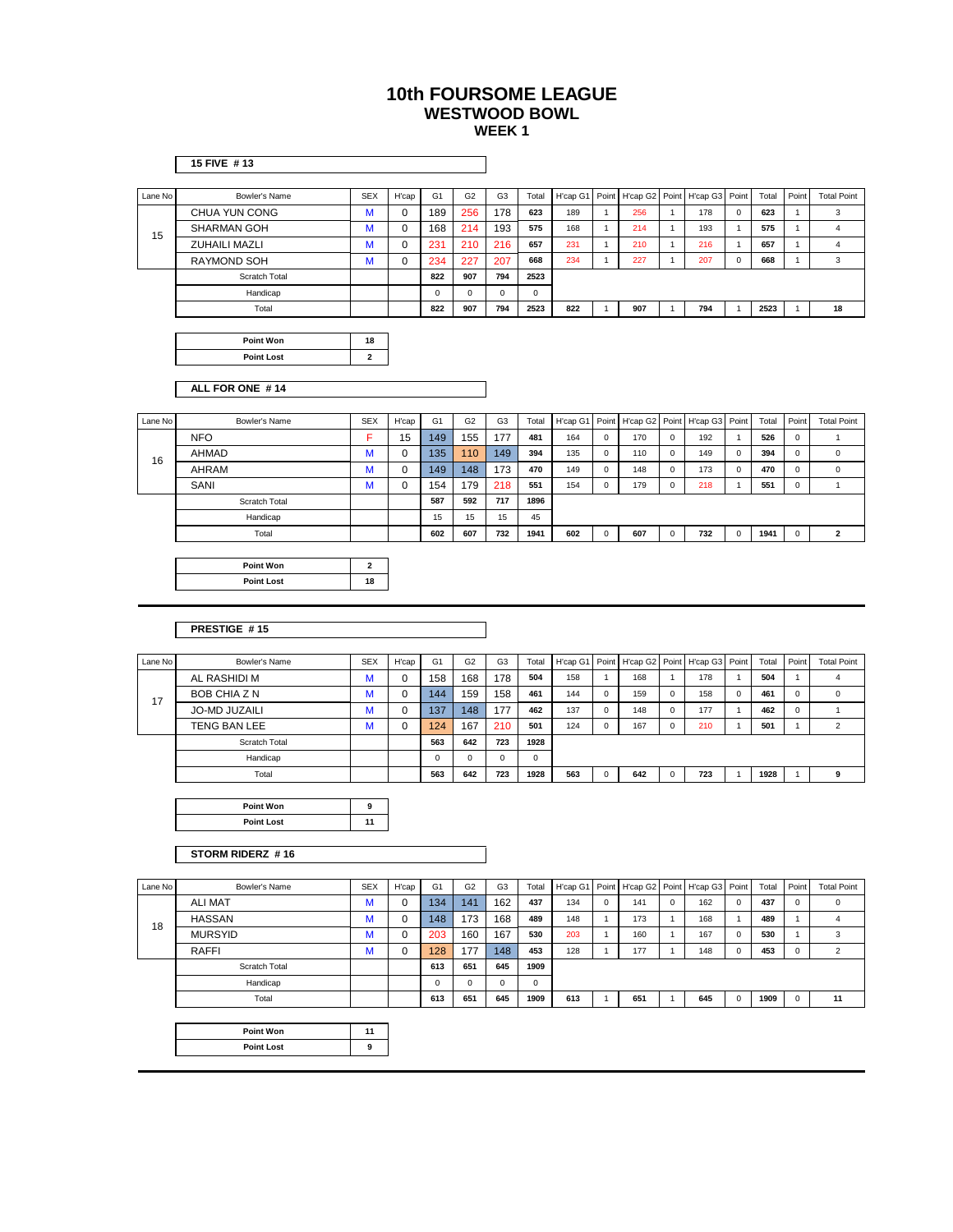|         | ASSASSINS #17                         |            |       |                |                |                |       |          |              |          |              |                |              |       |                     |                    |
|---------|---------------------------------------|------------|-------|----------------|----------------|----------------|-------|----------|--------------|----------|--------------|----------------|--------------|-------|---------------------|--------------------|
| Lane No | Bowler's Name                         | <b>SEX</b> | H'cap | G <sub>1</sub> | G <sub>2</sub> | G <sub>3</sub> | Total | H'cap G1 | Point        | H'cap G2 | Point        | H'cap G3       | Point        | Total | Point               | <b>Total Point</b> |
|         | <b>EMMA</b>                           | F          | 15    | 124            | 105            | 113            | 342   | 139      | $\mathbf 0$  | 120      | $\mathbf 0$  | 128            | $\mathsf 0$  | 387   | 0                   | $\mathsf 0$        |
|         | <b>MUHD</b>                           | M          | 0     | 181            | 169            | 157            | 507   | 181      | $\mathbf{1}$ | 169      | 0            | 157            | 0            | 507   | $\mathbf{1}$        | $\overline{c}$     |
| 19      | <b>HADI</b>                           | M          | 0     | 172            | 160            | 191            | 523   | 172      | $\mathbf{1}$ | 160      | $\mathbf{1}$ | 191            | $\mathsf 0$  | 523   | 0                   | $\sqrt{2}$         |
|         | PEEPE                                 | М          | 0     | 168            | 155            | 164            | 487   | 168      | $\mathbf 0$  | 155      | $\mathbf 0$  | 164            | 0            | 487   | 0                   | $\mathsf 0$        |
|         | Scratch Total                         |            |       | 645            | 589            | 625            | 1859  |          |              |          |              |                |              |       |                     |                    |
|         | Handicap                              |            |       | 15             | 15             | 15             | 45    |          |              |          |              |                |              |       |                     |                    |
|         | Total                                 |            |       | 660            | 604            | 640            | 1904  | 660      | $\mathsf 0$  | 604      | $\mathbf 0$  | 640            | $\mathsf 0$  | 1904  | $\mathsf{O}\xspace$ | 4                  |
|         |                                       |            |       |                |                |                |       |          |              |          |              |                |              |       |                     |                    |
|         | <b>Point Won</b>                      | 4          |       |                |                |                |       |          |              |          |              |                |              |       |                     |                    |
|         | <b>Point Lost</b>                     | 16         |       |                |                |                |       |          |              |          |              |                |              |       |                     |                    |
|         |                                       |            |       |                |                |                |       |          |              |          |              |                |              |       |                     |                    |
|         | <b>B.I.B #18</b>                      |            |       |                |                |                |       |          |              |          |              |                |              |       |                     |                    |
|         |                                       |            |       |                |                |                |       |          |              |          |              |                |              |       |                     |                    |
| Lane No | Bowler's Name                         | <b>SEX</b> | H'cap | G <sub>1</sub> | G <sub>2</sub> | G3             | Total | H'cap G1 | Point        | H'cap G2 |              | Point H'cap G3 | Point        | Total | Point               | <b>Total Point</b> |
|         | SI YING                               | F          | 15    | 203            | 165            | 137            | 505   | 218      | $\mathbf{1}$ | 180      | $\mathbf{1}$ | 152            | $\mathbf{1}$ | 550   | $\mathbf{1}$        | 4                  |
| 20      | <b>SUFI TRESNO</b>                    | М          | 0     | 129            | 194            | 164            | 487   | 129      | $\mathsf 0$  | 194      | $\mathbf{1}$ | 164            | $\mathbf{1}$ | 487   | 0                   | $\sqrt{2}$         |
|         | <b>SHI HONG</b>                       | M          | 0     | 157            | 151            | 227            | 535   | 157      | $\mathsf 0$  | 151      | 0            | 227            | $\mathbf{1}$ | 535   | $\mathbf{1}$        | $\overline{2}$     |
|         | <b>SUTRESNOH</b>                      | М          | 0     | 198            | 205            | 230            | 633   | 198      | $\mathbf{1}$ | 205      | $\mathbf{1}$ | 230            | 1            | 633   | $\mathbf{1}$        | 4                  |
|         | Scratch Total                         |            |       | 687            | 715            | 758            | 2160  |          |              |          |              |                |              |       |                     |                    |
|         | Handicap                              |            |       | 15             | 15             | 15             | 45    |          |              |          |              |                |              |       |                     |                    |
|         | Total                                 |            |       | 702            | 730            | 773            | 2205  | 702      | $\mathbf{1}$ | 730      | $\mathbf{1}$ | 773            | $\mathbf{1}$ | 2205  | $\mathbf{1}$        | 16                 |
|         |                                       |            |       |                |                |                |       |          |              |          |              |                |              |       |                     |                    |
|         | <b>Point Won</b><br><b>Point Lost</b> | 16<br>4    |       |                |                |                |       |          |              |          |              |                |              |       |                     |                    |
|         |                                       |            |       |                |                |                |       |          |              |          |              |                |              |       |                     |                    |
|         |                                       |            |       |                |                |                |       |          |              |          |              |                |              |       |                     |                    |
|         | PBZ #19                               |            |       |                |                |                |       |          |              |          |              |                |              |       |                     |                    |
|         |                                       |            |       |                |                |                |       |          |              |          |              |                |              |       |                     |                    |
| Lane No | Bowler's Name                         | <b>SEX</b> | H'cap | G <sub>1</sub> | G <sub>2</sub> | G <sub>3</sub> | Total | H'cap G1 | Point        | H'cap G2 |              | Point H'cap G3 | Point        | Total | Point               | <b>Total Point</b> |
|         | JJ                                    | F          | 15    | 143            | 168            | 181            | 492   | 158      | $\pmb{0}$    | 183      | 0            | 196            | $\mathbf{1}$ | 537   | $\mathsf 0$         | 1                  |
|         | SANISAN                               | M          | 0     | 157            | 149            | 161            | 467   | 157      | $\pmb{0}$    | 149      | 0            | 161            | 1            | 467   | 0                   | $\mathbf{1}$       |
| 21      | <b>HARIF A</b>                        | М          | 0     | 178            | 181            | 219            | 578   | 178      | $\mathbf{1}$ | 181      | 0            | 219            | 1            | 578   | $\mathbf{1}$        | 3                  |
|         | FZ                                    | M          | 0     | 168            | 190            | 223            | 581   | 168      | $\mathsf 0$  | 190      | $\mathbf{1}$ | 223            | $\mathbf{1}$ | 581   | $\mathbf{1}$        | 3                  |
|         | Scratch Total                         |            |       | 646            | 688            | 784            | 2118  |          |              |          |              |                |              |       |                     |                    |
|         | Handicap                              |            |       | 15             | 15             | 15             | 45    |          |              |          |              |                |              |       |                     |                    |
|         | Total                                 |            |       | 661            | 703            | 799            | 2163  | 661      | $\pmb{0}$    | 703      | $\mathsf 0$  | 799            | $\mathbf{1}$ | 2163  | $\mathbf{1}$        | 10                 |
|         |                                       |            |       |                |                |                |       |          |              |          |              |                |              |       |                     |                    |
|         | <b>Point Won</b>                      | 10         |       |                |                |                |       |          |              |          |              |                |              |       |                     |                    |
|         | <b>Point Lost</b>                     | 10         |       |                |                |                |       |          |              |          |              |                |              |       |                     |                    |
|         |                                       |            |       |                |                |                |       |          |              |          |              |                |              |       |                     |                    |
|         | <b>NOBODY RULES NOBODY #20</b>        |            |       |                |                |                |       |          |              |          |              |                |              |       |                     |                    |
|         |                                       |            |       |                |                |                |       |          |              |          |              |                |              |       |                     |                    |
| Lane No | Bowler's Name                         | <b>SEX</b> | H'cap | G <sub>1</sub> | G <sub>2</sub> | G <sub>3</sub> | Total | H'cap G1 | Point        | H'cap G2 |              | Point H'cap G3 | Point        | Total | Point               | <b>Total Point</b> |
|         | <b>SUSAN</b>                          | F          | 15    | 163            | 210            | 159            | 532   | 178      | $\mathbf{1}$ | 225      | $\mathbf{1}$ | 174            | $\mathbf 0$  | 577   | $\mathbf{1}$        | 3                  |
| 22      | <b>NESS</b>                           | F          | 15    | 179            | 166            | 145            | 490   | 194      | $\mathbf{1}$ | 181      | $\mathbf{1}$ | 160            | 0            | 535   | $\mathbf{1}$        | 3                  |
|         | <b>TULASI</b>                         | M          | 0     | 148            | 183            | 193            | 524   | 148      | $\mathbf 0$  | 183      | $\mathbf{1}$ | 193            | 0            | 524   | 0                   | $\mathbf{1}$       |
|         | <b>HASRI</b>                          | M          | 0     | 169            | 146            | 200            | 515   | 169      | $\mathbf{1}$ | 146      | $\mathsf 0$  | 200            | $\mathbf 0$  | 515   | $\mathsf{O}\xspace$ | $\mathbf{1}$       |
|         | Scratch Total                         |            |       | 659            | 705            | 697            | 2061  |          |              |          |              |                |              |       |                     |                    |
|         | Handicap                              |            |       | 30             | 30             | 30             | 90    |          |              |          |              |                |              |       |                     |                    |
|         | Total                                 |            |       | 689            | 735            | 727            | 2151  | 689      | $\mathbf{1}$ | 735      | $\mathbf{1}$ | 727            | 0            | 2151  | $\mathsf 0$         | 10                 |

**Point Lost 10**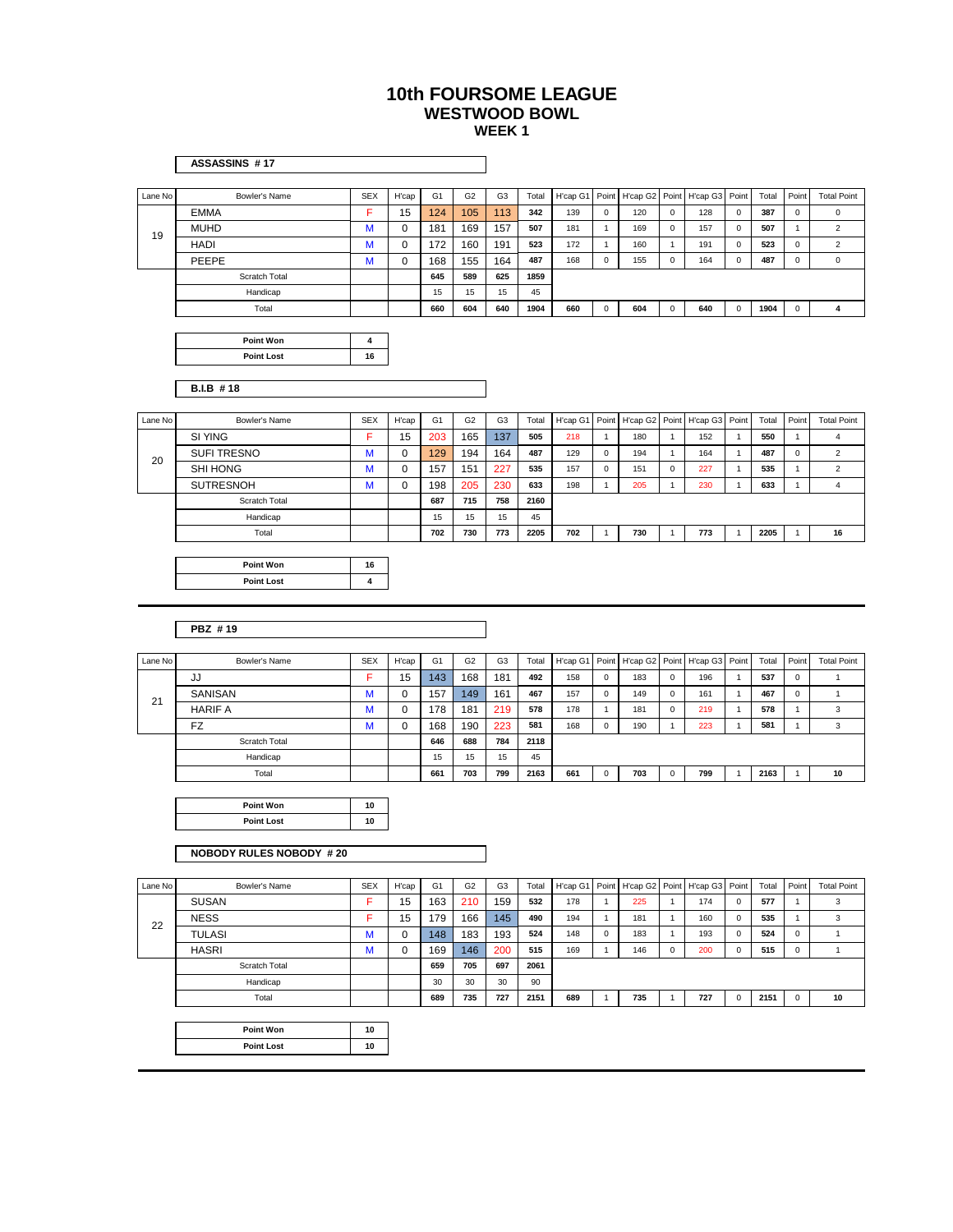|               | <b>ROLLING 99 #21</b> |     |             |                |                |                |             |                                              |                |     |                |                                              |                         |       |                                                     |                    |  |
|---------------|-----------------------|-----|-------------|----------------|----------------|----------------|-------------|----------------------------------------------|----------------|-----|----------------|----------------------------------------------|-------------------------|-------|-----------------------------------------------------|--------------------|--|
|               |                       |     |             |                |                |                |             |                                              |                |     |                |                                              |                         |       |                                                     |                    |  |
|               | Bowler's Name         | SEX | H'cap       | G <sub>1</sub> | G <sub>2</sub> | G <sub>3</sub> | Total       |                                              |                |     |                | H'cap G1 Point H'cap G2 Point H'cap G3 Point |                         | Total | Point                                               | <b>Total Point</b> |  |
|               | YONG SHENG            | M   | $\mathbf 0$ | 131            | 184            | 159            | 474         | 131                                          | $\mathbf{0}$   | 184 |                | 159                                          | $\overline{0}$          | 474   | $\mathbf 0$                                         |                    |  |
| 23            | <b>DARREN TAN</b>     | M   | 0           | 221            | 187            | 154            | 562         | 221                                          |                | 187 |                | 154                                          | $\overline{0}$          | 562   |                                                     | $\mathbf{3}$       |  |
|               | <b>JASON HON</b>      | M   | $\mathbf 0$ | 161            | 200            | 223            | 584         | 161                                          |                | 200 |                | 223                                          |                         | 584   | $\overline{A}$                                      | $\overline{4}$     |  |
|               | <b>WYNN GOH</b>       | M   | $\mathsf 0$ | 220            | 247            | 139            | 606         | 220                                          |                | 247 |                | 139                                          | $\overline{0}$          | 606   | $\overline{1}$                                      | $\mathbf{3}$       |  |
|               | Scratch Total         |     |             | 733            | 818            | 675            | 2226        |                                              |                |     |                |                                              |                         |       |                                                     |                    |  |
|               | Handicap              |     |             | $\overline{0}$ | $\overline{0}$ | $\mathbf{0}$   | $\mathbf 0$ |                                              |                |     |                |                                              |                         |       |                                                     |                    |  |
|               | Total                 |     |             | 733            | 818            | 675            | 2226        | 733                                          |                | 818 |                | 675                                          | $\overline{\mathbf{0}}$ | 2226  |                                                     | 14                 |  |
|               |                       |     |             |                |                |                |             |                                              |                |     |                |                                              |                         |       |                                                     |                    |  |
|               | Point Won             | 14  |             |                |                |                |             |                                              |                |     |                |                                              |                         |       |                                                     |                    |  |
|               | <b>Point Lost</b>     | 6   |             |                |                |                |             |                                              |                |     |                |                                              |                         |       |                                                     |                    |  |
|               |                       |     |             |                |                |                |             |                                              |                |     |                |                                              |                         |       |                                                     |                    |  |
|               | KNIGHTS #22           |     |             |                |                |                |             |                                              |                |     |                |                                              |                         |       |                                                     |                    |  |
|               |                       |     |             |                |                |                |             |                                              |                |     |                |                                              |                         |       |                                                     |                    |  |
| Lane No       | Bowler's Name         | SEX | H'cap       | G <sub>1</sub> | G <sub>2</sub> | G <sub>3</sub> | Total       | H'cap G1 Point H'cap G2 Point H'cap G3 Point |                |     |                |                                              |                         |       | Point                                               | <b>Total Point</b> |  |
| Lane No<br>24 |                       |     |             |                |                |                |             |                                              |                |     |                |                                              |                         | Total |                                                     |                    |  |
|               | <b>SARINAH</b>        | F.  | 15          | 187            | 162            | 188            | 537         | 202                                          |                | 177 | $\mathbf 0$    | 203                                          |                         | 582   |                                                     | $\overline{3}$     |  |
|               | LALITHAL              | F.  | 15          | 108            | 149            | 153            | 410         | 123                                          | $\Omega$       | 164 | $\Omega$       | 168                                          |                         | 455   | $\mathbf 0$                                         |                    |  |
|               | SELVA                 | M   | $\mathbf 0$ | 126            | 139            | 180            | 445         | 126                                          | $^{\circ}$     | 139 | $\mathbf 0$    | 180                                          | $\overline{0}$          | 445   | $\overline{0}$                                      | $\overline{0}$     |  |
|               | ANDULLAH              | M   | $\mathbf 0$ | 174            | 182            | 168            | 524         | 174                                          | $\overline{0}$ | 182 | $\mathbf{0}$   | 168                                          |                         | 524   | $\overline{0}$                                      | $\overline{1}$     |  |
|               | Scratch Total         |     |             | 595            | 632            | 689            | 1916        |                                              |                |     |                |                                              |                         |       |                                                     |                    |  |
|               | Handicap              |     |             | 30             | 30             | 30             | 90          |                                              |                |     |                |                                              |                         |       |                                                     |                    |  |
|               | Total                 |     |             | 625            | 662            | 719            | 2006        | 625                                          | $\overline{0}$ | 662 | $\overline{0}$ | 719                                          |                         | 2006  | $\overline{\phantom{a}}$ 0 $\overline{\phantom{a}}$ | 6                  |  |
|               |                       |     |             |                |                |                |             |                                              |                |     |                |                                              |                         |       |                                                     |                    |  |
|               | Point Won             | 6   |             |                |                |                |             |                                              |                |     |                |                                              |                         |       |                                                     |                    |  |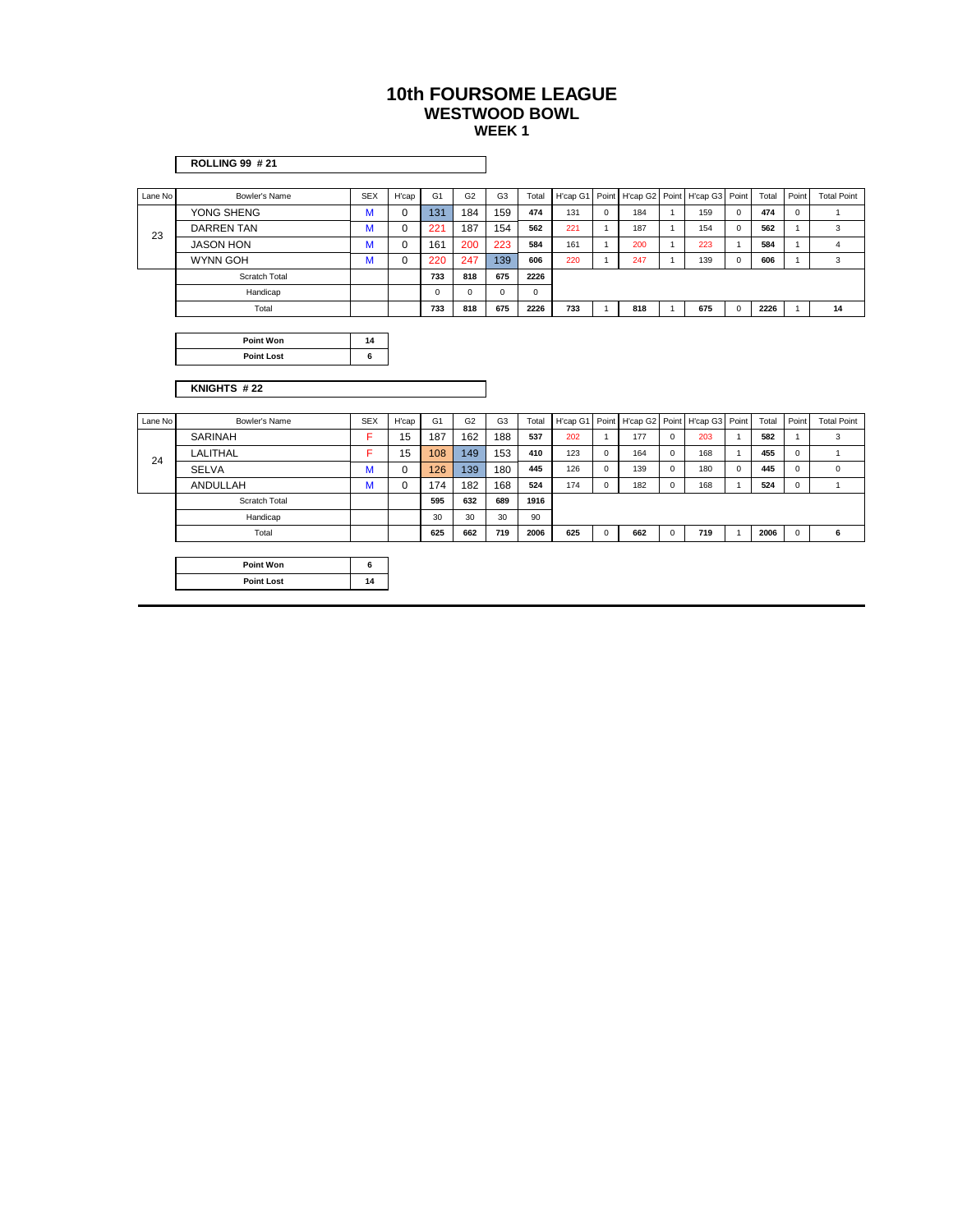|                                  |            | <b>TEAM HIGH SERIES - SCRATCH</b>              | $w / h'$ cp | <b>Week</b>      |                                |            | <b>TEAM HIGH SERIES + HCP</b>                   | Scratch    | <b>Week</b>                 |
|----------------------------------|------------|------------------------------------------------|-------------|------------------|--------------------------------|------------|-------------------------------------------------|------------|-----------------------------|
| $\overline{1}$                   | 2523       | 15 FIVE                                        | 2523        | 1                | $\mathbf{1}$                   | 2226       | ROLLING 99                                      | 2226       | 1                           |
| 2                                | 2357       | <b>ALLIANCE</b>                                | 2357        | 1                | 2                              | 2211       | <b>ISLANDS BOWLER</b>                           | 2211       | $\mathbf{1}$                |
| 3                                | 2247       | 4U2 BOWL                                       | 2247        | 1                | 3                              | 2191       | <b>REVIVAL TEAM</b>                             | 2191       | 1                           |
| $\overline{4}$                   | 2247       | <b>FASTRAX</b>                                 | 2292        | 1                |                                |            |                                                 |            |                             |
|                                  |            | <b>TEAM HIGH GAME - SCRATCH</b>                | $w / h'$ cp | Week             |                                |            | <b>TEAM HIGH GAME + HCP</b>                     | Scratch    | <b>Week</b>                 |
| $\mathbf{1}$                     | 907        | 15 FIVE                                        | 907         | 1                | $\mathbf{1}$                   | 814        | <b>FASTRAX</b>                                  | 799        | 1                           |
| $\overline{2}$                   | 818        | ROLLING 99                                     | 818         | 1                | $\overline{2}$                 | 799        | 4U2 BOWL                                        | 799        | 1                           |
| 3                                | 816        | <b>ALLIANCE</b>                                | 816         | 1                | 3                              | 764        | <b>CLASSIC BOWLER</b>                           | 764        | 1                           |
|                                  |            | <b>MEN HIGH SERIES - SCRATCH</b>               | w / h'cp    | <b>Week</b>      |                                |            | <b>MEN HIGH SERIES + HCP</b>                    | Scratch    | <b>Week</b>                 |
| $\overline{1}$                   | 795        | <b>IVAN (ALLIANCE)</b>                         | 795         | 1                | $\mathbf{1}$                   | 662        | SHAFIE (ISLAND BOWLER)                          | 662        | 1                           |
| $\overline{2}$                   | 688        | <b>HAIRUL (FASTRAX)</b>                        | 688         | 1                | $\overline{2}$                 | 657        | ZUHAILI MAZLI (15 FIVE)                         | 657        | 1                           |
| 3                                | 668        | RAYMOND SOH (15 FIVE)                          | 668         | $\mathbf{1}$     | 3                              | 630        | <b>OSMAN TIK (TEAM F&amp;S)</b>                 | 630        | 1                           |
|                                  |            |                                                |             |                  |                                |            |                                                 |            |                             |
|                                  |            |                                                |             |                  |                                |            |                                                 | Scratch    |                             |
|                                  |            | <b>MEN HIGH GAME - SCRATCH</b>                 | $w / h'$ cp | <b>Week</b>      |                                |            | <b>MEN HIGH GAME + HCP</b>                      |            | <b>Week</b>                 |
| $\overline{1}$<br>$\overline{2}$ | 288<br>256 | <b>IVAN (ALLIANCE)</b><br>CHUA YUN CONG        | 259<br>256  | 1<br>1           | $\mathbf{1}$<br>$\overline{2}$ | 247        | <b>OSMAN TIK (TEAM F&amp;S)</b>                 | 247        | 1<br>1                      |
| 3                                | 248        | <b>HAIRUL (FASTRAX)</b>                        | 248         | $\mathbf{1}$     | 3                              | 234<br>233 | RAYMOND SOH (15 FIVE)<br>SHAFIE (ISLAND BOWLER) | 234<br>233 | 1                           |
|                                  |            |                                                |             |                  |                                |            |                                                 |            |                             |
|                                  |            | <b>LADIES HIGH SERIES - SCRATCH</b>            | $w / h'$ cp | <b>Week</b>      |                                |            | <b>LADIES HIGH SERIES + HCP</b>                 | Scratch    | <b>Week</b>                 |
| $\overline{1}$                   | 537        | SARINAH (KNIGHTS)                              | 582         | $\mathbf{1}$     | $\mathbf{1}$                   | 549        | <b>JENNIFER (KAMASTRIKE)</b>                    | 504        | $\mathbf{1}$                |
| $\overline{2}$                   | 532        | SUSAN (NOBODY RULES NOBODY)                    | 577         | 1                | 2                              | 543        | NATASHA (FASTRAX)                               | 498        | $\mathbf{1}$                |
| 3                                | 505        | SI YING (B.I.B)                                | 550         | $\mathbf{1}$     | 3                              | 535        | NESS (NOBODY RULES NOBODY)                      | 490        | 1                           |
|                                  |            |                                                | $w / h'$ cp |                  |                                |            |                                                 | Scratch    |                             |
| $\mathbf{1}$                     |            | <b>LADIES HIGH GAME - SCRATCH</b>              | 225         | <b>Week</b><br>1 | $\mathbf{1}$                   |            | <b>LADIES HIGH GAME + HCP</b>                   | 181        | <b>Week</b><br>$\mathbf{1}$ |
| $\overline{2}$                   | 210<br>203 | SUSAN (NOBODY RULES NOBODY)<br>SI YING (B.I.B) | 218         | 1                | 2                              | 196<br>196 | JENNIFER (KAMASTRIKE)<br>JJ                     | 181        | 1                           |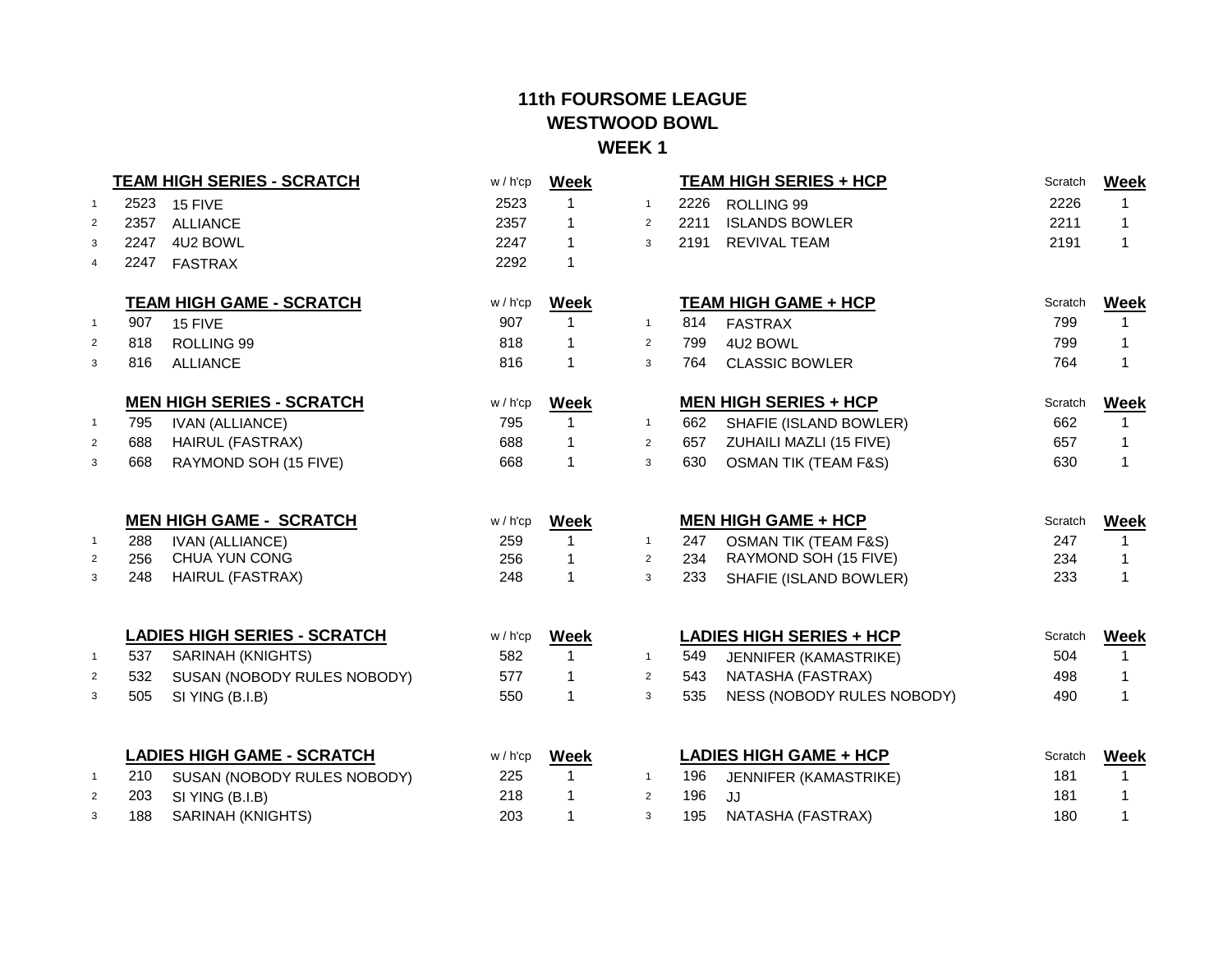| <b>Bowler</b><br>I/D | <b>REVIVAL TEAM</b> | <b>Sex</b> | <b>NEW</b><br><b>HCP</b> | <b>WEEK1</b> | <b>Overall</b><br><b>Scratch</b><br><b>Total</b> | <b>WEEK1</b><br><b>ADJUST</b> | <b>Adjust</b> | <b>Overall Total Overall Total</b><br><b>Score</b> | Gms         | Avg     |
|----------------------|---------------------|------------|--------------------------|--------------|--------------------------------------------------|-------------------------------|---------------|----------------------------------------------------|-------------|---------|
| 1.1                  | <b>ZARRY</b>        | M          | 5                        | 570          | 570                                              |                               | 0             | 570                                                | 3           | 190     |
| 1.2                  | <b>MEMES</b>        | M          | 15                       | 499          | 499                                              | 10                            | 10            | 509                                                | 3           | 170     |
| 1.3                  | <b>ELFE</b>         | M          | $\overline{7}$           | 560          | 560                                              |                               | $\mathbf 0$   | 560                                                | 3           | 187     |
| 1.4                  | <b>SANI</b>         | M          | 6                        | 562          | 562                                              |                               | $\mathbf 0$   | 562                                                | 3           | 187     |
| 1.5                  |                     | M          | ######                   |              | $\mathbf 0$                                      |                               | $\mathbf 0$   | $\bf{0}$                                           | 0           | #DIV/0! |
| 1.6                  |                     | M          | ######                   |              | 0                                                |                               | $\mathbf 0$   | $\mathbf 0$                                        | 0           | #DIV/0! |
| 1.7                  |                     | M          | ######                   |              | 0                                                |                               | $\mathbf 0$   | $\mathbf 0$                                        | 0           | #DIV/0! |
| 1.8                  |                     | M          | ######                   |              | 0                                                |                               | $\mathbf 0$   | $\mathbf 0$                                        | 0           | #DIV/0! |
| 1.9                  |                     | M          | ######                   |              | $\pmb{0}$                                        |                               | $\mathbf 0$   | $\mathbf 0$                                        | $\mathbf 0$ | #DIV/0! |
| 1.10                 |                     | M          | ######                   |              | 0                                                |                               | $\mathbf 0$   | 0                                                  | 0           | #DIV/0! |
| 1.11                 |                     | M          | ######                   |              | 0                                                |                               | $\mathbf 0$   | $\mathbf 0$                                        | 0           | #DIV/0! |
| 1.12                 |                     | M          | ######                   |              | 0                                                |                               | $\mathbf 0$   | $\mathbf 0$                                        | 0           | #DIV/0! |
| 1.13                 |                     | M          | ######                   |              | 0                                                |                               | $\mathbf 0$   | $\mathbf 0$                                        | 0           | #DIV/0! |
| 1.14                 |                     | M          | ######                   |              | 0                                                |                               | 0             | $\mathbf 0$                                        | 0           | #DIV/0! |
| 1.15                 |                     | M          | ######                   |              | 0                                                |                               | $\mathbf 0$   | $\mathbf 0$                                        | 0           | #DIV/0! |
| 1.16                 |                     | F          | ######                   |              | 0                                                |                               | $\mathbf 0$   | $\mathbf 0$                                        | 0           | #DIV/0! |
| 1.17                 |                     | F          | ######                   |              | 0                                                |                               | $\mathbf 0$   | $\mathbf 0$                                        | 0           | #DIV/0! |
| 1.18                 |                     | F          | ######                   |              | 0                                                |                               | 0             | 0                                                  | 0           | #DIV/0! |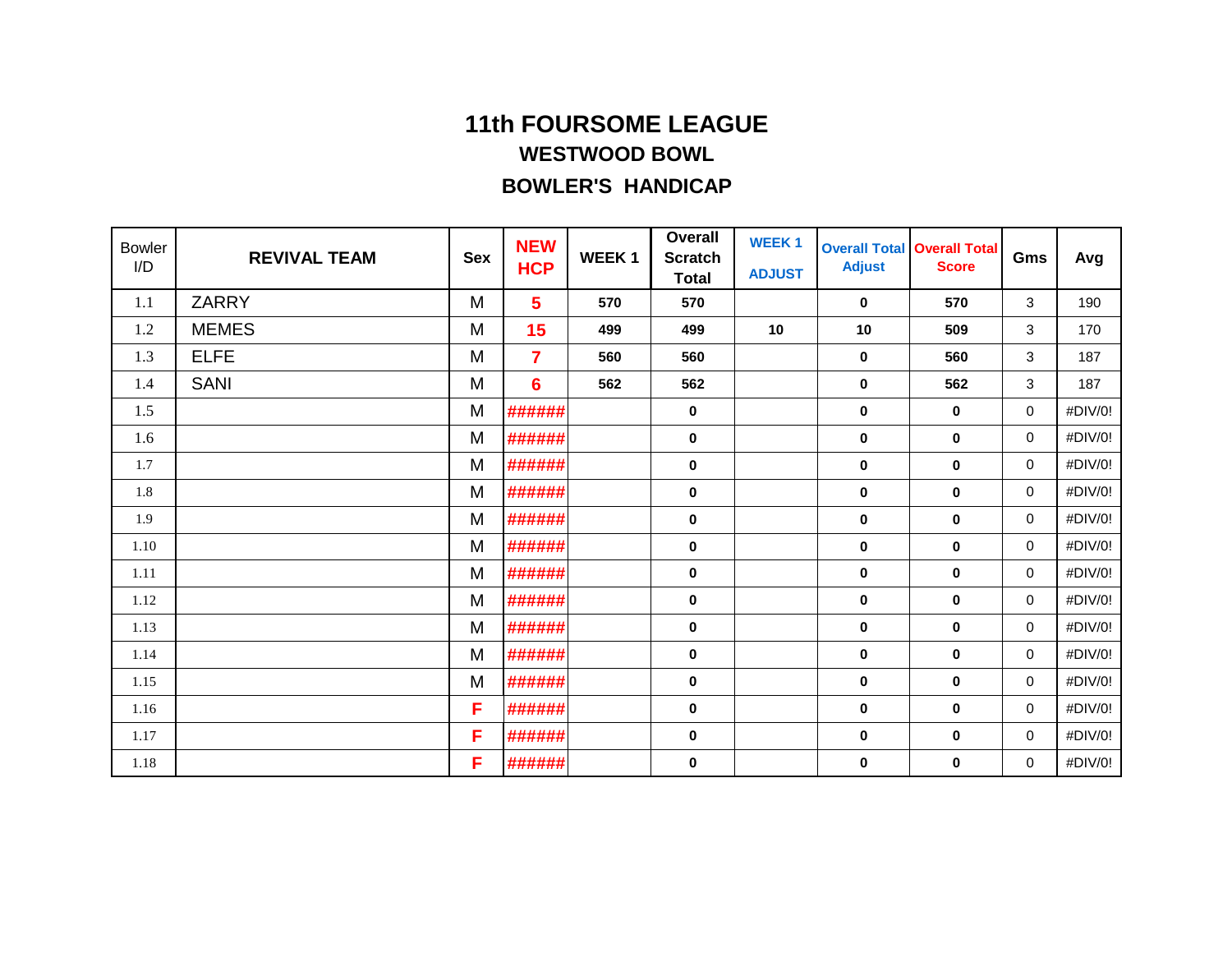| <b>Bowler</b><br>I/D | <b>CLASSIC BOWLERS</b> | <b>Sex</b> | <b>NEW</b><br><b>HCP</b> | <b>WEEK1</b> | <b>Overall</b><br><b>Scratch</b><br><b>Total</b> | <b>WEEK1</b><br><b>ADJUST</b> | <b>Adjust</b> | <b>Overall Total Overall Total</b><br><b>Score</b> | Gms      | Avg     |
|----------------------|------------------------|------------|--------------------------|--------------|--------------------------------------------------|-------------------------------|---------------|----------------------------------------------------|----------|---------|
| 2.1                  | <b>DESMOND</b>         | M          | 21                       | 477          | 477                                              |                               | $\mathbf 0$   | 477                                                | 3        | 159     |
| 2.2                  | <b>AFF</b>             | M          | $\overline{2}$           | 590          | 590                                              |                               | $\mathbf 0$   | 590                                                | 3        | 197     |
| 2.3                  | <b>NICHOLAS</b>        | M          | 14                       | 518          | 518                                              |                               | $\mathbf 0$   | 518                                                | 3        | 173     |
| 2.4                  | <b>YU XUAN</b>         | M          | 1                        | 594          | 594                                              |                               | $\mathbf 0$   | 594                                                | 3        | 198     |
| 2.5                  |                        | M          | ######                   |              | 0                                                |                               | $\mathbf 0$   | $\mathbf 0$                                        | 0        | #DIV/0! |
| 2.6                  |                        | M          | ######                   |              | 0                                                |                               | $\mathbf 0$   | $\mathbf 0$                                        | 0        | #DIV/0! |
| 2.7                  |                        | M          | ######                   |              | 0                                                |                               | $\mathbf 0$   | $\mathbf 0$                                        | 0        | #DIV/0! |
| 2.8                  |                        | M          | ######                   |              | 0                                                |                               | $\mathbf 0$   | $\mathbf 0$                                        | 0        | #DIV/0! |
| 2.9                  |                        | M          | ######                   |              | 0                                                |                               | $\mathbf 0$   | $\mathbf 0$                                        | 0        | #DIV/0! |
| 2.10                 |                        | M          | ######                   |              | 0                                                |                               | $\mathbf 0$   | $\mathbf 0$                                        | 0        | #DIV/0! |
| 2.11                 |                        | M          | ######                   |              | 0                                                |                               | $\mathbf 0$   | $\mathbf 0$                                        | 0        | #DIV/0! |
| 2.12                 |                        | M          | ######                   |              | 0                                                |                               | $\mathbf 0$   | $\bf{0}$                                           | 0        | #DIV/0! |
| 2.13                 |                        | M          | ######                   |              | 0                                                |                               | $\mathbf 0$   | $\mathbf 0$                                        | 0        | #DIV/0! |
| 2.14                 |                        | M          | ######                   |              | 0                                                |                               | $\mathbf 0$   | $\mathbf 0$                                        | 0        | #DIV/0! |
| 2.15                 |                        | M          | ######                   |              | 0                                                |                               | $\bf{0}$      | $\bf{0}$                                           | $\Omega$ | #DIV/0! |
| 2.16                 |                        | F          | ######                   |              | 0                                                |                               | 0             | $\mathbf 0$                                        | 0        | #DIV/0! |
| 2.17                 |                        | F          | ######                   |              | 0                                                |                               | $\mathbf 0$   | $\mathbf 0$                                        | 0        | #DIV/0! |
| 2.18                 |                        | F          | ######                   |              | 0                                                |                               | 0             | 0                                                  | 0        | #DIV/0! |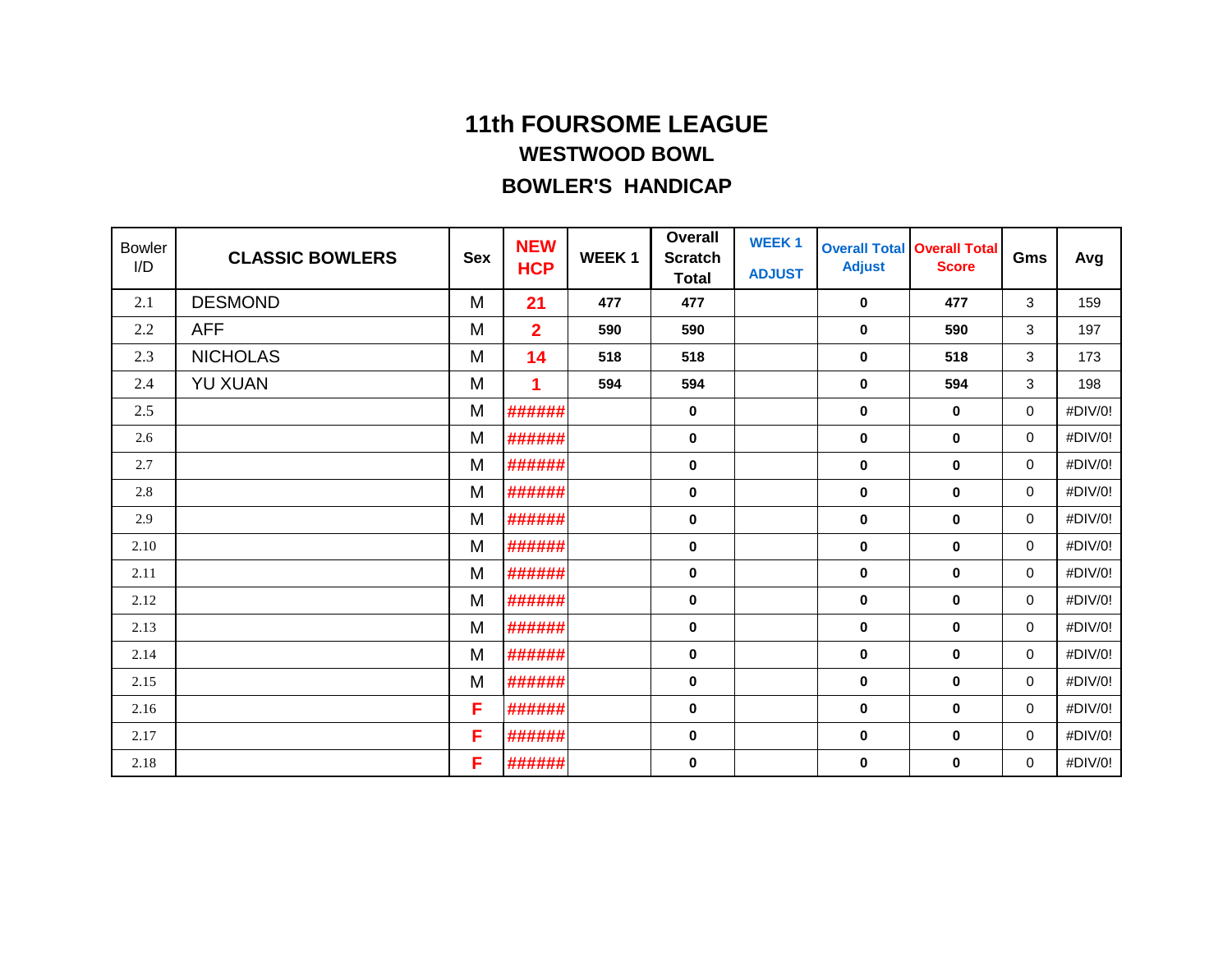| <b>Bowler</b><br>I/D | <b>FASTRAX</b>  | <b>Sex</b> | <b>NEW</b><br><b>HCP</b> | <b>WEEK1</b> | <b>Overall</b><br><b>Scratch</b><br><b>Total</b> | <b>WEEK1</b><br><b>ADJUST</b> | <b>Adjust</b> | <b>Overall Total Overall Total</b><br><b>Score</b> | Gms | Avg     |
|----------------------|-----------------|------------|--------------------------|--------------|--------------------------------------------------|-------------------------------|---------------|----------------------------------------------------|-----|---------|
| 3.1                  | <b>MASLAN</b>   | M          | 22                       | 464          | 464                                              | 4                             | 4             | 468                                                | 3   | 156     |
| 3.2                  | <b>HAIRUL</b>   | M          | $\bf{0}$                 | 688          | 688                                              |                               | $\pmb{0}$     | 688                                                | 3   | 229     |
| 3.3                  | <b>ZULKIFLI</b> | M          | 1                        | 597          | 597                                              |                               | $\mathbf 0$   | 597                                                | 3   | 199     |
| 3.4                  |                 | M          | ######                   |              | 0                                                |                               | $\mathbf 0$   | $\mathbf 0$                                        | 0   | #DIV/0! |
| 3.5                  |                 | M          | ######                   |              | 0                                                |                               | $\mathbf 0$   | $\mathbf 0$                                        | 0   | #DIV/0! |
| 3.6                  |                 | M          | ######                   |              | 0                                                |                               | $\mathbf 0$   | $\mathbf 0$                                        | 0   | #DIV/0! |
| 3.7                  |                 | M          | ######                   |              | 0                                                |                               | $\mathbf 0$   | $\mathbf 0$                                        | 0   | #DIV/0! |
| 3.8                  |                 | M          | ######                   |              | 0                                                |                               | $\mathbf 0$   | $\mathbf 0$                                        | 0   | #DIV/0! |
| 3.9                  |                 | M          | ######                   |              | $\pmb{0}$                                        |                               | $\mathbf 0$   | $\mathbf 0$                                        | 0   | #DIV/0! |
| 3.10                 |                 | M          | ######                   |              | 0                                                |                               | $\mathbf 0$   | $\mathbf 0$                                        | 0   | #DIV/0! |
| 3.11                 |                 | M          | ######                   |              | 0                                                |                               | $\mathbf 0$   | $\mathbf 0$                                        | 0   | #DIV/0! |
| 3.12                 |                 | M          | ######                   |              | 0                                                |                               | $\mathbf 0$   | 0                                                  | 0   | #DIV/0! |
| 3.13                 |                 | M          | ######                   |              | 0                                                |                               | $\mathbf 0$   | $\mathbf 0$                                        | 0   | #DIV/0! |
| 3.14                 |                 | M          | ######                   |              | 0                                                |                               | $\mathbf 0$   | $\mathbf 0$                                        | 0   | #DIV/0! |
| 3.15                 |                 | M          | ######                   |              | 0                                                |                               | $\mathbf 0$   | $\bf{0}$                                           | 0   | #DIV/0! |
| 3.16                 | <b>NATASHA</b>  | F          | 23                       | 498          | 498                                              |                               | $\mathbf 0$   | 498                                                | 3   | 166     |
| 3.17                 |                 | F          | ######                   |              | 0                                                |                               | $\mathbf 0$   | $\mathbf 0$                                        | 0   | #DIV/0! |
| 3.18                 |                 | F          | ######                   |              | 0                                                |                               | $\mathbf 0$   | $\bf{0}$                                           | 0   | #DIV/0! |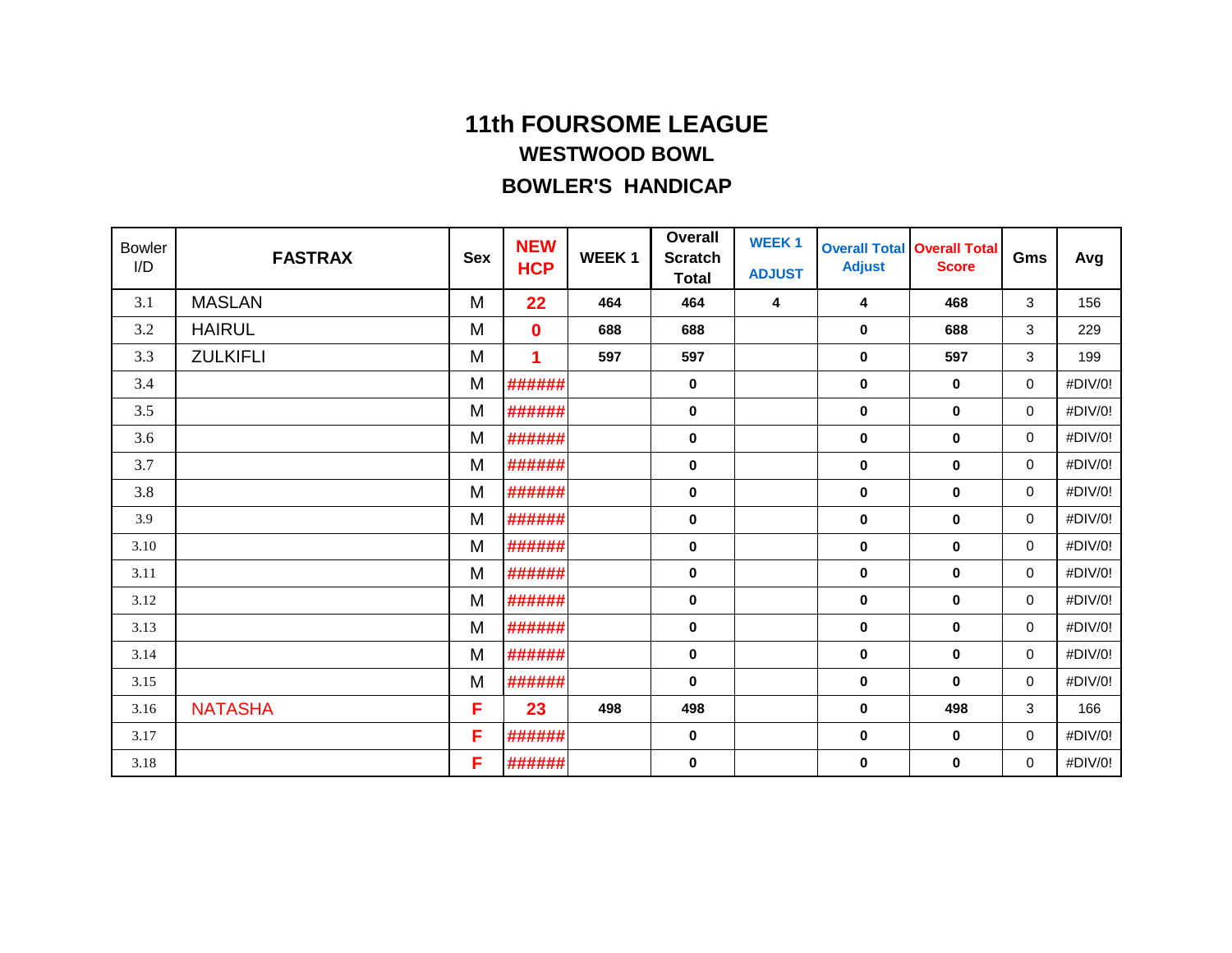| <b>Bowler</b><br>I/D | <b>TEAM A3</b>  | <b>Sex</b> | <b>NEW</b><br><b>HCP</b> | <b>WEEK1</b> | Overall<br><b>Scratch</b><br><b>Total</b> | <b>WEEK1</b><br><b>ADJUST</b> | <b>Adjust</b>  | <b>Overall Total Overall Total</b><br><b>Score</b> | Gms         | Avg     |
|----------------------|-----------------|------------|--------------------------|--------------|-------------------------------------------|-------------------------------|----------------|----------------------------------------------------|-------------|---------|
| 4.1                  | <b>ZULFADLI</b> | M          | 21                       | 469          | 469                                       | $\overline{7}$                | $\overline{7}$ | 476                                                | 3           | 159     |
| 4.2                  | <b>ALEX</b>     | M          | 21                       | 468          | 468                                       | 9                             | 9              | 477                                                | 3           | 159     |
| 4.3                  | <b>EVAN</b>     | M          | $\overline{7}$           | 530          | 530                                       | 26                            | 26             | 556                                                | 3           | 185     |
| 4.4                  |                 | M          | ######                   |              | 0                                         |                               | $\mathbf 0$    | $\mathbf 0$                                        | $\mathbf 0$ | #DIV/0! |
| 4.5                  |                 | M          | ######                   |              | 0                                         |                               | $\mathbf 0$    | $\mathbf 0$                                        | $\mathbf 0$ | #DIV/0! |
| 4.6                  |                 | M          | ######                   |              | 0                                         |                               | $\mathbf 0$    | $\mathbf 0$                                        | $\mathbf 0$ | #DIV/0! |
| 4.7                  |                 | M          | ######                   |              | 0                                         |                               | 0              | $\mathbf 0$                                        | $\mathbf 0$ | #DIV/0! |
| 4.8                  |                 | M          | ######                   |              | 0                                         |                               | $\bf{0}$       | $\mathbf 0$                                        | $\mathbf 0$ | #DIV/0! |
| 4.9                  |                 | M          | ######                   |              | 0                                         |                               | $\mathbf 0$    | $\mathbf 0$                                        | $\mathbf 0$ | #DIV/0! |
| 4.10                 |                 | M          | ######                   |              | 0                                         |                               | $\mathbf 0$    | $\bf{0}$                                           | $\mathbf 0$ | #DIV/0! |
| 4.11                 |                 | M          | ######                   |              | 0                                         |                               | $\mathbf 0$    | $\mathbf 0$                                        | $\mathbf 0$ | #DIV/0! |
| 4.12                 |                 | M          | ######                   |              | 0                                         |                               | $\mathbf 0$    | $\mathbf 0$                                        | 0           | #DIV/0! |
| 4.13                 |                 | M          | ######                   |              | 0                                         |                               | $\mathbf 0$    | $\mathbf 0$                                        | $\mathbf 0$ | #DIV/0! |
| 4.14                 |                 | M          | ######                   |              | 0                                         |                               | $\mathbf 0$    | $\mathbf 0$                                        | $\mathbf 0$ | #DIV/0! |
| 4.15                 |                 | M          | ######                   |              | 0                                         |                               | 0              | $\mathbf 0$                                        | $\mathbf 0$ | #DIV/0! |
| 4.16                 | <b>SCHA</b>     | F          | 35                       | 420          | 420                                       |                               | $\mathbf 0$    | 420                                                | 3           | 140     |
| 4.17                 |                 | F          | ######                   |              | 0                                         |                               | 0              | $\mathbf 0$                                        | 0           | #DIV/0! |
| 4.18                 |                 | F          | ######                   |              | 0                                         |                               | 0              | 0                                                  | 0           | #DIV/0! |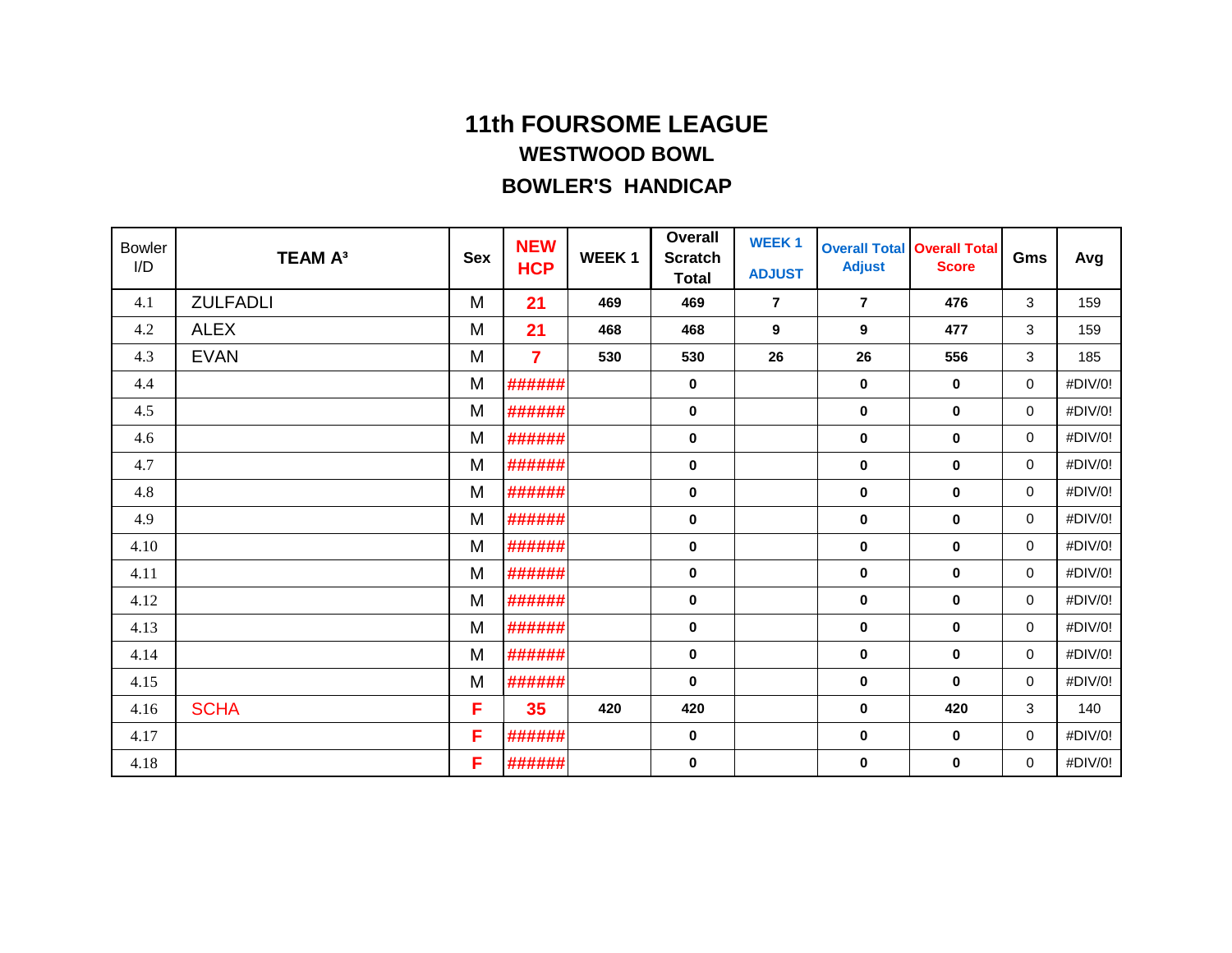| <b>Bowler</b><br>I/D | <b>HAPPY BOWLERS CSC</b> | <b>Sex</b> | <b>NEW</b><br><b>HCP</b> | <b>WEEK1</b> | <b>Overall</b><br><b>Scratch</b><br><b>Total</b> | <b>WEEK1</b><br><b>ADJUST</b> | <b>Overall Total</b><br><b>Adjust</b> | <b>Overall Total</b><br><b>Score</b> | Gms | Avg     |
|----------------------|--------------------------|------------|--------------------------|--------------|--------------------------------------------------|-------------------------------|---------------------------------------|--------------------------------------|-----|---------|
| 5.1                  | <b>HAZE</b>              | M          | 25                       | 436          | 436                                              |                               | $\mathbf 0$                           | 436                                  | 3   | 145     |
| 5.2                  | <b>JIDDY</b>             | M          | 22                       | 470          | 470                                              |                               | $\mathbf 0$                           | 470                                  | 3   | 157     |
| 5.3                  | YOU SAY TIONG            | M          | 19                       | 488          | 488                                              |                               | $\mathbf 0$                           | 488                                  | 3   | 163     |
| 5.4                  |                          | M          | ######                   |              | 0                                                |                               | $\mathbf 0$                           | $\mathbf 0$                          | 0   | #DIV/0! |
| 5.5                  |                          | M          | ######                   |              | $\bf{0}$                                         |                               | $\mathbf{0}$                          | $\bf{0}$                             | 0   | #DIV/0! |
| 5.6                  |                          | M          | ######                   |              | 0                                                |                               | $\mathbf 0$                           | $\mathbf 0$                          | 0   | #DIV/0! |
| 5.7                  |                          | M          | ######                   |              | 0                                                |                               | $\mathbf 0$                           | $\mathbf 0$                          | 0   | #DIV/0! |
| 5.8                  |                          | M          | ######                   |              | 0                                                |                               | 0                                     | $\bf{0}$                             | 0   | #DIV/0! |
| 5.9                  |                          | M          | ######                   |              | $\pmb{0}$                                        |                               | $\mathbf 0$                           | $\mathbf 0$                          | 0   | #DIV/0! |
| 5.10                 |                          | M          | ######                   |              | 0                                                |                               | $\mathbf 0$                           | $\mathbf 0$                          | 0   | #DIV/0! |
| 5.11                 |                          | M          | ######                   |              | 0                                                |                               | $\mathbf 0$                           | $\mathbf 0$                          | 0   | #DIV/0! |
| 5.12                 |                          | M          | ######                   |              | 0                                                |                               | $\mathbf 0$                           | $\mathbf 0$                          | 0   | #DIV/0! |
| 5.13                 |                          | M          | ######                   |              | 0                                                |                               | $\mathbf 0$                           | $\mathbf 0$                          | 0   | #DIV/0! |
| 5.14                 |                          | M          | ######                   |              | 0                                                |                               | $\mathbf 0$                           | $\mathbf 0$                          | 0   | #DIV/0! |
| 5.15                 |                          | M          | ######                   |              | $\bf{0}$                                         |                               | $\bf{0}$                              | $\bf{0}$                             | 0   | #DIV/0! |
| 5.16                 | <b>MAGGIE</b>            | F          | 34                       | 445          | 445                                              |                               | $\mathbf 0$                           | 445                                  | 3   | 148     |
| 5.17                 |                          | F          | ######                   |              | 0                                                |                               | $\mathbf 0$                           | $\mathbf 0$                          | 0   | #DIV/0! |
| 5.18                 |                          | F          | ######                   |              | 0                                                |                               | $\mathbf 0$                           | 0                                    | 0   | #DIV/0! |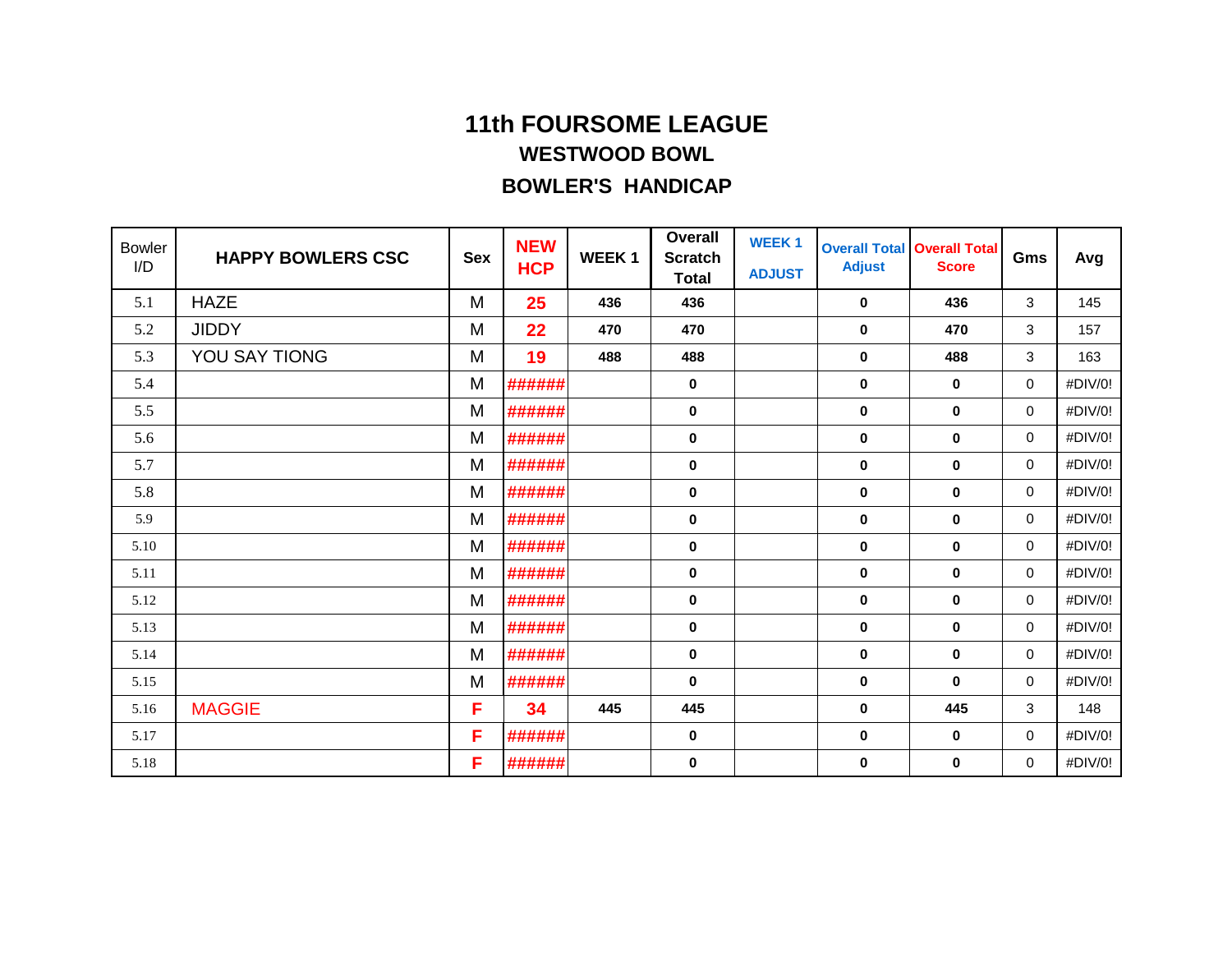| <b>Bowler</b><br>I/D | <b>KAMASTRIKE</b> | <b>Sex</b> | <b>NEW</b><br><b>HCP</b> | <b>WEEK1</b> | <b>Overall</b><br><b>Scratch</b><br><b>Total</b> | <b>WEEK1</b><br><b>ADJUST</b> | <b>Adjust</b> | <b>Overall Total Overall Total</b><br><b>Score</b> | Gms | Avg     |
|----------------------|-------------------|------------|--------------------------|--------------|--------------------------------------------------|-------------------------------|---------------|----------------------------------------------------|-----|---------|
| 6.1                  | <b>DHAN</b>       | M          | 14                       | 514          | 514                                              |                               | $\bf{0}$      | 514                                                | 3   | 171     |
| 6.2                  | <b>JAMARI</b>     | M          | 16                       | 477          | 477                                              | 25                            | 25            | 502                                                | 3   | 167     |
| 6.3                  | <b>DEREK</b>      | M          | 6                        | 562          | 562                                              |                               | $\mathbf 0$   | 562                                                | 3   | 187     |
| 6.4                  |                   | M          | ######                   |              | 0                                                |                               | $\mathbf 0$   | $\mathbf 0$                                        | 0   | #DIV/0! |
| 6.5                  |                   | M          | ######                   |              | 0                                                |                               | $\mathbf 0$   | $\mathbf 0$                                        | 0   | #DIV/0! |
| 6.6                  |                   | M          | ######                   |              | 0                                                |                               | $\mathbf 0$   | $\mathbf 0$                                        | 0   | #DIV/0! |
| 6.7                  |                   | M          | ######                   |              | 0                                                |                               | $\mathbf 0$   | $\mathbf 0$                                        | 0   | #DIV/0! |
| 6.8                  |                   | M          | ######                   |              | 0                                                |                               | $\mathbf{0}$  | $\mathbf 0$                                        | 0   | #DIV/0! |
| 6.9                  |                   | M          | ######                   |              | 0                                                |                               | $\mathbf 0$   | $\mathbf 0$                                        | 0   | #DIV/0! |
| 6.10                 |                   | M          | ######                   |              | 0                                                |                               | $\mathbf 0$   | $\bf{0}$                                           | 0   | #DIV/0! |
| 6.11                 |                   | M          | ######                   |              | 0                                                |                               | $\mathbf 0$   | $\mathbf 0$                                        | 0   | #DIV/0! |
| 6.12                 |                   | M          | ######                   |              | 0                                                |                               | $\mathbf 0$   | $\mathbf 0$                                        | 0   | #DIV/0! |
| 6.13                 |                   | M          | ######                   |              | 0                                                |                               | $\mathbf 0$   | $\mathbf 0$                                        | 0   | #DIV/0! |
| 6.14                 |                   | M          | ######                   |              | 0                                                |                               | $\mathbf 0$   | $\mathbf 0$                                        | 0   | #DIV/0! |
| 6.15                 |                   | M          | ######                   |              | 0                                                |                               | $\mathbf 0$   | $\mathbf 0$                                        | 0   | #DIV/0! |
| 6.16                 | <b>JANNIFER</b>   | F          | 21                       | 504          | 504                                              |                               | $\mathbf 0$   | 504                                                | 3   | 168     |
| 6.17                 |                   | F          | ######                   |              | 0                                                |                               | $\mathbf 0$   | $\mathbf 0$                                        | 0   | #DIV/0! |
| 6.18                 |                   | F          | ######                   |              | 0                                                |                               | $\mathbf 0$   | 0                                                  | 0   | #DIV/0! |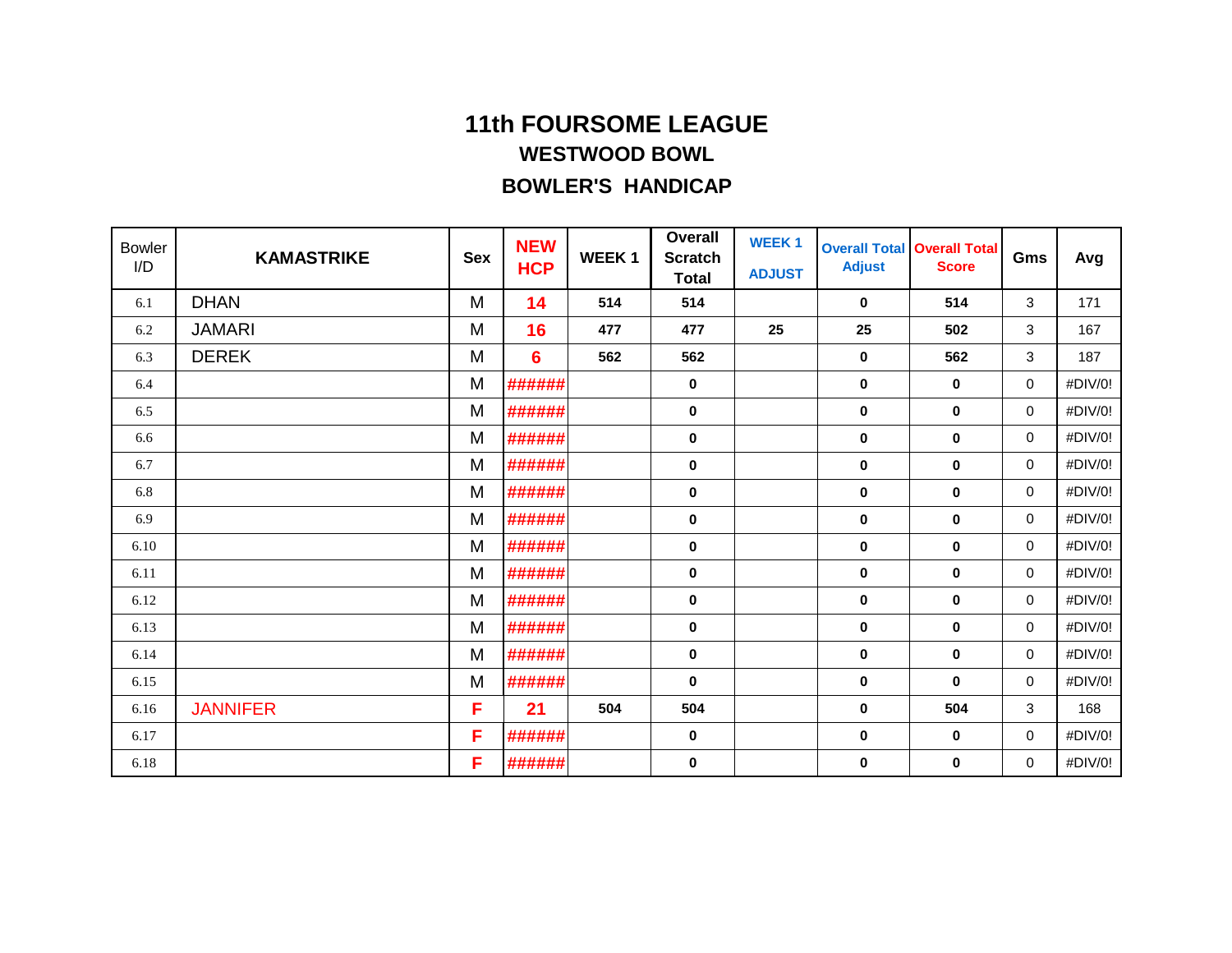| <b>Bowler</b><br>I/D | <b>TEAM F&amp;S</b> | <b>Sex</b> | <b>NEW</b><br><b>HCP</b> | <b>WEEK1</b> | <b>Overall</b><br><b>Scratch</b><br><b>Total</b> | <b>WEEK1</b><br><b>ADJUST</b> | <b>Adjust</b> | <b>Overall Total Overall Total</b><br><b>Score</b> | Gms         | Avg     |
|----------------------|---------------------|------------|--------------------------|--------------|--------------------------------------------------|-------------------------------|---------------|----------------------------------------------------|-------------|---------|
| 7.1                  | <b>RAYMOND</b>      | M          | 13                       | 523          | 523                                              |                               | $\mathbf 0$   | 523                                                | 3           | 174     |
| 7.2                  | <b>NIZAM</b>        | M          | 5                        | 572          | 572                                              |                               | $\pmb{0}$     | 572                                                | 3           | 191     |
| 7.3                  | <b>OSMAN TIK</b>    | M          | $\bf{0}$                 | 630          | 630                                              |                               | $\mathbf 0$   | 630                                                | 3           | 210     |
| 7.4                  |                     | M          | ######                   |              | 0                                                |                               | $\mathbf 0$   | $\mathbf 0$                                        | 0           | #DIV/0! |
| 7.5                  |                     | M          | ######                   |              | $\bf{0}$                                         |                               | $\mathbf 0$   | $\bf{0}$                                           | 0           | #DIV/0! |
| 7.6                  |                     | M          | ######                   |              | 0                                                |                               | $\mathbf 0$   | $\mathbf 0$                                        | 0           | #DIV/0! |
| 7.7                  |                     | M          | ######                   |              | 0                                                |                               | $\mathbf 0$   | $\mathbf 0$                                        | 0           | #DIV/0! |
| 7.8                  |                     | M          | ######                   |              | 0                                                |                               | $\mathbf 0$   | $\mathbf 0$                                        | 0           | #DIV/0! |
| 7.9                  |                     | M          | ######                   |              | $\pmb{0}$                                        |                               | $\mathbf 0$   | $\mathbf 0$                                        | $\mathbf 0$ | #DIV/0! |
| 7.10                 |                     | M          | ######                   |              | 0                                                |                               | $\mathbf 0$   | $\bf{0}$                                           | 0           | #DIV/0! |
| 7.11                 |                     | M          | ######                   |              | 0                                                |                               | $\mathbf 0$   | $\mathbf 0$                                        | 0           | #DIV/0! |
| 7.12                 |                     | M          | ######                   |              | 0                                                |                               | $\mathbf 0$   | $\mathbf 0$                                        | 0           | #DIV/0! |
| 7.13                 |                     | M          | ######                   |              | 0                                                |                               | $\mathbf 0$   | $\mathbf 0$                                        | 0           | #DIV/0! |
| 7.14                 |                     | M          | ######                   |              | 0                                                |                               | 0             | $\mathbf 0$                                        | 0           | #DIV/0! |
| 7.15                 |                     | M          | ######                   |              | 0                                                |                               | $\mathbf 0$   | $\mathbf 0$                                        | 0           | #DIV/0! |
| 7.16                 |                     | F          | ######                   |              | 0                                                |                               | $\mathbf 0$   | $\mathbf 0$                                        | 0           | #DIV/0! |
| 7.17                 |                     | F          | ######                   |              | 0                                                |                               | $\mathbf 0$   | 0                                                  | 0           | #DIV/0! |
| 7.18                 |                     | F          | ######                   |              | 0                                                |                               | 0             | 0                                                  | 0           | #DIV/0! |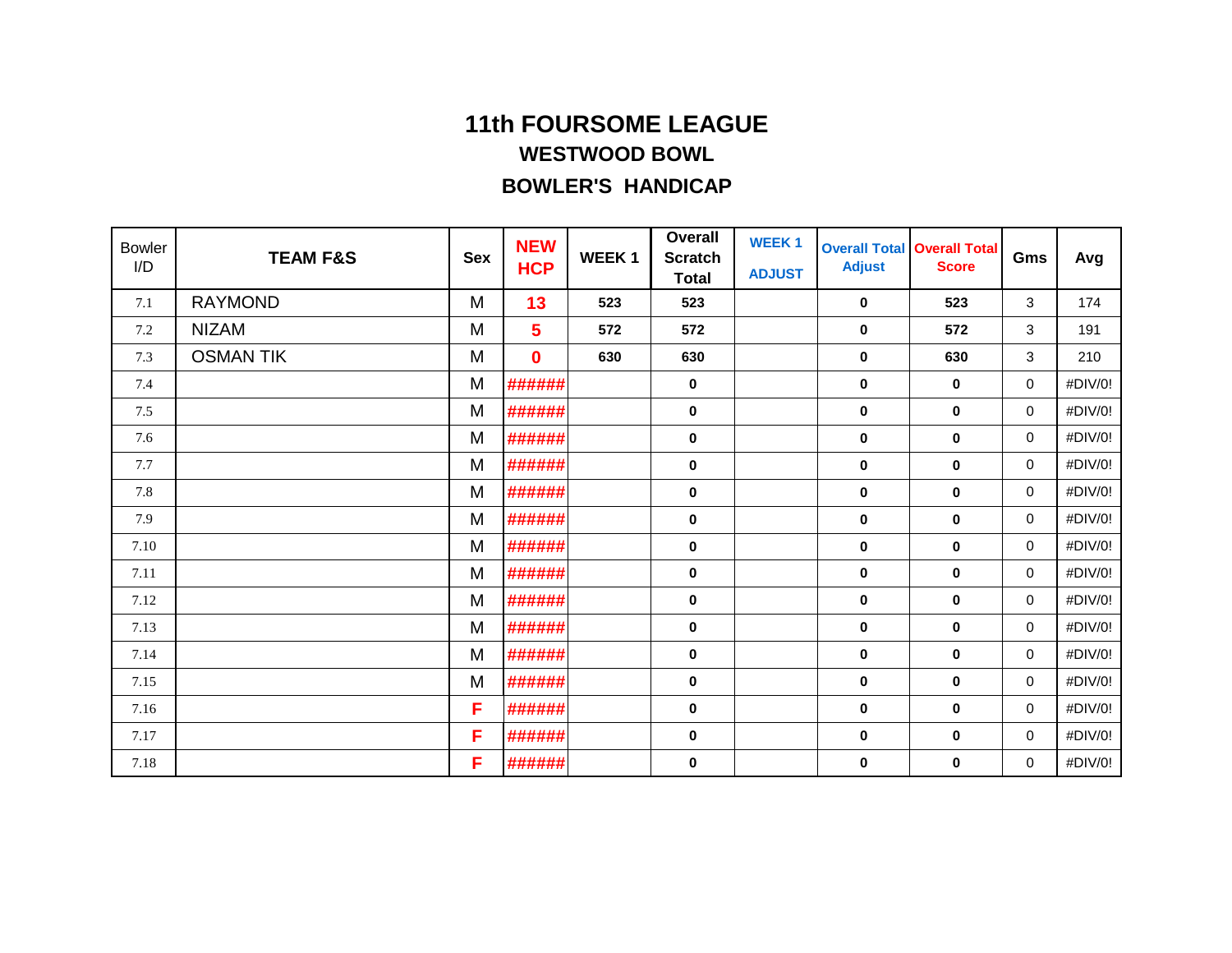| <b>Bowler</b><br>I/D | <b>ALLIANCE</b>   | <b>Sex</b> | <b>NEW</b><br><b>HCP</b> | <b>WEEK1</b> | <b>Overall</b><br><b>Scratch</b><br><b>Total</b> | <b>WEEK1</b><br><b>ADJUST</b> | <b>Adjust</b>  | <b>Overall Total Overall Total</b><br><b>Score</b> | Gms          | Avg     |
|----------------------|-------------------|------------|--------------------------|--------------|--------------------------------------------------|-------------------------------|----------------|----------------------------------------------------|--------------|---------|
| 8.1                  | <b>RYAN</b>       | M          | 18                       | 462          | 462                                              | 32                            | 32             | 494                                                | 3            | 165     |
| 8.2                  | <b>PEIXIANG</b>   | M          | 20                       | 475          | 475                                              | 5                             | $5\phantom{a}$ | 480                                                | 3            | 160     |
| 8.3                  | <b>IVAN</b>       | M          | $\bf{0}$                 | 795          | 795                                              |                               | 0              | 795                                                | 3            | 265     |
| 8.4                  | <b>ALVIN SEOW</b> | M          | $\bf{0}$                 | 625          | 625                                              |                               | 0              | 625                                                | 3            | 208     |
| 8.5                  |                   | M          | ######                   |              | 0                                                |                               | 0              | 0                                                  | 0            | #DIV/0! |
| 8.6                  |                   | M          | ######                   |              | 0                                                |                               | 0              | 0                                                  | $\mathbf 0$  | #DIV/0! |
| 8.7                  |                   | M          | ######                   |              | $\bf{0}$                                         |                               | 0              | 0                                                  | 0            | #DIV/0! |
| 8.8                  |                   | M          | ######                   |              | 0                                                |                               | 0              | 0                                                  | 0            | #DIV/0! |
| 8.9                  |                   | M          | ######                   |              | 0                                                |                               | 0              | 0                                                  | $\mathbf 0$  | #DIV/0! |
| 8.10                 |                   | M          | ######                   |              | 0                                                |                               | 0              | 0                                                  | 0            | #DIV/0! |
| 8.11                 |                   | M          | ######                   |              | 0                                                |                               | 0              | 0                                                  | $\mathbf 0$  | #DIV/0! |
| 8.12                 |                   | M          | ######                   |              | 0                                                |                               | 0              | 0                                                  | $\mathbf 0$  | #DIV/0! |
| 8.13                 |                   | M          | ######                   |              | 0                                                |                               | $\bf{0}$       | $\bf{0}$                                           | $\mathbf 0$  | #DIV/0! |
| 8.14                 |                   | M          | ######                   |              | 0                                                |                               | 0              | 0                                                  | $\mathbf 0$  | #DIV/0! |
| 8.15                 |                   | M          | ######                   |              | 0                                                |                               | 0              | 0                                                  | $\mathbf 0$  | #DIV/0! |
| 8.16                 |                   | F          | ######                   |              | 0                                                |                               | $\bf{0}$       | 0                                                  | $\mathbf{0}$ | #DIV/0! |
| 8.17                 |                   | F          | ######                   |              | 0                                                |                               | 0              | 0                                                  | $\mathbf 0$  | #DIV/0! |
| 8.18                 |                   | F          | ######                   |              | 0                                                |                               | 0              | 0                                                  | 0            | #DIV/0! |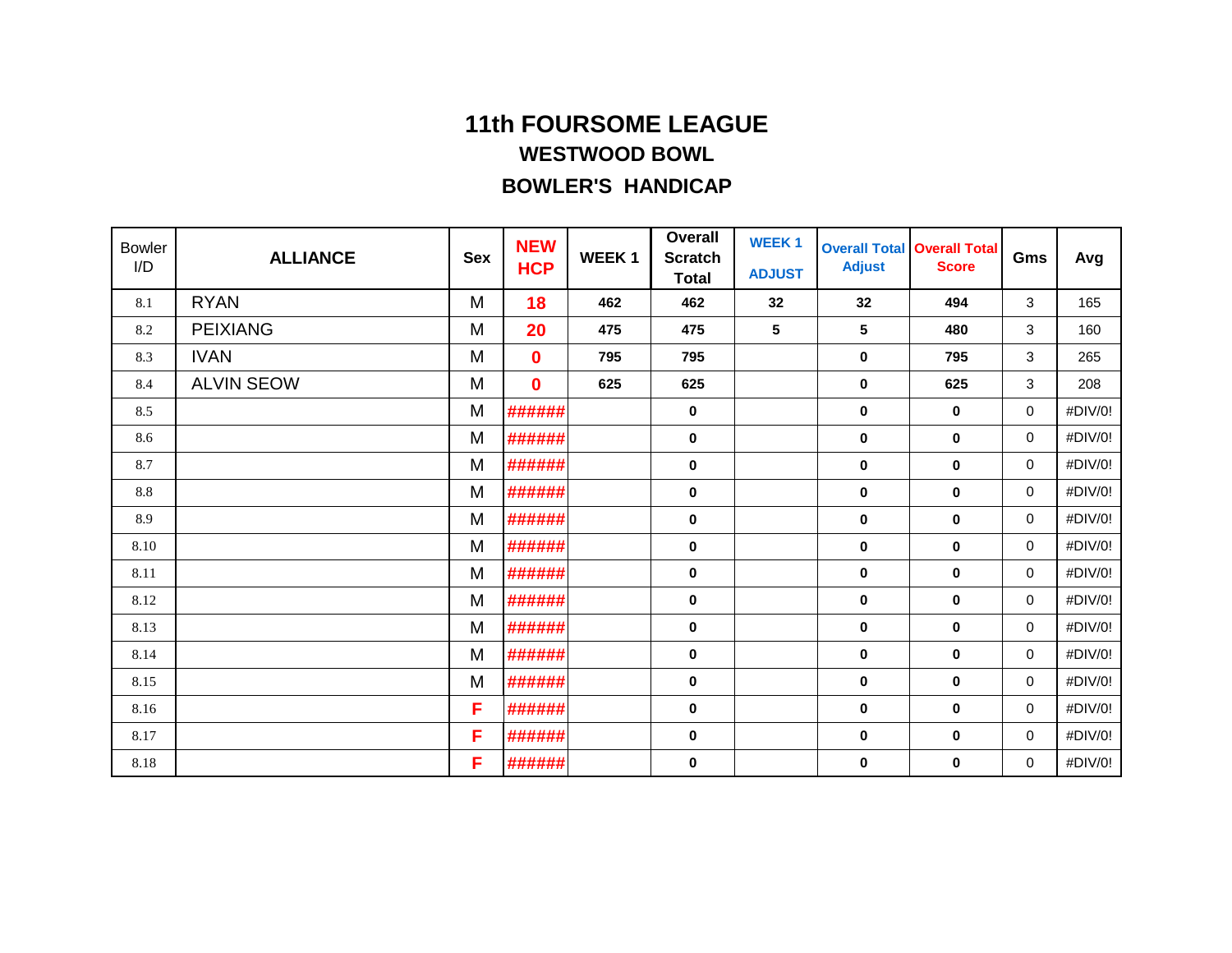| <b>Bowler</b><br>I/D | <b>BLACK KNIGHT</b>  | <b>Sex</b> | <b>NEW</b><br><b>HCP</b> | <b>WEEK1</b> | <b>Overall</b><br><b>Scratch</b><br><b>Total</b> | <b>WEEK1</b><br><b>ADJUST</b> | <b>Adjust</b> | <b>Overall Total Overall Total</b><br><b>Score</b> | Gms      | Avg     |
|----------------------|----------------------|------------|--------------------------|--------------|--------------------------------------------------|-------------------------------|---------------|----------------------------------------------------|----------|---------|
| 9.1                  | <b>YATIM</b>         | M          | 15                       | 488          | 488                                              | 24                            | 24            | 512                                                | 3        | 171     |
| 9.2                  | <b>ALEX</b>          | M          | 10                       | 540          | 540                                              |                               | $\mathbf 0$   | 540                                                | 3        | 180     |
| 9.3                  | <b>LIM CHING LAM</b> | M          | $\overline{2}$           | 589          | 589                                              |                               | $\mathbf 0$   | 589                                                | 3        | 196     |
| 9.4                  | <b>SAM</b>           | M          | 7                        | 558          | 558                                              |                               | $\mathbf 0$   | 558                                                | 3        | 186     |
| 9.5                  |                      | M          | ######                   |              | 0                                                |                               | $\mathbf 0$   | $\mathbf 0$                                        | 0        | #DIV/0! |
| 9.6                  |                      | M          | ######                   |              | 0                                                |                               | $\mathbf 0$   | $\mathbf 0$                                        | 0        | #DIV/0! |
| 9.7                  |                      | M          | ######                   |              | 0                                                |                               | $\mathbf 0$   | $\mathbf 0$                                        | 0        | #DIV/0! |
| 9.8                  |                      | M          | ######                   |              | 0                                                |                               | $\mathbf 0$   | $\mathbf 0$                                        | 0        | #DIV/0! |
| 9.9                  |                      | M          | ######                   |              | 0                                                |                               | $\mathbf 0$   | $\mathbf 0$                                        | 0        | #DIV/0! |
| 9.10                 |                      | M          | ######                   |              | 0                                                |                               | $\mathbf 0$   | $\mathbf 0$                                        | 0        | #DIV/0! |
| 9.11                 |                      | M          | ######                   |              | 0                                                |                               | $\mathbf 0$   | $\mathbf 0$                                        | 0        | #DIV/0! |
| 9.12                 |                      | M          | ######                   |              | 0                                                |                               | $\mathbf 0$   | $\bf{0}$                                           | 0        | #DIV/0! |
| 9.13                 |                      | M          | ######                   |              | 0                                                |                               | $\mathbf 0$   | $\mathbf 0$                                        | 0        | #DIV/0! |
| 9.14                 |                      | M          | ######                   |              | 0                                                |                               | $\mathbf 0$   | $\mathbf 0$                                        | 0        | #DIV/0! |
| 9.15                 |                      | M          | ######                   |              | 0                                                |                               | $\bf{0}$      | $\bf{0}$                                           | $\Omega$ | #DIV/0! |
| 9.16                 |                      | F          | ######                   |              | 0                                                |                               | $\mathbf 0$   | $\mathbf 0$                                        | 0        | #DIV/0! |
| 9.17                 |                      | F          | ######                   |              | 0                                                |                               | $\pmb{0}$     | $\mathbf 0$                                        | 0        | #DIV/0! |
| 9.18                 |                      | F          | ######                   |              | 0                                                |                               | 0             | 0                                                  | 0        | #DIV/0! |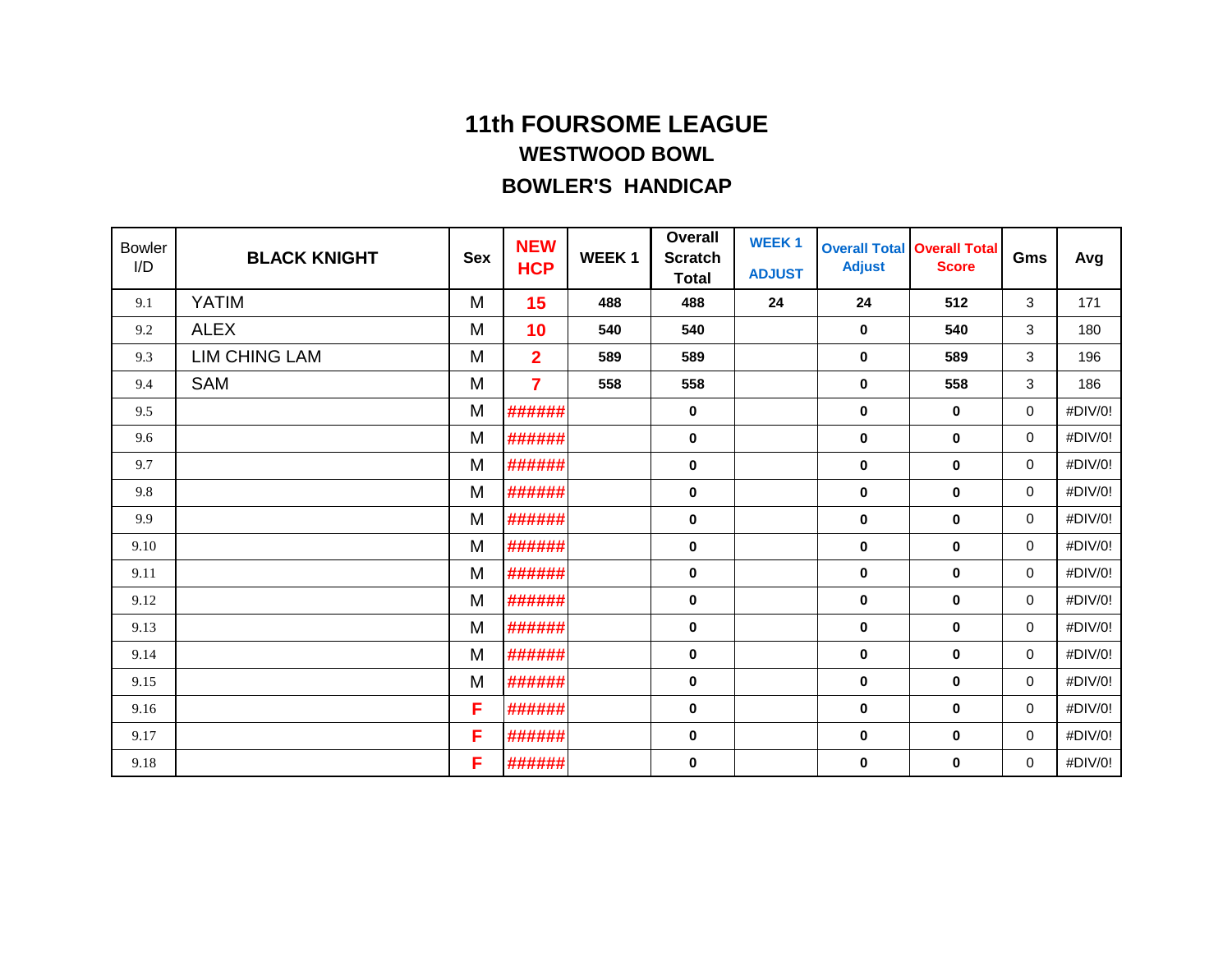| <b>Bowler</b><br>I/D | <b>ISLAND BOWLER 434</b> | <b>Sex</b> | <b>NEW</b><br><b>HCP</b> | <b>WEEK1</b> | <b>Overall</b><br><b>Scratch</b><br><b>Total</b> | <b>WEEK1</b><br><b>ADJUST</b> | <b>Overall Total</b><br><b>Adjust</b> | <b>Overall Total</b><br><b>Score</b> | Gms | Avg     |
|----------------------|--------------------------|------------|--------------------------|--------------|--------------------------------------------------|-------------------------------|---------------------------------------|--------------------------------------|-----|---------|
| 10.1                 | <b>MUZ</b>               | M          | 21                       | 445          | 445                                              | 27                            | 27                                    | 472                                  | 3   | 157     |
| 10.2                 | <b>EDDIE</b>             | M          | 19                       | 478          | 478                                              | 6                             | 6                                     | 484                                  | 3   | 161     |
| 10.3                 | <b>OSMAN M</b>           | M          | $\bf{0}$                 | 626          | 626                                              |                               | $\mathbf 0$                           | 626                                  | 3   | 209     |
| 10.4                 | <b>SHAFIE</b>            | M          | $\bf{0}$                 | 662          | 662                                              |                               | $\mathbf 0$                           | 662                                  | 3   | 221     |
| 10.5                 |                          | M          | ######                   |              | 0                                                |                               | $\mathbf 0$                           | $\mathbf 0$                          | 0   | #DIV/0! |
| 10.6                 |                          | M          | ######                   |              | 0                                                |                               | $\mathbf 0$                           | $\mathbf 0$                          | 0   | #DIV/0! |
| 10.7                 |                          | M          | ######                   |              | 0                                                |                               | $\bf{0}$                              | $\bf{0}$                             | 0   | #DIV/0! |
| 10.8                 |                          | M          | ######                   |              | 0                                                |                               | $\mathbf 0$                           | $\mathbf 0$                          | 0   | #DIV/0! |
| 10.9                 |                          | M          | ######                   |              | 0                                                |                               | $\mathbf 0$                           | $\mathbf 0$                          | 0   | #DIV/0! |
| 10.10                |                          | M          | ######                   |              | 0                                                |                               | $\mathbf 0$                           | $\mathbf 0$                          | 0   | #DIV/0! |
| 10.11                |                          | M          | ######                   |              | 0                                                |                               | $\mathbf 0$                           | $\mathbf 0$                          | 0   | #DIV/0! |
| 10.12                |                          | M          | ######                   |              | 0                                                |                               | $\mathbf 0$                           | $\mathbf 0$                          | 0   | #DIV/0! |
| 10.13                |                          | M          | ######                   |              | $\pmb{0}$                                        |                               | $\mathbf 0$                           | $\mathbf 0$                          | 0   | #DIV/0! |
| 10.14                |                          | M          | ######                   |              | 0                                                |                               | $\mathbf 0$                           | $\mathbf 0$                          | 0   | #DIV/0! |
| 10.15                |                          | M          | ######                   |              | 0                                                |                               | $\mathbf 0$                           | $\mathbf 0$                          | 0   | #DIV/0! |
| 10.16                |                          | F          | ######                   |              | $\bf{0}$                                         |                               | 0                                     | $\mathbf 0$                          | 0   | #DIV/0! |
| 10.17                |                          | F          | ######                   |              | 0                                                |                               | $\bf{0}$                              | 0                                    | 0   | #DIV/0! |
| 10.18                |                          | F          | ######                   |              | 0                                                |                               | 0                                     | 0                                    | 0   | #DIV/0! |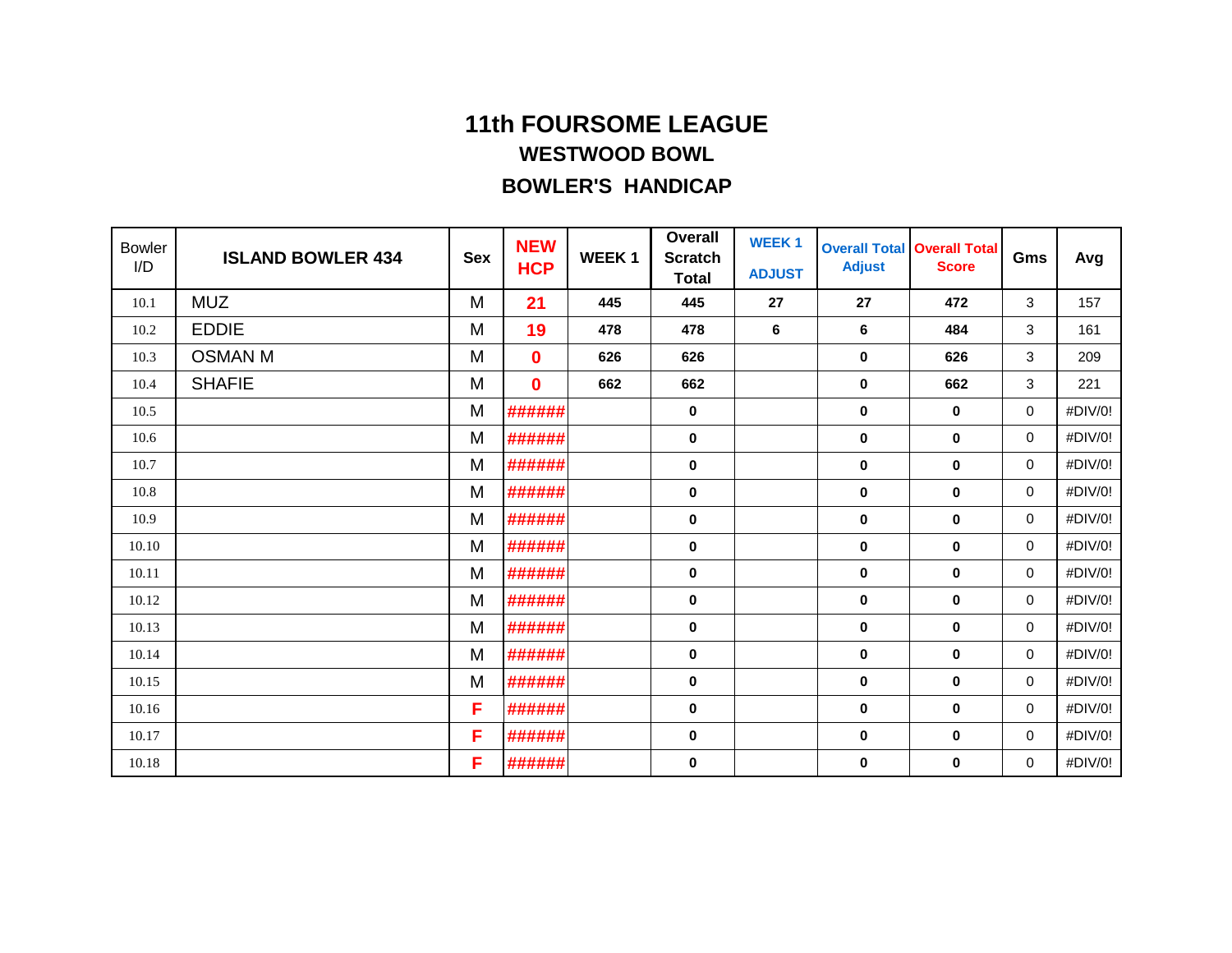| <b>Bowler</b><br>I/D | <b>ROMALEOS</b>   | <b>Sex</b> | <b>NEW</b><br><b>HCP</b> | <b>WEEK1</b> | <b>Overall</b><br><b>Scratch</b><br><b>Total</b> | <b>WEEK1</b><br><b>ADJUST</b> | <b>Adjust</b> | <b>Overall Total Overall Total</b><br><b>Score</b> | Gms         | Avg     |
|----------------------|-------------------|------------|--------------------------|--------------|--------------------------------------------------|-------------------------------|---------------|----------------------------------------------------|-------------|---------|
| 11.1                 | <b>MIZI</b>       | M          | 18                       | 438          | 438                                              | 53                            | 53            | 491                                                | 3           | 164     |
| 11.2                 | <b>HAIZUL</b>     | M          | 12                       | 526          | 526                                              |                               | $\mathbf 0$   | 526                                                | 3           | 175     |
| 11.3                 | <b>DANNY WANG</b> | M          | 15                       | 513          | 513                                              |                               | $\mathbf 0$   | 513                                                | 3           | 171     |
| 11.4                 | <b>AHMAD</b>      | M          | 9                        | 545          | 545                                              |                               | $\mathbf 0$   | 545                                                | 3           | 182     |
| 11.5                 |                   | M          | ######                   |              | $\mathbf 0$                                      |                               | $\mathbf 0$   | $\bf{0}$                                           | 0           | #DIV/0! |
| 11.6                 |                   | M          | ######                   |              | 0                                                |                               | $\mathbf 0$   | $\mathbf 0$                                        | 0           | #DIV/0! |
| 11.7                 |                   | M          | ######                   |              | 0                                                |                               | $\mathbf 0$   | $\mathbf 0$                                        | 0           | #DIV/0! |
| 11.8                 |                   | M          | ######                   |              | 0                                                |                               | $\mathbf 0$   | $\mathbf 0$                                        | 0           | #DIV/0! |
| 11.9                 |                   | M          | ######                   |              | $\pmb{0}$                                        |                               | $\mathbf 0$   | $\mathbf 0$                                        | $\mathbf 0$ | #DIV/0! |
| 11.10                |                   | M          | ######                   |              | 0                                                |                               | $\mathbf 0$   | $\mathbf 0$                                        | 0           | #DIV/0! |
| 11.11                |                   | M          | ######                   |              | 0                                                |                               | $\mathbf 0$   | $\mathbf 0$                                        | 0           | #DIV/0! |
| 11.12                |                   | M          | ######                   |              | 0                                                |                               | $\mathbf 0$   | $\mathbf 0$                                        | 0           | #DIV/0! |
| 11.13                |                   | M          | ######                   |              | 0                                                |                               | $\mathbf 0$   | $\mathbf 0$                                        | 0           | #DIV/0! |
| 11.14                |                   | M          | ######                   |              | 0                                                |                               | $\mathbf 0$   | $\mathbf 0$                                        | 0           | #DIV/0! |
| 11.15                |                   | M          | ######                   |              | 0                                                |                               | $\mathbf 0$   | $\mathbf 0$                                        | 0           | #DIV/0! |
| 11.16                |                   | F          | ######                   |              | 0                                                |                               | 0             | $\mathbf 0$                                        | 0           | #DIV/0! |
| 11.17                |                   | F          | ######                   |              | 0                                                |                               | $\mathbf 0$   | $\mathbf 0$                                        | 0           | #DIV/0! |
| 11.18                |                   | F          | ######                   |              | 0                                                |                               | 0             | 0                                                  | 0           | #DIV/0! |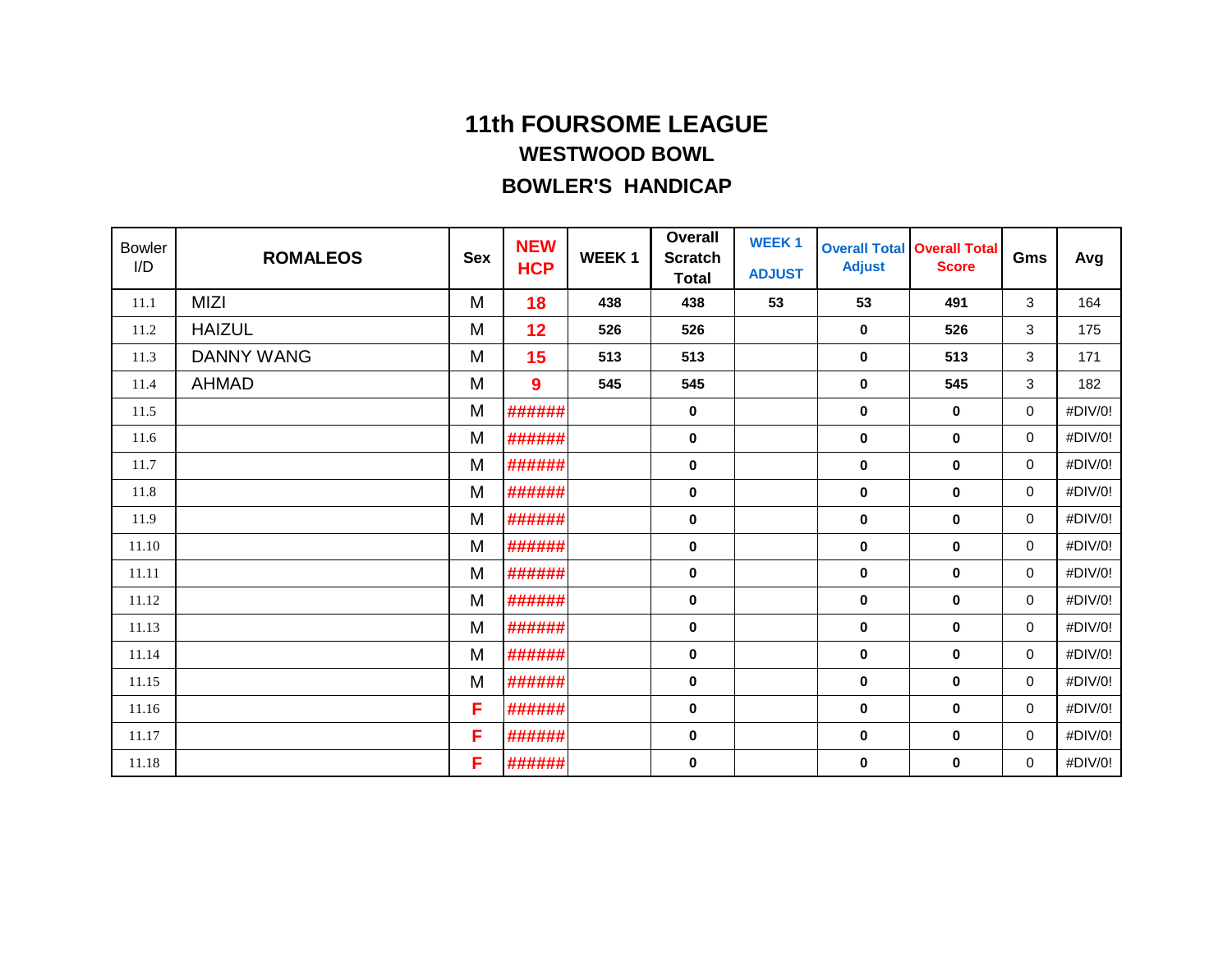| <b>Bowler</b><br>I/D | <b>4U2 BOWL</b> | <b>Sex</b> | <b>NEW</b><br><b>HCP</b> | <b>WEEK1</b> | <b>Overall</b><br><b>Scratch</b><br><b>Total</b> | <b>WEEK1</b><br><b>ADJUST</b> | <b>Adjust</b> | <b>Overall Total Overall Total</b><br><b>Score</b> | Gms         | Avg     |
|----------------------|-----------------|------------|--------------------------|--------------|--------------------------------------------------|-------------------------------|---------------|----------------------------------------------------|-------------|---------|
| 12.1                 | <b>HAMZAH</b>   | M          | $\overline{2}$           | 587          | 587                                              |                               | $\mathbf 0$   | 587                                                | 3           | 196     |
| 12.2                 | <b>RAHIM</b>    | M          | 14                       | 518          | 518                                              |                               | $\pmb{0}$     | 518                                                | 3           | 173     |
| 12.3                 | <b>ERWAN</b>    | M          | $\overline{2}$           | 588          | 588                                              |                               | $\mathbf 0$   | 588                                                | 3           | 196     |
| 12.4                 | <b>NAZ</b>      | M          | 8                        | 554          | 554                                              |                               | $\mathbf 0$   | 554                                                | 3           | 185     |
| 12.5                 |                 | M          | ######                   |              | $\bf{0}$                                         |                               | $\mathbf 0$   | $\mathbf 0$                                        | 0           | #DIV/0! |
| 12.6                 |                 | M          | ######                   |              | 0                                                |                               | $\mathbf 0$   | $\mathbf 0$                                        | 0           | #DIV/0! |
| 12.7                 |                 | M          | ######                   |              | 0                                                |                               | $\mathbf 0$   | $\mathbf 0$                                        | 0           | #DIV/0! |
| 12.8                 |                 | M          | ######                   |              | 0                                                |                               | $\mathbf 0$   | $\mathbf 0$                                        | 0           | #DIV/0! |
| 12.9                 |                 | M          | ######                   |              | $\pmb{0}$                                        |                               | $\mathbf 0$   | $\mathbf 0$                                        | $\mathbf 0$ | #DIV/0! |
| 12.10                |                 | M          | ######                   |              | 0                                                |                               | $\mathbf 0$   | $\mathbf 0$                                        | 0           | #DIV/0! |
| 12.11                |                 | M          | ######                   |              | 0                                                |                               | $\mathbf 0$   | $\mathbf 0$                                        | 0           | #DIV/0! |
| 12.12                |                 | M          | ######                   |              | 0                                                |                               | $\mathbf 0$   | $\mathbf 0$                                        | 0           | #DIV/0! |
| 12.13                |                 | M          | ######                   |              | 0                                                |                               | $\mathbf 0$   | $\mathbf 0$                                        | 0           | #DIV/0! |
| 12.14                |                 | M          | ######                   |              | 0                                                |                               | $\mathbf 0$   | $\mathbf 0$                                        | 0           | #DIV/0! |
| 12.15                |                 | M          | ######                   |              | 0                                                |                               | $\mathbf 0$   | $\mathbf 0$                                        | 0           | #DIV/0! |
| 12.16                |                 | F          | ######                   |              | 0                                                |                               | 0             | $\mathbf 0$                                        | 0           | #DIV/0! |
| 12.17                |                 | F          | ######                   |              | 0                                                |                               | $\mathbf 0$   | $\mathbf 0$                                        | 0           | #DIV/0! |
| 12.18                |                 | F          | ######                   |              | 0                                                |                               | 0             | 0                                                  | 0           | #DIV/0! |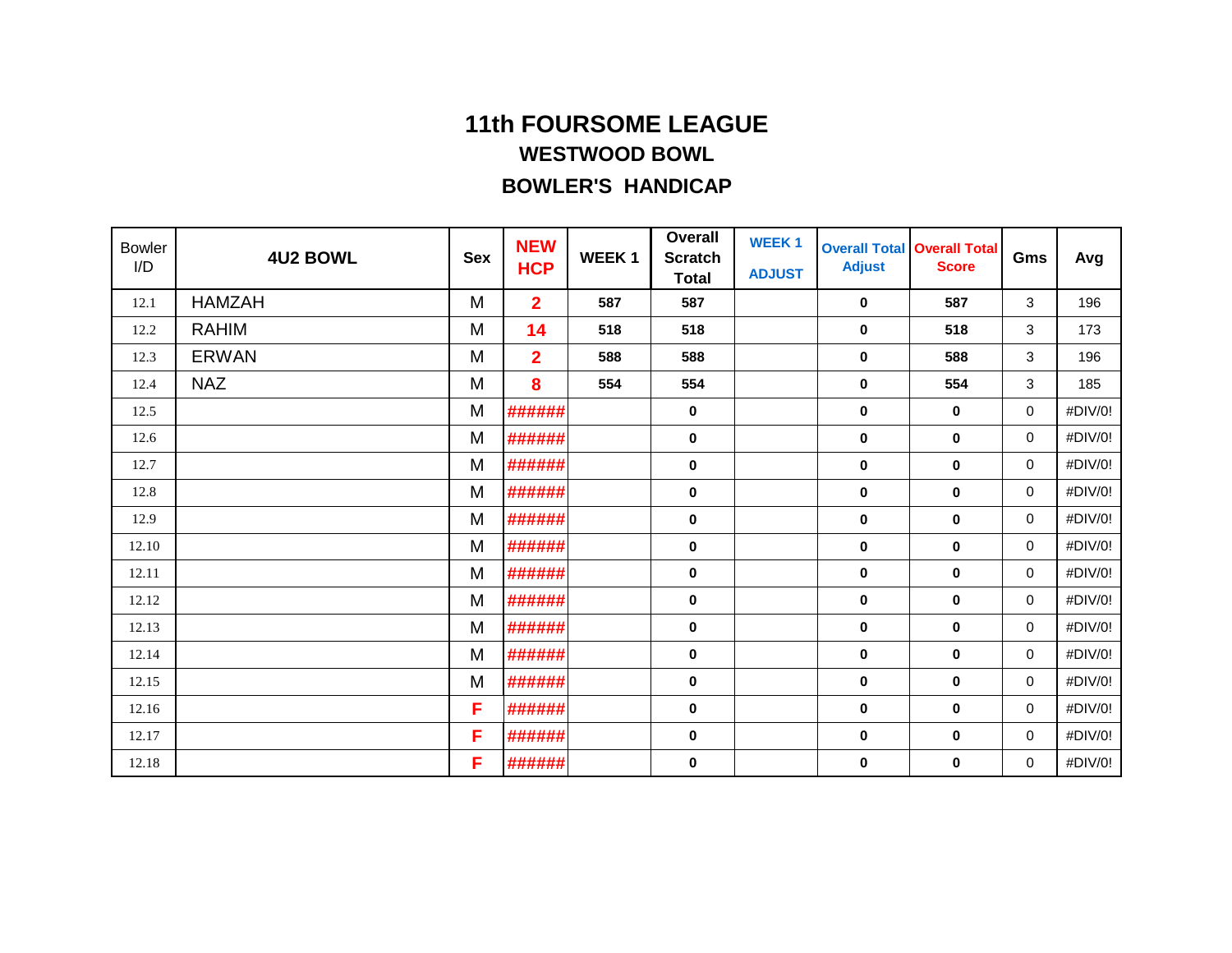| <b>Bowler</b><br>I/D | 15 FIVE              | <b>Sex</b> | <b>NEW</b><br><b>HCP</b> | <b>WEEK1</b> | <b>Overall</b><br><b>Scratch</b><br><b>Total</b> | <b>WEEK1</b><br><b>ADJUST</b> | <b>Adjust</b> | <b>Overall Total Overall Total</b><br><b>Score</b> | Gms         | Avg     |
|----------------------|----------------------|------------|--------------------------|--------------|--------------------------------------------------|-------------------------------|---------------|----------------------------------------------------|-------------|---------|
| 13.1                 | <b>CHUA YUN CONG</b> | M          | $\bf{0}$                 | 623          | 623                                              |                               | 0             | 623                                                | 3           | 208     |
| 13.2                 | <b>SHARMAN GOH</b>   | M          | 4                        | 575          | 575                                              |                               | 0             | 575                                                | 3           | 192     |
| 13.3                 | <b>ZUHAILI MAZLI</b> | M          | $\bf{0}$                 | 657          | 657                                              |                               | 0             | 657                                                | 3           | 219     |
| 13.4                 | <b>RAYMOND SOH</b>   | M          | $\bf{0}$                 | 668          | 668                                              |                               | 0             | 668                                                | 3           | 223     |
| 13.5                 |                      | M          | ######                   |              | 0                                                |                               | 0             | 0                                                  | 0           | #DIV/0! |
| 13.6                 |                      | M          | ######                   |              | $\bf{0}$                                         |                               | 0             | 0                                                  | 0           | #DIV/0! |
| 13.7                 |                      | M          | ######                   |              | $\bf{0}$                                         |                               | 0             | $\bf{0}$                                           | 0           | #DIV/0! |
| 13.8                 |                      | M          | ######                   |              | 0                                                |                               | 0             | 0                                                  | 0           | #DIV/0! |
| 13.9                 |                      | M          | ######                   |              | $\mathbf 0$                                      |                               | 0             | 0                                                  | 0           | #DIV/0! |
| 13.10                |                      | M          | ######                   |              | 0                                                |                               | 0             | 0                                                  | 0           | #DIV/0! |
| 13.11                |                      | M          | ######                   |              | 0                                                |                               | 0             | 0                                                  | 0           | #DIV/0! |
| 13.12                |                      | M          | ######                   |              | 0                                                |                               | 0             | 0                                                  | 0           | #DIV/0! |
| 13.13                |                      | M          | ######                   |              | 0                                                |                               | $\bf{0}$      | $\mathbf 0$                                        | 0           | #DIV/0! |
| 13.14                |                      | M          | ######                   |              | 0                                                |                               | 0             | 0                                                  | 0           | #DIV/0! |
| 13.15                |                      | M          | ######                   |              | 0                                                |                               | 0             | 0                                                  | 0           | #DIV/0! |
| 13.16                |                      | F          | ######                   |              | 0                                                |                               | $\bf{0}$      | $\pmb{0}$                                          | $\mathbf 0$ | #DIV/0! |
| 13.17                |                      | F          | ######                   |              | 0                                                |                               | 0             | 0                                                  | 0           | #DIV/0! |
| 13.18                |                      | F          | ######                   |              | 0                                                |                               | 0             | 0                                                  | 0           | #DIV/0! |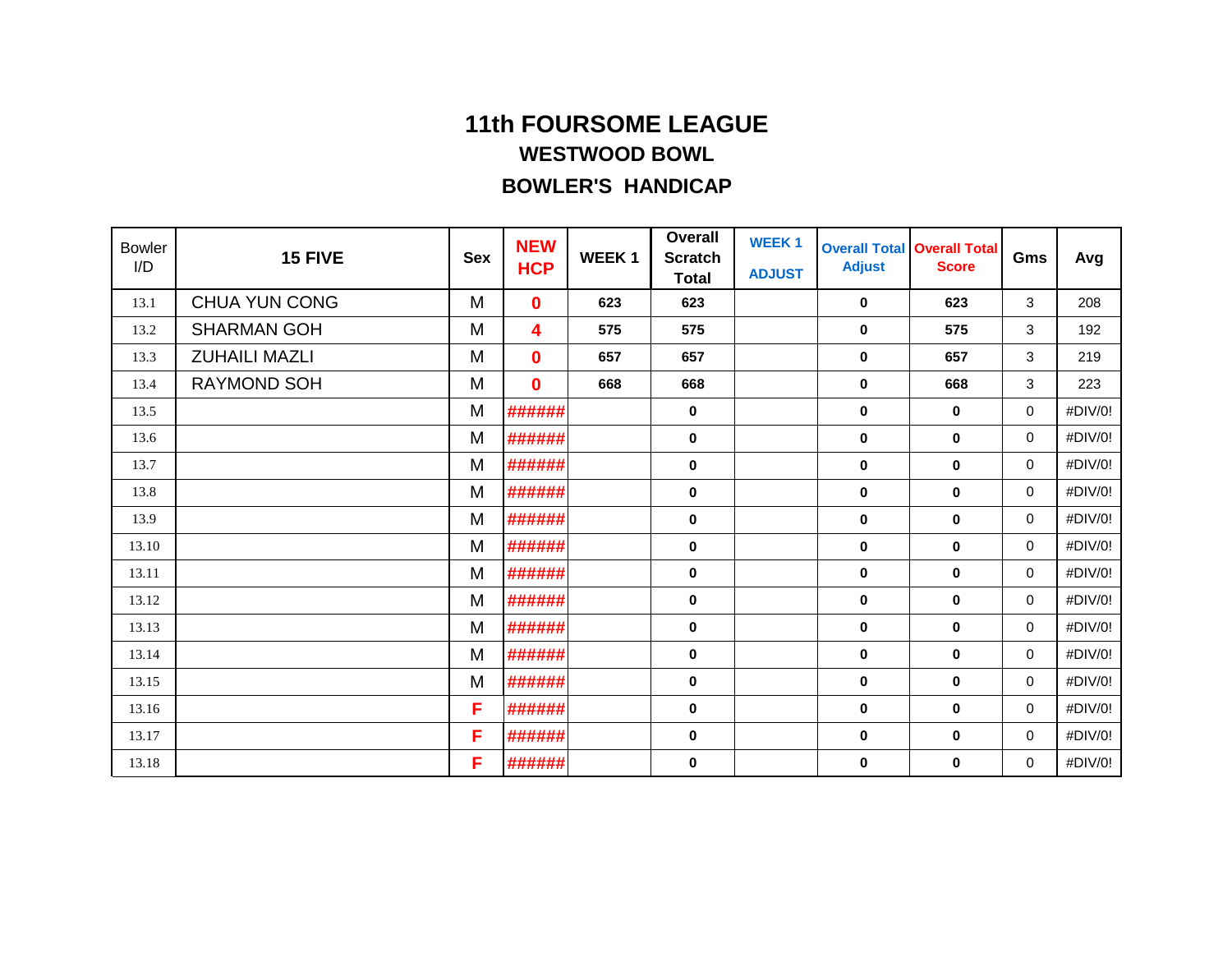| <b>Bowler</b><br>I/D | <b>ALL FOR ONE</b> | <b>Sex</b> | <b>NEW</b><br><b>HCP</b> | <b>WEEK1</b> | <b>Overall</b><br><b>Scratch</b><br><b>Total</b> | <b>WEEK1</b><br><b>ADJUST</b> | <b>Overall Total</b><br><b>Adjust</b> | <b>Overall Total</b><br><b>Score</b> | Gms | Avg     |
|----------------------|--------------------|------------|--------------------------|--------------|--------------------------------------------------|-------------------------------|---------------------------------------|--------------------------------------|-----|---------|
| 14.1                 | <b>AHMAD</b>       | M          | 25                       | 394          | 394                                              | 56                            | 56                                    | 450                                  | 3   | 150     |
| 14.2                 | <b>AHRAM</b>       | M          | 21                       | 470          | 470                                              | 3                             | 3                                     | 473                                  | 3   | 158     |
| 14.3                 | <b>SANI</b>        | M          | 8                        | 551          | 551                                              |                               | $\mathbf 0$                           | 551                                  | 3   | 184     |
| 14.4                 |                    | M          | ######                   |              | 0                                                |                               | $\mathbf 0$                           | $\mathbf 0$                          | 0   | #DIV/0! |
| 14.5                 |                    | M          | ######                   |              | 0                                                |                               | $\mathbf 0$                           | $\mathbf 0$                          | 0   | #DIV/0! |
| 14.6                 |                    | M          | ######                   |              | 0                                                |                               | $\mathbf 0$                           | $\mathbf 0$                          | 0   | #DIV/0! |
| 14.7                 |                    | M          | ######                   |              | 0                                                |                               | $\mathbf 0$                           | $\mathbf 0$                          | 0   | #DIV/0! |
| 14.8                 |                    | M          | ######                   |              | 0                                                |                               | $\mathbf 0$                           | $\mathbf 0$                          | 0   | #DIV/0! |
| 14.9                 |                    | M          | ######                   |              | $\pmb{0}$                                        |                               | $\mathbf 0$                           | $\mathbf 0$                          | 0   | #DIV/0! |
| 14.10                |                    | M          | ######                   |              | 0                                                |                               | $\mathbf 0$                           | $\mathbf 0$                          | 0   | #DIV/0! |
| 14.11                |                    | M          | ######                   |              | 0                                                |                               | $\mathbf 0$                           | $\mathbf 0$                          | 0   | #DIV/0! |
| 14.12                |                    | M          | ######                   |              | 0                                                |                               | $\mathbf 0$                           | 0                                    | 0   | #DIV/0! |
| 14.13                |                    | M          | ######                   |              | 0                                                |                               | $\mathbf 0$                           | $\mathbf 0$                          | 0   | #DIV/0! |
| 14.14                |                    | M          | ######                   |              | 0                                                |                               | $\mathbf 0$                           | $\mathbf 0$                          | 0   | #DIV/0! |
| 14.15                |                    | M          | ######                   |              | 0                                                |                               | $\mathbf 0$                           | $\mathbf 0$                          | 0   | #DIV/0! |
| 14.16                | <b>NFO</b>         | F          | 26                       | 481          | 481                                              |                               | $\mathbf 0$                           | 481                                  | 3   | 160     |
| 14.17                |                    | F          | ######                   |              | 0                                                |                               | $\mathbf 0$                           | $\mathbf 0$                          | 0   | #DIV/0! |
| 14.18                |                    | F          | ######                   |              | 0                                                |                               | $\mathbf 0$                           | $\bf{0}$                             | 0   | #DIV/0! |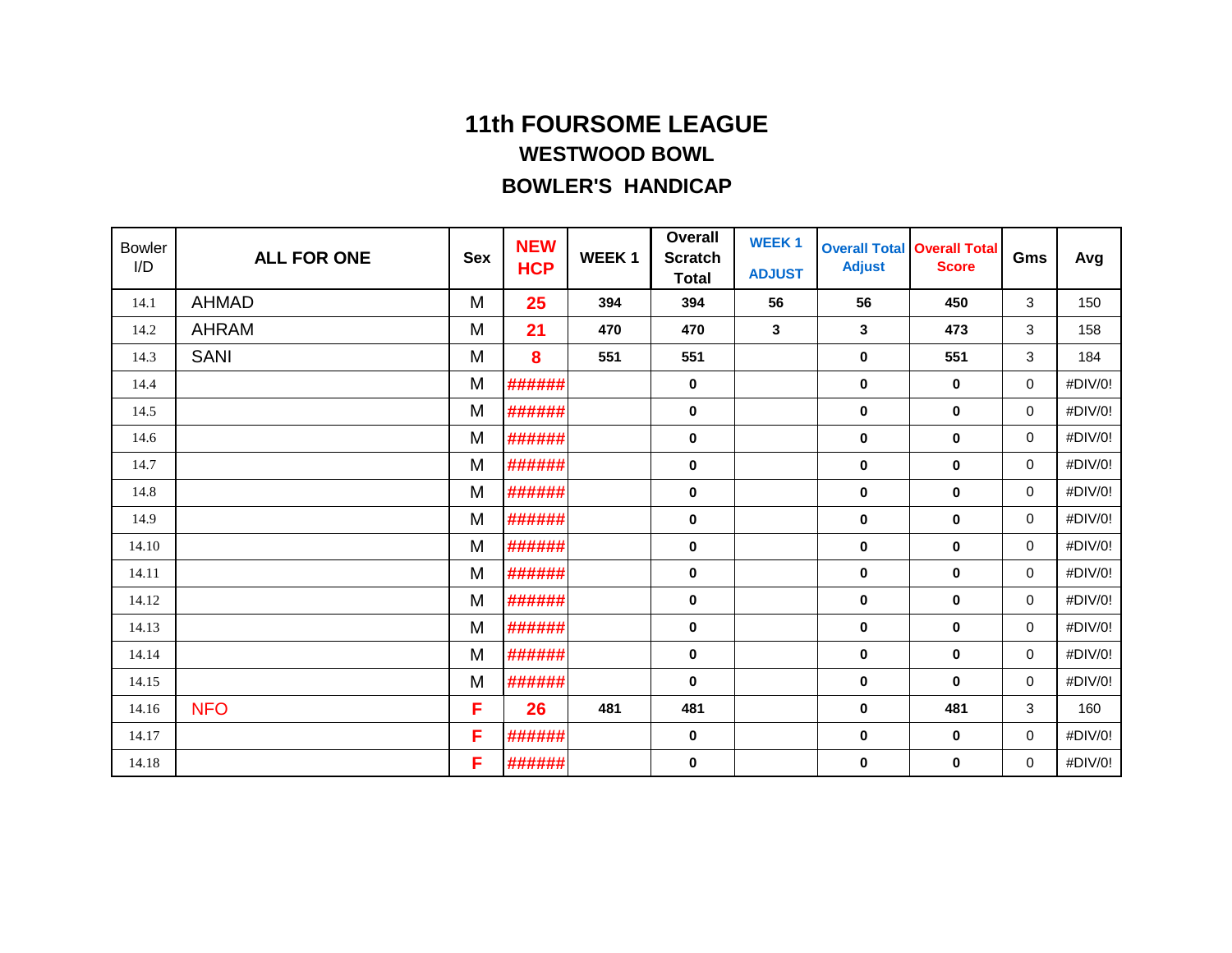| <b>Bowler</b><br>I/D | <b>PRESTIGE</b>      | <b>Sex</b> | <b>NEW</b><br><b>HCP</b> | WEEK <sub>1</sub> | <b>Overall</b><br><b>Scratch</b><br><b>Total</b> | <b>WEEK1</b><br><b>ADJUST</b> | <b>Adjust</b> | <b>Overall Total Overall Total</b><br><b>Score</b> | Gms         | Avg     |
|----------------------|----------------------|------------|--------------------------|-------------------|--------------------------------------------------|-------------------------------|---------------|----------------------------------------------------|-------------|---------|
| 15.1                 | AL RASHIDA M         | M          | 16                       | 504               | 504                                              |                               | 0             | 504                                                | 3           | 168     |
| 15.2                 | <b>BOB CHIA Z N</b>  | M          | 22                       | 461               | 461                                              | 6                             | 6             | 467                                                | 3           | 156     |
| 15.3                 | <b>JO-MD JUZAILI</b> | M          | 21                       | 462               | 462                                              | 15                            | 15            | 477                                                | 3           | 159     |
| 15.4                 | <b>TENG BAN LEE</b>  | M          | 12                       | 501               | 501                                              | 26                            | 26            | 527                                                | 3           | 176     |
| 15.5                 |                      | M          | ######                   |                   | 0                                                |                               | 0             | 0                                                  | 0           | #DIV/0! |
| 15.6                 |                      | M          | ######                   |                   | 0                                                |                               | 0             | 0                                                  | $\mathbf 0$ | #DIV/0! |
| 15.7                 |                      | M          | ######                   |                   | 0                                                |                               | 0             | 0                                                  | $\mathbf 0$ | #DIV/0! |
| 15.8                 |                      | M          | ######                   |                   | 0                                                |                               | 0             | 0                                                  | $\mathbf 0$ | #DIV/0! |
| 15.9                 |                      | M          | ######                   |                   | $\pmb{0}$                                        |                               | $\bf{0}$      | $\pmb{0}$                                          | 0           | #DIV/0! |
| 15.10                |                      | M          | ######                   |                   | 0                                                |                               | 0             | 0                                                  | $\mathbf 0$ | #DIV/0! |
| 15.11                |                      | M          | ######                   |                   | $\bf{0}$                                         |                               | 0             | 0                                                  | $\mathbf 0$ | #DIV/0! |
| 15.12                |                      | M          | ######                   |                   | 0                                                |                               | 0             | 0                                                  | 0           | #DIV/0! |
| 15.13                |                      | M          | ######                   |                   | 0                                                |                               | 0             | 0                                                  | $\mathbf 0$ | #DIV/0! |
| 15.14                |                      | M          | ######                   |                   | 0                                                |                               | 0             | 0                                                  | 0           | #DIV/0! |
| 15.15                |                      | M          | ######                   |                   | $\bf{0}$                                         |                               | 0             | 0                                                  | $\mathbf 0$ | #DIV/0! |
| 15.16                |                      | F          | ######                   |                   | $\mathbf 0$                                      |                               | 0             | $\mathbf 0$                                        | $\mathbf 0$ | #DIV/0! |
| 15.17                |                      | F          | ######                   |                   | 0                                                |                               | 0             | 0                                                  | $\mathbf 0$ | #DIV/0! |
| 15.18                |                      | F          | ######                   |                   | 0                                                |                               | 0             | 0                                                  | 0           | #DIV/0! |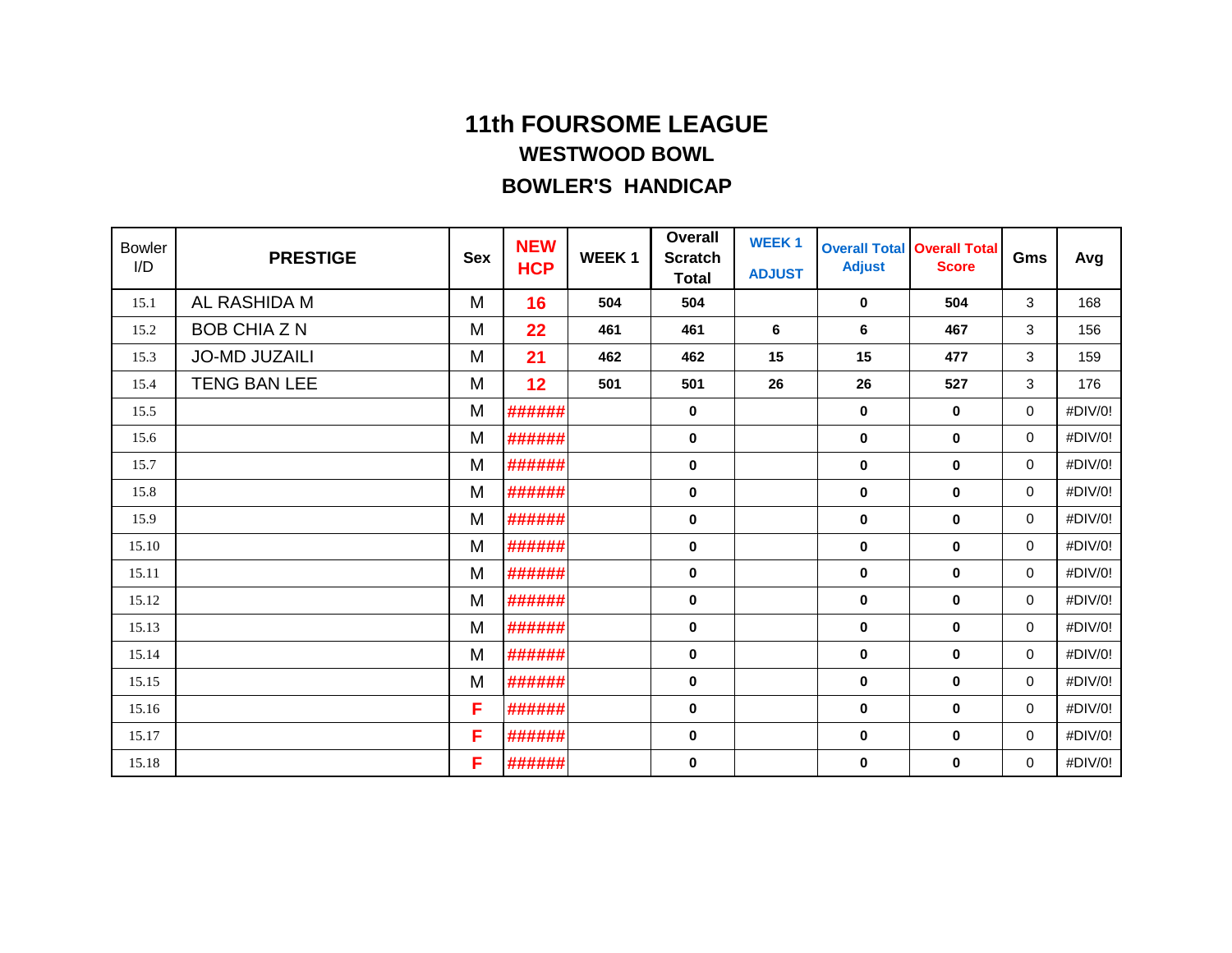| <b>Bowler</b><br>I/D | <b>STORM RIDERX</b> | <b>Sex</b> | <b>NEW</b><br><b>HCP</b> | <b>WEEK1</b> | <b>Overall</b><br><b>Scratch</b><br><b>Total</b> | <b>WEEK1</b><br><b>ADJUST</b> | <b>Adjust</b>    | <b>Overall Total Overall Total</b><br><b>Score</b> | Gms         | Avg     |
|----------------------|---------------------|------------|--------------------------|--------------|--------------------------------------------------|-------------------------------|------------------|----------------------------------------------------|-------------|---------|
| 16.1                 | <b>ALI MAT</b>      | M          | 23                       | 437          | 437                                              | 25                            | 25               | 462                                                | 3           | 154     |
| 16.2                 | <b>HASSAN</b>       | M          | 18                       | 489          | 489                                              | $\mathbf{2}$                  | $\boldsymbol{2}$ | 491                                                | 3           | 164     |
| 16.3                 | <b>MURSYID</b>      | M          | 12                       | 530          | 530                                              |                               | 0                | 530                                                | 3           | 177     |
| 16.4                 | <b>RAFFI</b>        | M          | 21                       | 453          | 453                                              | 24                            | 24               | 477                                                | 3           | 159     |
| 16.5                 |                     | M          | ######                   |              | 0                                                |                               | 0                | 0                                                  | 0           | #DIV/0! |
| 16.6                 |                     | M          | ######                   |              | 0                                                |                               | 0                | 0                                                  | $\mathbf 0$ | #DIV/0! |
| 16.7                 |                     | M          | ######                   |              | $\bf{0}$                                         |                               | 0                | 0                                                  | 0           | #DIV/0! |
| 16.8                 |                     | M          | ######                   |              | 0                                                |                               | 0                | 0                                                  | $\mathbf 0$ | #DIV/0! |
| 16.9                 |                     | M          | ######                   |              | 0                                                |                               | 0                | 0                                                  | $\mathbf 0$ | #DIV/0! |
| 16.10                |                     | M          | ######                   |              | 0                                                |                               | 0                | 0                                                  | $\mathbf 0$ | #DIV/0! |
| 16.11                |                     | M          | ######                   |              | 0                                                |                               | 0                | 0                                                  | 0           | #DIV/0! |
| 16.12                |                     | M          | ######                   |              | 0                                                |                               | 0                | 0                                                  | 0           | #DIV/0! |
| 16.13                |                     | M          | ######                   |              | 0                                                |                               | $\bf{0}$         | $\bf{0}$                                           | $\mathbf 0$ | #DIV/0! |
| 16.14                |                     | M          | ######                   |              | 0                                                |                               | 0                | 0                                                  | $\mathbf 0$ | #DIV/0! |
| 16.15                |                     | M          | ######                   |              | $\bf{0}$                                         |                               | 0                | 0                                                  | $\mathbf 0$ | #DIV/0! |
| 16.16                |                     | F          | ######                   |              | 0                                                |                               | $\bf{0}$         | 0                                                  | $\mathbf 0$ | #DIV/0! |
| 16.17                |                     | F          | ######                   |              | 0                                                |                               | 0                | 0                                                  | $\mathbf 0$ | #DIV/0! |
| 16.18                |                     | F          | ######                   |              | 0                                                |                               | 0                | 0                                                  | 0           | #DIV/0! |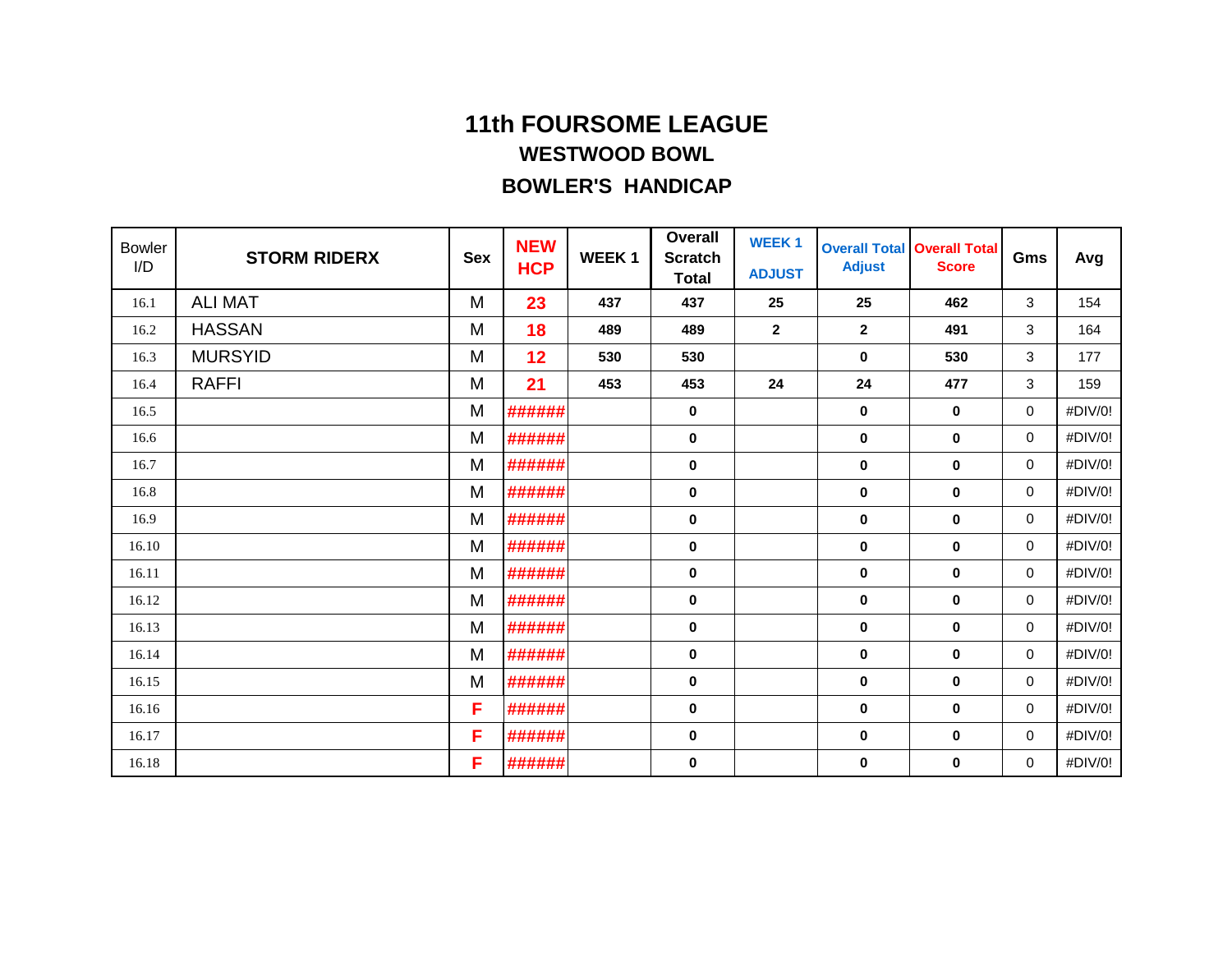| <b>Bowler</b><br>I/D | <b>ASSASSINS</b> | <b>Sex</b> | <b>NEW</b><br><b>HCP</b> | <b>WEEK1</b> | <b>Overall</b><br><b>Scratch</b><br><b>Total</b> | <b>WEEK1</b><br><b>ADJUST</b> | <b>Overall Total</b><br><b>Adjust</b> | <b>Overall Total</b><br><b>Score</b> | Gms         | Avg     |
|----------------------|------------------|------------|--------------------------|--------------|--------------------------------------------------|-------------------------------|---------------------------------------|--------------------------------------|-------------|---------|
| 17.1                 | <b>MUHD</b>      | M          | 16                       | 507          | 507                                              |                               | $\mathbf 0$                           | 507                                  | 3           | 169     |
| 17.2                 | <b>HADI</b>      | M          | 13                       | 523          | 523                                              |                               | $\mathbf 0$                           | 523                                  | 3           | 174     |
| 17.3                 | <b>PEEPE</b>     | M          | 19                       | 487          | 487                                              |                               | $\mathbf 0$                           | 487                                  | 3           | 162     |
| 17.4                 |                  | M          | ######                   |              | 0                                                |                               | $\mathbf 0$                           | $\mathbf 0$                          | 0           | #DIV/0! |
| 17.5                 |                  | M          | ######                   |              | 0                                                |                               | $\mathbf 0$                           | $\bf{0}$                             | 0           | #DIV/0! |
| 17.6                 |                  | M          | ######                   |              | 0                                                |                               | $\mathbf 0$                           | $\mathbf 0$                          | 0           | #DIV/0! |
| 17.7                 |                  | M          | ######                   |              | $\pmb{0}$                                        |                               | $\pmb{0}$                             | $\mathbf 0$                          | $\mathbf 0$ | #DIV/0! |
| 17.8                 |                  | M          | ######                   |              | 0                                                |                               | $\mathbf 0$                           | $\mathbf 0$                          | 0           | #DIV/0! |
| 17.9                 |                  | M          | ######                   |              | 0                                                |                               | $\mathbf 0$                           | $\mathbf 0$                          | 0           | #DIV/0! |
| 17.10                |                  | M          | ######                   |              | 0                                                |                               | $\mathbf 0$                           | $\mathbf 0$                          | 0           | #DIV/0! |
| 17.11                |                  | M          | ######                   |              | $\pmb{0}$                                        |                               | $\mathbf 0$                           | $\mathbf 0$                          | 0           | #DIV/0! |
| 17.12                |                  | M          | ######                   |              | 0                                                |                               | $\mathbf 0$                           | $\mathbf 0$                          | 0           | #DIV/0! |
| 17.13                |                  | M          | ######                   |              | 0                                                |                               | $\mathbf 0$                           | $\mathbf 0$                          | 0           | #DIV/0! |
| 17.14                |                  | M          | ######                   |              | 0                                                |                               | $\mathbf 0$                           | $\mathbf 0$                          | 0           | #DIV/0! |
| 17.15                |                  | M          | ######                   |              | $\bf{0}$                                         |                               | $\mathbf 0$                           | $\mathbf 0$                          | 0           | #DIV/0! |
| 17.16                | <b>EMMA</b>      | F          | 35                       | 342          | 342                                              | 48                            | 48                                    | 390                                  | 3           | 130     |
| 17.17                |                  | F          | ######                   |              | 0                                                |                               | $\mathbf 0$                           | $\mathbf 0$                          | 0           | #DIV/0! |
| 17.18                |                  | F          | ######                   |              | 0                                                |                               | 0                                     | $\mathbf 0$                          | 0           | #DIV/0! |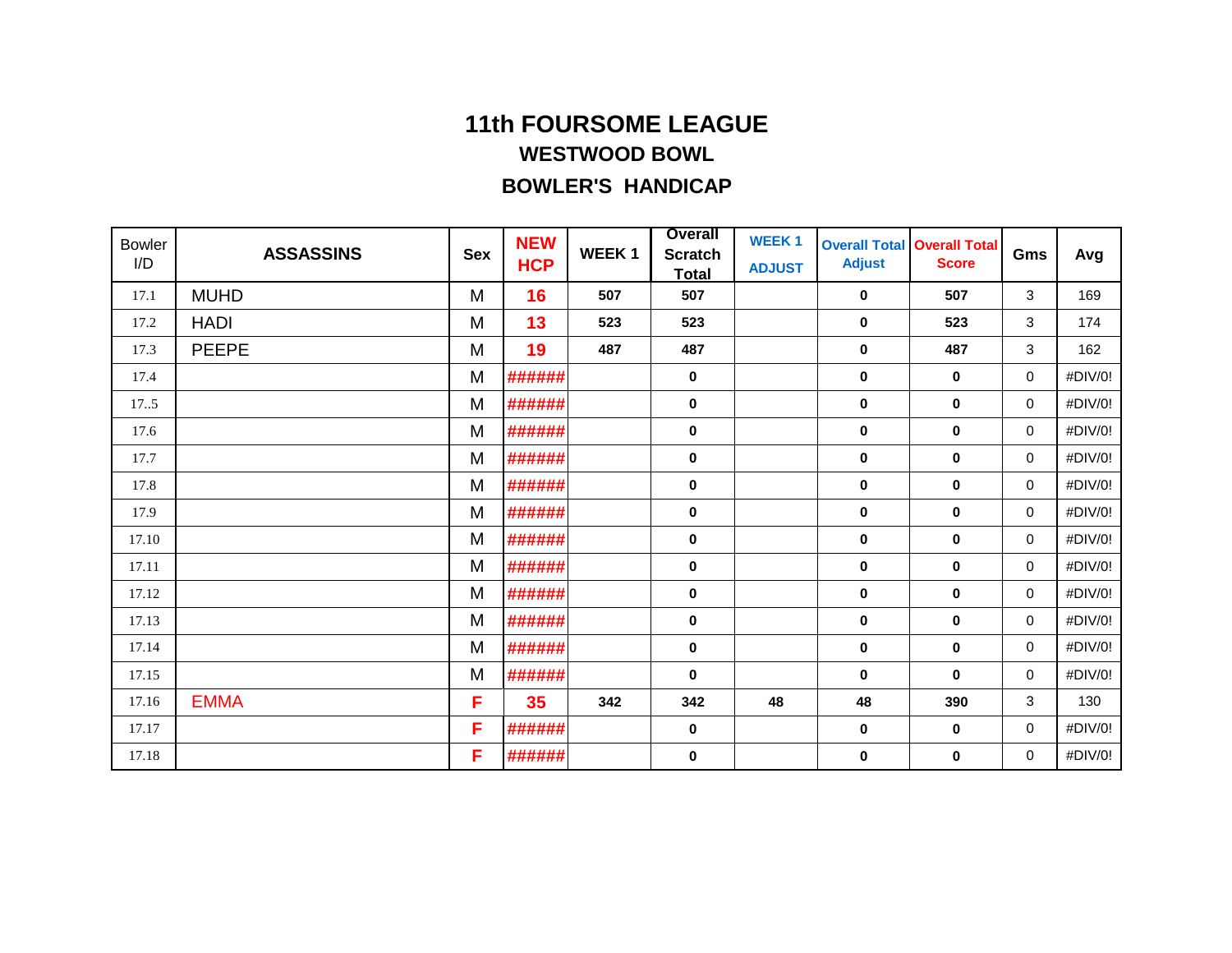| <b>Bowler</b><br>I/D | <b>B.I.B</b>       | <b>Sex</b> | <b>NEW</b><br><b>HCP</b> | <b>WEEK1</b> | <b>Overall</b><br><b>Scratch</b><br><b>Total</b> | <b>WEEK1</b><br><b>ADJUST</b> | <b>Overall Total</b><br><b>Adjust</b> | <b>Overall Total</b><br><b>Score</b> | Gms | Avg     |
|----------------------|--------------------|------------|--------------------------|--------------|--------------------------------------------------|-------------------------------|---------------------------------------|--------------------------------------|-----|---------|
| 18.1                 | <b>SUFI TRESNO</b> | M          | 15                       | 487          | 487                                              | 21                            | 21                                    | 508                                  | 3   | 169     |
| 18.2                 | <b>SHI HONG</b>    | M          | 11                       | 535          | 535                                              |                               | $\mathbf 0$                           | 535                                  | 3   | 178     |
| 18.3                 | <b>SUTRESNOH</b>   | M          | $\bf{0}$                 | 633          | 633                                              |                               | $\mathbf 0$                           | 633                                  | 3   | 211     |
| 18.4                 |                    | M          | ######                   |              | 0                                                |                               | $\mathbf 0$                           | $\bf{0}$                             | 0   | #DIV/0! |
| 18.5                 |                    | M          | ######                   |              | 0                                                |                               | $\bf{0}$                              | $\bf{0}$                             | 0   | #DIV/0! |
| 18.6                 |                    | M          | ######                   |              | 0                                                |                               | $\mathbf 0$                           | $\mathbf 0$                          | 0   | #DIV/0! |
| 18.7                 |                    | M          | ######                   |              | 0                                                |                               | $\mathbf 0$                           | $\mathbf 0$                          | 0   | #DIV/0! |
| 18.8                 |                    | M          | ######                   |              | 0                                                |                               | $\mathbf 0$                           | $\mathbf 0$                          | 0   | #DIV/0! |
| 18.9                 |                    | M          | ######                   |              | 0                                                |                               | $\mathbf 0$                           | $\mathbf 0$                          | 0   | #DIV/0! |
| 18.10                |                    | M          | ######                   |              | 0                                                |                               | $\mathbf 0$                           | $\mathbf 0$                          | 0   | #DIV/0! |
| 18.11                |                    | M          | ######                   |              | 0                                                |                               | $\mathbf 0$                           | $\mathbf 0$                          | 0   | #DIV/0! |
| 18.12                |                    | M          | ######                   |              | 0                                                |                               | $\mathbf 0$                           | $\mathbf 0$                          | 0   | #DIV/0! |
| 18.13                |                    | M          | ######                   |              | 0                                                |                               | $\mathbf 0$                           | $\mathbf 0$                          | 0   | #DIV/0! |
| 18.14                |                    | M          | ######                   |              | $\pmb{0}$                                        |                               | 0                                     | $\mathbf 0$                          | 0   | #DIV/0! |
| 18.15                |                    | M          | ######                   |              | $\bf{0}$                                         |                               | $\mathbf 0$                           | $\mathbf 0$                          | 0   | #DIV/0! |
| 18.16                | <b>SI YING</b>     | F          | 18                       | 505          | 505                                              | 13                            | 13                                    | 518                                  | 3   | 173     |
| 18.17                |                    | F          | ######                   |              | 0                                                |                               | $\mathbf 0$                           | $\mathbf 0$                          | 0   | #DIV/0! |
| 18.18                |                    | F          | ######                   |              | 0                                                |                               | 0                                     | 0                                    | 0   | #DIV/0! |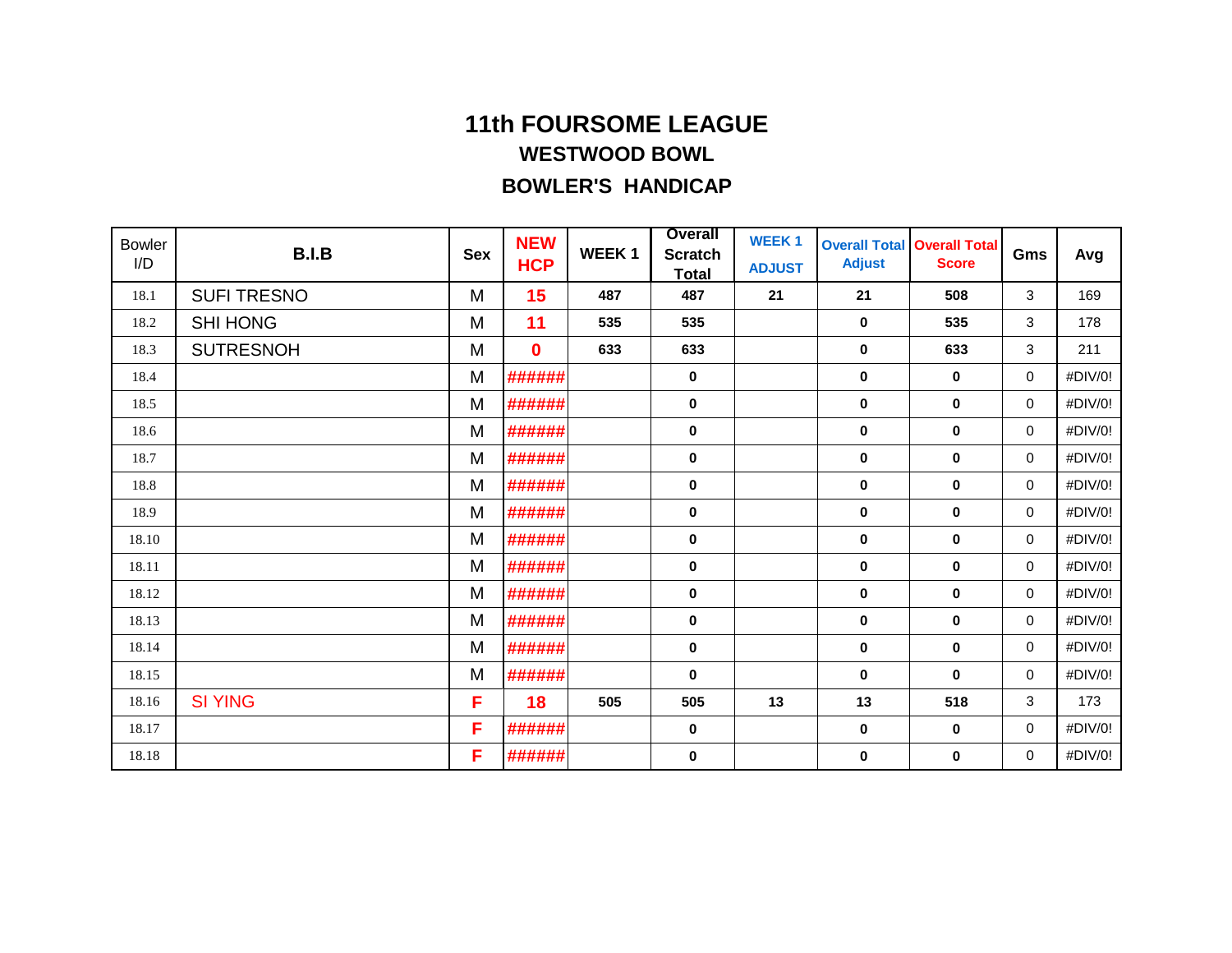| <b>Bowler</b><br>I/D | <b>PBZ</b>     | <b>Sex</b> | <b>NEW</b><br><b>HCP</b> | <b>WEEK1</b> | <b>Overall</b><br><b>Scratch</b><br><b>Total</b> | <b>WEEK1</b><br><b>ADJUST</b> | <b>Adjust</b>  | <b>Overall Total Overall Total</b><br><b>Score</b> | Gms | Avg     |
|----------------------|----------------|------------|--------------------------|--------------|--------------------------------------------------|-------------------------------|----------------|----------------------------------------------------|-----|---------|
| 19.1                 | <b>SANISAN</b> | M          | 22                       | 467          | 467                                              | 1                             | 1              | 468                                                | 3   | 156     |
| 19.2                 | <b>HARIF A</b> | M          | 4                        | 578          | 578                                              |                               | $\mathbf 0$    | 578                                                | 3   | 193     |
| 19.3                 | <b>FZ</b>      | M          | 3                        | 581          | 581                                              |                               | $\pmb{0}$      | 581                                                | 3   | 194     |
| 19.4                 |                | M          | ######                   |              | 0                                                |                               | $\mathbf 0$    | $\bf{0}$                                           | 0   | #DIV/0! |
| 19.5                 |                | M          | ######                   |              | 0                                                |                               | $\mathbf 0$    | $\mathbf 0$                                        | 0   | #DIV/0! |
| 19.6                 |                | M          | ######                   |              | 0                                                |                               | $\mathbf 0$    | $\mathbf 0$                                        | 0   | #DIV/0! |
| 19.7                 |                | M          | ######                   |              | $\pmb{0}$                                        |                               | $\pmb{0}$      | $\mathbf 0$                                        | 0   | #DIV/0! |
| 19.8                 |                | M          | ######                   |              | 0                                                |                               | $\mathbf 0$    | $\mathbf 0$                                        | 0   | #DIV/0! |
| 19.9                 |                | M          | ######                   |              | 0                                                |                               | $\mathbf 0$    | $\mathbf 0$                                        | 0   | #DIV/0! |
| 19.10                |                | M          | ######                   |              | 0                                                |                               | $\mathbf 0$    | $\mathbf 0$                                        | 0   | #DIV/0! |
| 19.11                |                | M          | ######                   |              | $\pmb{0}$                                        |                               | $\pmb{0}$      | $\mathbf 0$                                        | 0   | #DIV/0! |
| 19.12                |                | M          | ######                   |              | 0                                                |                               | $\mathbf 0$    | $\mathbf 0$                                        | 0   | #DIV/0! |
| 19.13                |                | M          | ######                   |              | 0                                                |                               | $\mathbf 0$    | $\mathbf 0$                                        | 0   | #DIV/0! |
| 19.14                |                | M          | ######                   |              | 0                                                |                               | $\mathbf 0$    | 0                                                  | 0   | #DIV/0! |
| 19.15                |                | M          | ######                   |              | $\bf{0}$                                         |                               | $\pmb{0}$      | $\mathbf 0$                                        | 0   | #DIV/0! |
| 19.16                | JJ             | F          | 22                       | 492          | 492                                              | $\overline{7}$                | $\overline{7}$ | 499                                                | 3   | 166     |
| 19.17                |                | F          | ######                   |              | 0                                                |                               | $\mathbf 0$    | $\mathbf 0$                                        | 0   | #DIV/0! |
| 19.18                |                | F          | ######                   |              | 0                                                |                               | 0              | $\mathbf 0$                                        | 0   | #DIV/0! |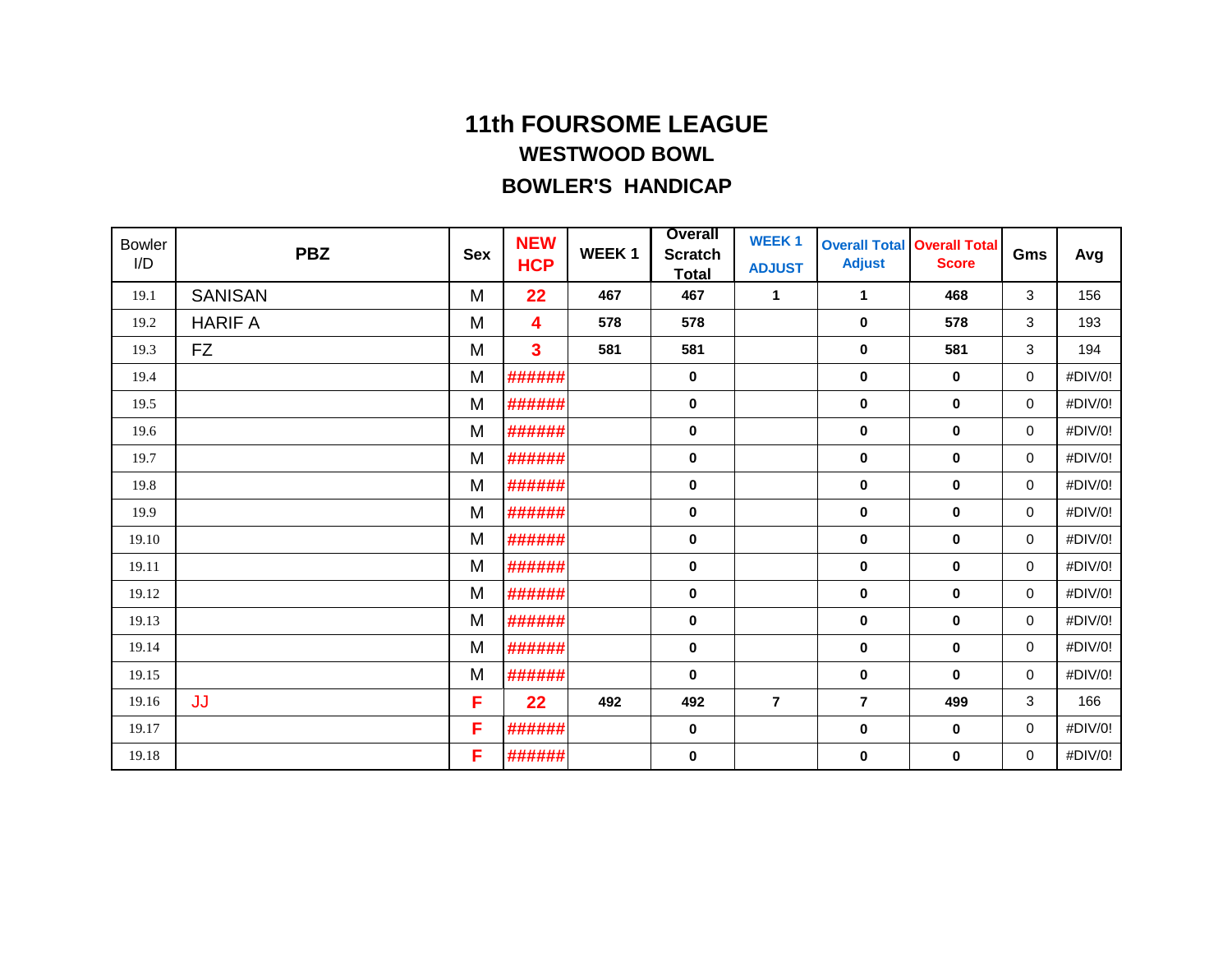| <b>Bowler</b><br>I/D | <b>NOBODY RULES NOBODY</b> | <b>Sex</b> | <b>NEW</b><br><b>HCP</b> | <b>WEEK1</b> | <b>Overall</b><br><b>Scratch</b><br><b>Total</b> | <b>WEEK1</b><br><b>ADJUST</b> | <b>Overall Total</b><br><b>Adjust</b> | <b>Overall Total</b><br><b>Score</b> | Gms         | Avg     |
|----------------------|----------------------------|------------|--------------------------|--------------|--------------------------------------------------|-------------------------------|---------------------------------------|--------------------------------------|-------------|---------|
| 20.1                 | <b>TULASI</b>              | M          | 12                       | 524          | 524                                              | $\mathbf{2}$                  | $\mathbf{2}$                          | 526                                  | 3           | 175     |
| 20.2                 | <b>HASRI</b>               | M          | 14                       | 515          | 515                                              | 4                             | 4                                     | 519                                  | 3           | 173     |
| 20.3                 |                            | M          | ######                   |              | 0                                                |                               | 0                                     | $\mathbf 0$                          | 0           | #DIV/0! |
| 20.4                 |                            | M          | ######                   |              | 0                                                |                               | $\mathbf 0$                           | $\mathbf 0$                          | 0           | #DIV/0! |
| 20.5                 |                            | M          | ######                   |              | 0                                                |                               | 0                                     | $\mathbf 0$                          | 0           | #DIV/0! |
| 20.6                 |                            | M          | ######                   |              | 0                                                |                               | 0                                     | $\bf{0}$                             | $\mathbf 0$ | #DIV/0! |
| 20.7                 |                            | M          | ######                   |              | 0                                                |                               | 0                                     | $\mathbf 0$                          | 0           | #DIV/0! |
| 20.8                 |                            | M          | ######                   |              | 0                                                |                               | $\mathbf 0$                           | $\mathbf 0$                          | $\mathbf 0$ | #DIV/0! |
| 20.9                 |                            | M          | ######                   |              | 0                                                |                               | 0                                     | $\mathbf 0$                          | 0           | #DIV/0! |
| 20.10                |                            | M          | ######                   |              | 0                                                |                               | $\mathbf 0$                           | $\mathbf 0$                          | $\mathbf 0$ | #DIV/0! |
| 20.11                |                            | M          | ######                   |              | 0                                                |                               | 0                                     | $\bf{0}$                             | 0           | #DIV/0! |
| 20.12                |                            | M          | ######                   |              | 0                                                |                               | $\mathbf 0$                           | $\mathbf 0$                          | $\mathbf 0$ | #DIV/0! |
| 20.13                |                            | M          | ######                   |              | 0                                                |                               | 0                                     | $\mathbf 0$                          | 0           | #DIV/0! |
| 20.14                |                            | M          | ######                   |              | 0                                                |                               | 0                                     | $\mathbf 0$                          | $\mathbf 0$ | #DIV/0! |
| 20.15                |                            | M          | ######                   |              | 0                                                |                               | 0                                     | $\mathbf 0$                          | $\mathbf 0$ | #DIV/0! |
| 20.16                | <b>SUSAN</b>               | F          | 15                       | 532          | 532                                              |                               | $\mathbf 0$                           | 532                                  | 3           | 177     |
| 20.17                | <b>NESS</b>                | F          | 24                       | 490          | 490                                              |                               | 0                                     | 490                                  | 3           | 163     |
| 20.18                |                            | F          | ######                   |              | 0                                                |                               | 0                                     | 0                                    | $\mathbf 0$ | #DIV/0! |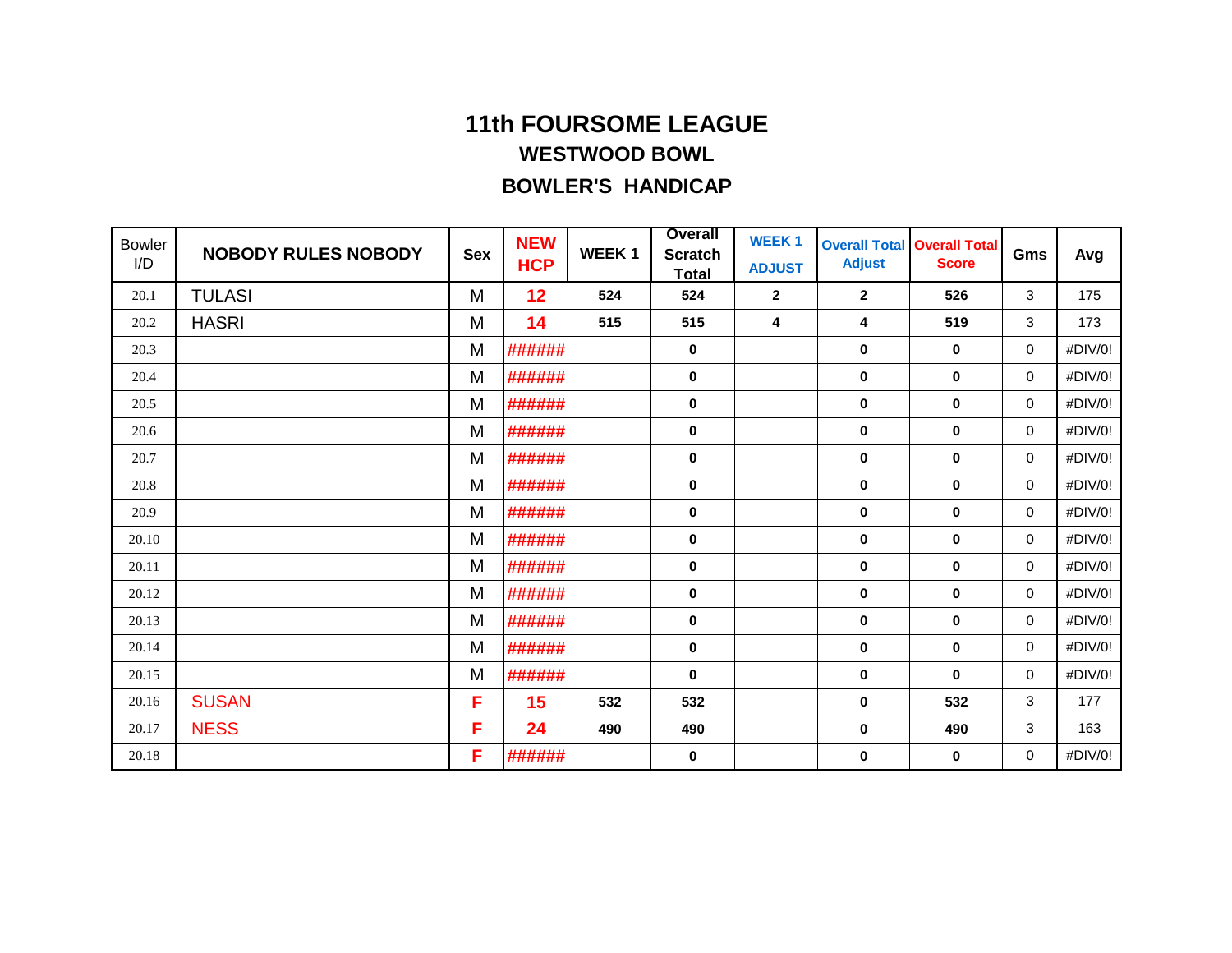| <b>Bowler</b><br>I/D | <b>ROLLING 99</b> | <b>Sex</b> | <b>NEW</b><br><b>HCP</b> | <b>WEEK1</b> | <b>Overall</b><br><b>Scratch</b><br><b>Total</b> | <b>WEEK1</b><br><b>ADJUST</b> | <b>Overall Total</b><br><b>Adjust</b> | <b>Overall Total</b><br><b>Score</b> | Gms         | Avg     |
|----------------------|-------------------|------------|--------------------------|--------------|--------------------------------------------------|-------------------------------|---------------------------------------|--------------------------------------|-------------|---------|
| 21.1                 | YONG SHENG        | M          | 18                       | 474          | 474                                              | 19                            | 19                                    | 493                                  | 3           | 164     |
| 21.2                 | <b>DARREN TAN</b> | M          | $6\phantom{1}6$          | 562          | 562                                              |                               | $\mathbf 0$                           | 562                                  | 3           | 187     |
| 21.3                 | <b>JASON HON</b>  | M          | $\overline{\mathbf{3}}$  | 584          | 584                                              |                               | $\bf{0}$                              | 584                                  | 3           | 195     |
| 21.4                 | <b>WYNN GOH</b>   | M          | $\bf{0}$                 | 606          | 606                                              | 11                            | 11                                    | 617                                  | 3           | 206     |
| 21.5                 |                   | M          | ######                   |              | 0                                                |                               | $\mathbf 0$                           | $\mathbf 0$                          | 0           | #DIV/0! |
| 21.6                 |                   | M          | ######                   |              | 0                                                |                               | $\mathbf 0$                           | $\mathbf 0$                          | 0           | #DIV/0! |
| 21.7                 |                   | M          | ######                   |              | $\pmb{0}$                                        |                               | $\pmb{0}$                             | $\pmb{0}$                            | 0           | #DIV/0! |
| 21.8                 |                   | M          | ######                   |              | 0                                                |                               | $\mathbf 0$                           | $\mathbf 0$                          | 0           | #DIV/0! |
| 21.9                 |                   | M          | ######                   |              | 0                                                |                               | $\mathbf 0$                           | $\mathbf 0$                          | 0           | #DIV/0! |
| 21.10                |                   | M          | ######                   |              | 0                                                |                               | $\mathbf 0$                           | $\mathbf 0$                          | 0           | #DIV/0! |
| 21.11                |                   | M          | ######                   |              | 0                                                |                               | $\mathbf 0$                           | $\mathbf 0$                          | 0           | #DIV/0! |
| 21.12                |                   | M          | ######                   |              | 0                                                |                               | $\mathbf 0$                           | $\mathbf 0$                          | 0           | #DIV/0! |
| 21.13                |                   | M          | ######                   |              | 0                                                |                               | 0                                     | $\mathbf 0$                          | 0           | #DIV/0! |
| 21.14                |                   | M          | ######                   |              | 0                                                |                               | $\mathbf 0$                           | $\mathbf 0$                          | 0           | #DIV/0! |
| 21.15                |                   | M          | ######                   |              | $\bf{0}$                                         |                               | 0                                     | $\mathbf 0$                          | $\mathbf 0$ | #DIV/0! |
| 21.16                |                   | F          | ######                   |              | 0                                                |                               | $\mathbf 0$                           | $\mathbf 0$                          | 0           | #DIV/0! |
| 21.17                |                   | F          | ######                   |              | 0                                                |                               | $\mathbf 0$                           | $\mathbf 0$                          | 0           | #DIV/0! |
| 21.18                |                   | F          | ######                   |              | 0                                                |                               | $\mathbf 0$                           | $\mathbf 0$                          | 0           | #DIV/0! |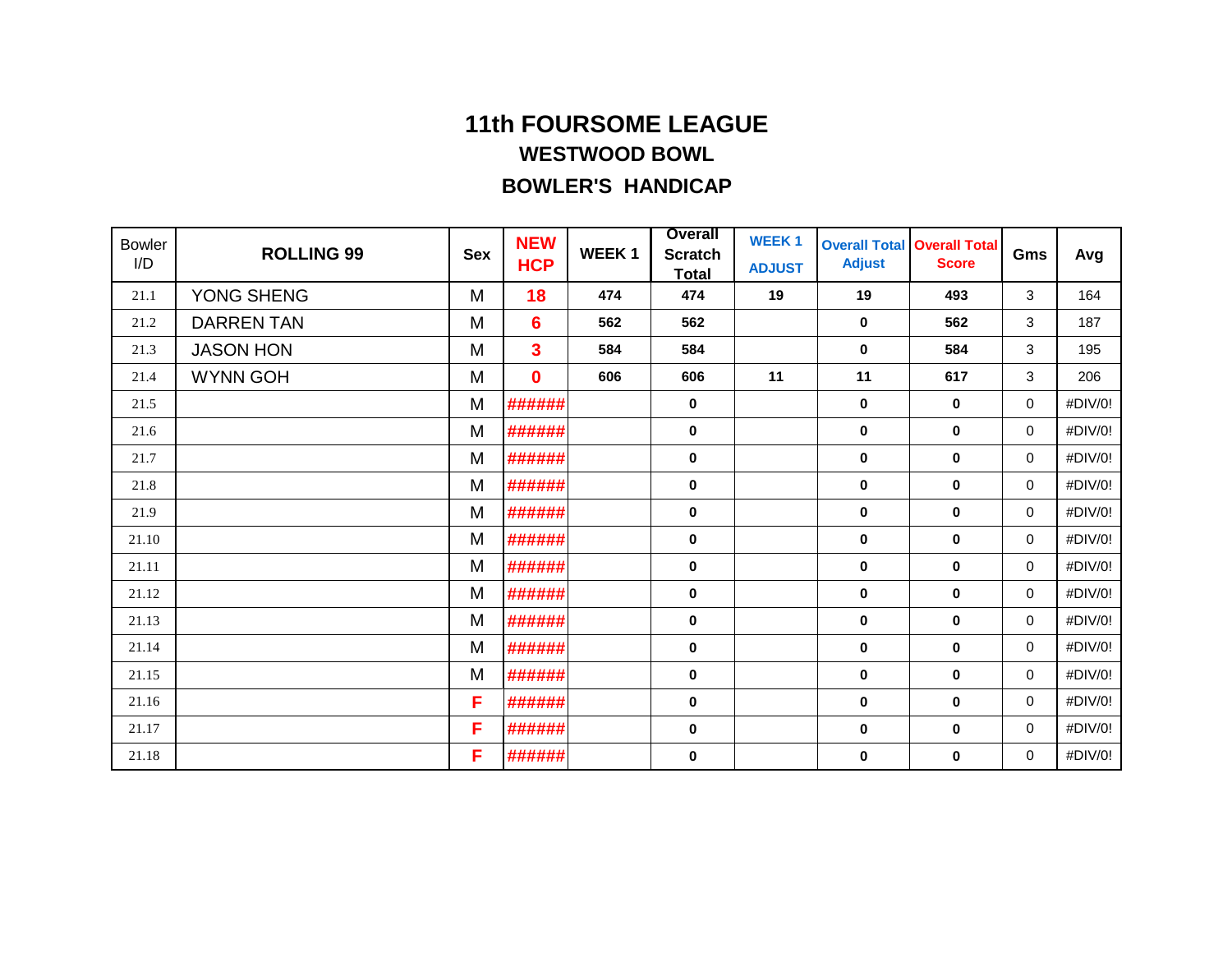| <b>Bowler</b><br>I/D | <b>KNIGHTS</b>  | <b>Sex</b> | <b>NEW</b><br><b>HCP</b> | <b>WEEK1</b> | <b>Overall</b><br><b>Scratch</b><br><b>Total</b> | <b>WEEK1</b><br><b>ADJUST</b> | <b>Adjust</b> | <b>Overall Total Overall Total</b><br><b>Score</b> | Gms         | Avg     |
|----------------------|-----------------|------------|--------------------------|--------------|--------------------------------------------------|-------------------------------|---------------|----------------------------------------------------|-------------|---------|
| 22.1                 | <b>SELVA</b>    | M          | 20                       | 445          | 445                                              | 35                            | 35            | 480                                                | 3           | 160     |
| 22.2                 | <b>ANDULLAH</b> | M          | 13                       | 524          | 524                                              |                               | $\mathbf 0$   | 524                                                | 3           | 175     |
| 22.3                 |                 | M          | ######                   |              | 0                                                |                               | $\mathbf 0$   | $\mathbf 0$                                        | 0           | #DIV/0! |
| 22.4                 |                 | M          | ######                   |              | 0                                                |                               | $\mathbf 0$   | $\bf{0}$                                           | 0           | #DIV/0! |
| 22.5                 |                 | M          | ######                   |              | 0                                                |                               | $\mathbf 0$   | $\mathbf 0$                                        | 0           | #DIV/0! |
| 22.5                 |                 | M          | ######                   |              | 0                                                |                               | $\mathbf 0$   | $\bf{0}$                                           | 0           | #DIV/0! |
| 22.7                 |                 | M          | ######                   |              | $\pmb{0}$                                        |                               | $\mathbf 0$   | $\mathbf 0$                                        | $\mathbf 0$ | #DIV/0! |
| 22.8                 |                 | M          | ######                   |              | 0                                                |                               | $\bf{0}$      | $\bf{0}$                                           | 0           | #DIV/0! |
| 22.9                 |                 | M          | ######                   |              | 0                                                |                               | $\mathbf 0$   | $\mathbf 0$                                        | 0           | #DIV/0! |
| 22.10                |                 | M          | ######                   |              | 0                                                |                               | $\mathbf 0$   | $\bf{0}$                                           | 0           | #DIV/0! |
| 22.11                |                 | M          | ######                   |              | 0                                                |                               | $\mathbf 0$   | $\mathbf 0$                                        | 0           | #DIV/0! |
| 22.12                |                 | M          | ######                   |              | 0                                                |                               | $\bf{0}$      | $\bf{0}$                                           | 0           | #DIV/0! |
| 22.13                |                 | M          | ######                   |              | 0                                                |                               | $\bf{0}$      | $\mathbf 0$                                        | 0           | #DIV/0! |
| 22.14                |                 | M          | ######                   |              | 0                                                |                               | $\mathbf 0$   | $\mathbf 0$                                        | 0           | #DIV/0! |
| 22.15                |                 | M          | ######                   |              | $\bf{0}$                                         |                               | $\pmb{0}$     | $\mathbf 0$                                        | 0           | #DIV/0! |
| 22.16                | <b>SARINAH</b>  | F          | 14                       | 537          | 537                                              |                               | $\mathbf 0$   | 537                                                | 3           | 179     |
| 22.17                | <b>LALITHAL</b> | F          | 35                       | 410          | 410                                              | 4                             | 4             | 414                                                | 3           | 138     |
| 22.18                |                 | F          | ######                   |              | 0                                                |                               | 0             | $\bf{0}$                                           | 0           | #DIV/0! |